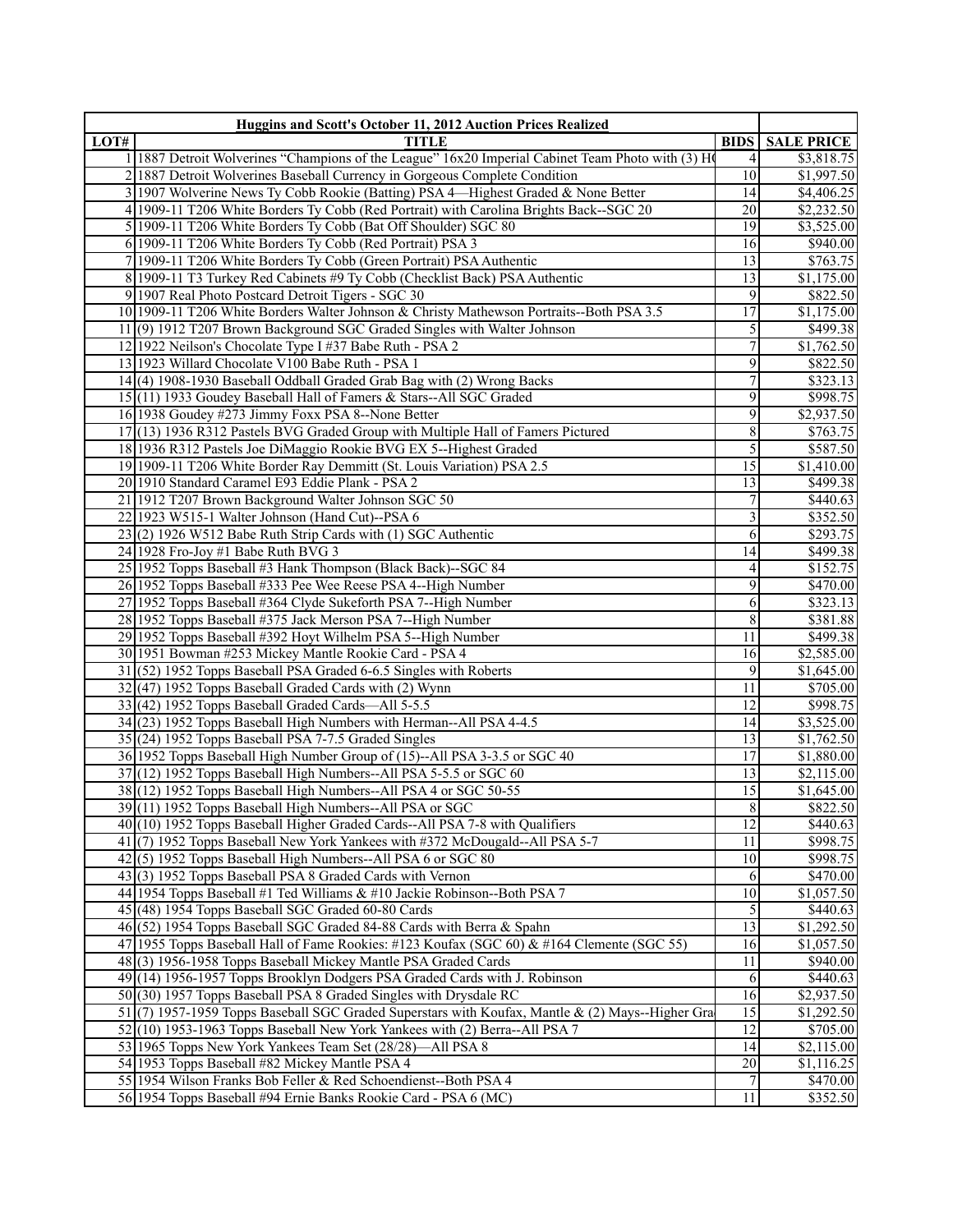| 57 1955 Bowman Baseball #202 Mickey Mantle - PSA 6<br>18<br>\$763.75<br>$\overline{7}$<br>58(6) 1960 & 1961 Topps Baseball Graded Cards with Aaron, Clemente & Mantle<br>\$470.00<br>$\overline{13}$<br>\$293.75<br>59 1961 7-11 #15 Warren Spahn SGC 88--Highest Graded<br>\$258.50<br>60 1961 7-11 #23 Ernie Banks SGC 82<br>10<br>61 1961 7-11 #25 Roger Maris SGC 60<br>\$352.50<br>6<br>$\overline{16}$<br>62 1963 Topps Baseball #537 Pete Rose Rookie SGC 70<br>\$558.13<br>12<br>63 1967 Topps Venezuelan Retirado #145 Joe DiMaggio SGC 40<br>\$587.50<br>64 1971 Topps Baseball #5 Thurman Munson BVG 9<br>14<br>\$1,880.00<br>$\overline{15}$<br>65 1990 Topps Baseball #USA1 George Bush BGS 4.5<br>\$1,762.50<br>66 1933 Goudey Baseball Near Set of (234/240) with (2) Ruth & (2) Gehrig<br>30<br>\$4,700.00<br>67 1934-1936 National Chicle Diamond Stars Near Set (104/108)<br>16<br>\$2,820.00<br>$\overline{23}$<br>68 1948 Bowman Baseball Complete Set (48/48) with (11) SGC Graded Stars<br>\$2,585.00<br>$\overline{17}$<br>69 1949 Bowman Baseball Near Master Set (240/240) Plus (12) Variations with (30) SGC Graded<br>\$7,637.50<br>70 1950 Bowman Baseball Near Set (251/252)<br>14<br>\$1,645.00<br>71 1951 Bowman Baseball Near Set (323/324) with (9) SGC Graded Stars<br>$\overline{17}$<br>\$3,818.75<br>72 1952 Topps Baseball Complete Set (407/407) with (8) SGC Graded including #311 Mantle Rookie-<br>22<br>\$22,325.00<br>73 1951 Bowman Baseball Complete Set (324/324) with SGC 40 Mantle & Mays Rookies<br>12<br>\$3,818.75<br>$\overline{20}$<br>74 1952 Bowman Baseball Complete Set (250/250) with (16) SGC Graded including SGC 86 Mays<br>\$4,406.25<br>$\overline{20}$<br>75 1951 Topps Red Backs Master Set of (52/52) Base Plus (2) Variations<br>\$1,057.50<br>5<br>76 1952 Topps Baseball Low Numbers Black Back (1-80) Set<br>\$881.25<br>15<br>77 1953 Bowman Baseball Black & White Near (52/64) & (22) 1953 Bowman Color with Bauer/Berra/<br>\$646.25<br>78 1953 Red Man Tobacco Baseball Complete Set (52/52) with Tabs<br>15<br>\$940.00<br>79 1948 & 1955 Bowman Baseball Near/Partial Sets<br>10<br>\$1,527.50<br>80 1955 Topps Baseball Complete Set of (206) Cards<br>21<br>\$1,997.50<br>81 1956 Topps Baseball Complete Set (340/340) with (8) Graded Plus Both Checklists<br>10<br>\$5,287.50<br>$\overline{23}$<br>82 1956 Topps Baseball Near Set (306/340) with 4 SGC Graded Stars, Checklist & Mantle<br>\$3,525.00<br>$\overline{12}$<br>83 1956 Topps Baseball Near Set of (262/340) with Mantle, Mays & Koufax<br>\$1,175.00<br>$\overline{7}$<br>84 1958 Topps Baseball Complete Set (494/494) Plus Wrapper in MJ Roop Album<br>\$1,175.00<br>85 1959 Topps Baseball Complete Set of (572) Cards<br>\$1,997.50<br>10<br>86 1959 Topps Baseball Complete Set of (572)<br>10<br>\$1,057.50<br>87 1960 Topps Baseball Complete Set (572/572) in MJ Roop Binder<br>11<br>\$1,997.50<br>88 1960 Topps Baseball Near Set of (571/572) Cards<br>11<br>\$1,997.50<br>89 1960 & 1961 Topps Baseball Partial Sets with Most Major Stars<br>12<br>\$1,997.50<br>$\overline{15}$<br>90 1961 Topps Baseball Near Set of (574/587) Cards<br>\$2,115.00<br>9<br>91 1961 Fleer Baseball Greats Complete Set (154/154)-Higher Grade<br>\$528.75<br>$\overline{9}$<br>92 1963 Fleer Baseball Complete Set of (67) Cards with (6) PSA Graded<br>\$763.75<br>$\overline{17}$<br>93 1963 Fleer Baseball Complete Set (67/67) with (35) Graded including (4) Dupes<br>\$2,350.00<br>$\overline{12}$<br>\$646.25<br>94 1963 Bazooka Baseball Complete Set of (36)<br>95 1964 Bazooka Baseball High-Grade Complete Set in Panels<br>12<br>\$1,292.50<br>$\overline{22}$<br>\$2,350.00<br>96/1965 Bazooka Baseball Complete Set in Panels--Sharp<br>\$822.50<br>97 1951-1964 Baseball Oddball Collection with (2) Complete/Near Sets & (103) Cards<br>14<br>98 1962-1964 Topps Baseball Near/Partial Set Run<br>20<br>\$2,115.00<br>99 1964 Topps Baseball Complete Set of (587) Cards<br>10<br>\$1,292.50<br>$\overline{16}$<br>100 1965 Topps Baseball Complete Set (598/598) with (16) PSA Graded<br>\$1,997.50<br>101 1965 Topps Baseball Complete Set of (587/587) Cards<br>9<br>\$1,410.00<br>17<br>\$2,232.50<br>102 1966 Topps Baseball Complete Set of (598) Cards<br>$\overline{13}$<br>103 1966 & 1967 Topps Baseball Near Sets with Most Major Stars<br>\$2,232.50<br>16<br>104 1967 Topps Baseball Complete Set (609/609) with SGC 86 Seaver RC Plus (7) Variations<br>\$3,525.00<br>10<br>105 1968 Topps Baseball Complete Set (598/598) with (5) PSA Graded Keys<br>\$1,057.50<br>13<br>106 1968 Topps Baseball Complete Set (598/598) Plus (21) Duplicates<br>\$1,175.00<br>9<br>107 1968 Topps Baseball Complete Set of (598/598)<br>\$881.25<br>$6 \mid$<br>108 1968 Topps Baseball Near Set (596/598)<br>\$822.50<br>$\sqrt{8}$<br>109 1969 Topps Baseball Complete Set (664/664) with (66) PSA Graded Plus (16) Variations & Partial Se<br>\$1,527.50<br>110 1969 Topps Baseball Complete Set of (664) Cards<br>11<br>\$1,057.50<br>11<br>111 1970 Topps Baseball Complete Set (720/720)<br>\$763.75<br>$\,8\,$<br>112 1961-1970 Topps Baseball Oddball/Insert Collection with (9) Complete/Partial Sets<br>\$705.00<br>113 (466) 1962-1971 Topps Baseball Oddball Items with Near/Partial Sets<br>10<br>\$440.63<br>\$705.00<br>114 1971 Topps Baseball Complete Set of (752) Cards<br>10 <sup>1</sup> |  |  |
|-------------------------------------------------------------------------------------------------------------------------------------------------------------------------------------------------------------------------------------------------------------------------------------------------------------------------------------------------------------------------------------------------------------------------------------------------------------------------------------------------------------------------------------------------------------------------------------------------------------------------------------------------------------------------------------------------------------------------------------------------------------------------------------------------------------------------------------------------------------------------------------------------------------------------------------------------------------------------------------------------------------------------------------------------------------------------------------------------------------------------------------------------------------------------------------------------------------------------------------------------------------------------------------------------------------------------------------------------------------------------------------------------------------------------------------------------------------------------------------------------------------------------------------------------------------------------------------------------------------------------------------------------------------------------------------------------------------------------------------------------------------------------------------------------------------------------------------------------------------------------------------------------------------------------------------------------------------------------------------------------------------------------------------------------------------------------------------------------------------------------------------------------------------------------------------------------------------------------------------------------------------------------------------------------------------------------------------------------------------------------------------------------------------------------------------------------------------------------------------------------------------------------------------------------------------------------------------------------------------------------------------------------------------------------------------------------------------------------------------------------------------------------------------------------------------------------------------------------------------------------------------------------------------------------------------------------------------------------------------------------------------------------------------------------------------------------------------------------------------------------------------------------------------------------------------------------------------------------------------------------------------------------------------------------------------------------------------------------------------------------------------------------------------------------------------------------------------------------------------------------------------------------------------------------------------------------------------------------------------------------------------------------------------------------------------------------------------------------------------------------------------------------------------------------------------------------------------------------------------------------------------------------------------------------------------------------------------------------------------------------------------------------------------------------------------------------------------------------------------------------------------------------------------------------------------------------------------------------------------------------------------------------------------------------------------------------------------------------------------------------------------------------------------------------------------------------------------------------------------------------------------------------------------------------------------------------------------------------------------------------------------------------------------------------------------------------------------------------------------------------------------------------------------------------------------------------------------------------------------------------------------------------------------------------------------------------------------------------------------------------------------------------------------------------------------------------------------------------------------------------------------------------------------------------------------------------------------------------------------------------------------------------------------------------------------------------------------------------------------------------------------------------------------------------------------------------------------------------------|--|--|
|                                                                                                                                                                                                                                                                                                                                                                                                                                                                                                                                                                                                                                                                                                                                                                                                                                                                                                                                                                                                                                                                                                                                                                                                                                                                                                                                                                                                                                                                                                                                                                                                                                                                                                                                                                                                                                                                                                                                                                                                                                                                                                                                                                                                                                                                                                                                                                                                                                                                                                                                                                                                                                                                                                                                                                                                                                                                                                                                                                                                                                                                                                                                                                                                                                                                                                                                                                                                                                                                                                                                                                                                                                                                                                                                                                                                                                                                                                                                                                                                                                                                                                                                                                                                                                                                                                                                                                                                                                                                                                                                                                                                                                                                                                                                                                                                                                                                                                                                                                                                                                                                                                                                                                                                                                                                                                                                                                                                                                                                               |  |  |
|                                                                                                                                                                                                                                                                                                                                                                                                                                                                                                                                                                                                                                                                                                                                                                                                                                                                                                                                                                                                                                                                                                                                                                                                                                                                                                                                                                                                                                                                                                                                                                                                                                                                                                                                                                                                                                                                                                                                                                                                                                                                                                                                                                                                                                                                                                                                                                                                                                                                                                                                                                                                                                                                                                                                                                                                                                                                                                                                                                                                                                                                                                                                                                                                                                                                                                                                                                                                                                                                                                                                                                                                                                                                                                                                                                                                                                                                                                                                                                                                                                                                                                                                                                                                                                                                                                                                                                                                                                                                                                                                                                                                                                                                                                                                                                                                                                                                                                                                                                                                                                                                                                                                                                                                                                                                                                                                                                                                                                                                               |  |  |
|                                                                                                                                                                                                                                                                                                                                                                                                                                                                                                                                                                                                                                                                                                                                                                                                                                                                                                                                                                                                                                                                                                                                                                                                                                                                                                                                                                                                                                                                                                                                                                                                                                                                                                                                                                                                                                                                                                                                                                                                                                                                                                                                                                                                                                                                                                                                                                                                                                                                                                                                                                                                                                                                                                                                                                                                                                                                                                                                                                                                                                                                                                                                                                                                                                                                                                                                                                                                                                                                                                                                                                                                                                                                                                                                                                                                                                                                                                                                                                                                                                                                                                                                                                                                                                                                                                                                                                                                                                                                                                                                                                                                                                                                                                                                                                                                                                                                                                                                                                                                                                                                                                                                                                                                                                                                                                                                                                                                                                                                               |  |  |
|                                                                                                                                                                                                                                                                                                                                                                                                                                                                                                                                                                                                                                                                                                                                                                                                                                                                                                                                                                                                                                                                                                                                                                                                                                                                                                                                                                                                                                                                                                                                                                                                                                                                                                                                                                                                                                                                                                                                                                                                                                                                                                                                                                                                                                                                                                                                                                                                                                                                                                                                                                                                                                                                                                                                                                                                                                                                                                                                                                                                                                                                                                                                                                                                                                                                                                                                                                                                                                                                                                                                                                                                                                                                                                                                                                                                                                                                                                                                                                                                                                                                                                                                                                                                                                                                                                                                                                                                                                                                                                                                                                                                                                                                                                                                                                                                                                                                                                                                                                                                                                                                                                                                                                                                                                                                                                                                                                                                                                                                               |  |  |
|                                                                                                                                                                                                                                                                                                                                                                                                                                                                                                                                                                                                                                                                                                                                                                                                                                                                                                                                                                                                                                                                                                                                                                                                                                                                                                                                                                                                                                                                                                                                                                                                                                                                                                                                                                                                                                                                                                                                                                                                                                                                                                                                                                                                                                                                                                                                                                                                                                                                                                                                                                                                                                                                                                                                                                                                                                                                                                                                                                                                                                                                                                                                                                                                                                                                                                                                                                                                                                                                                                                                                                                                                                                                                                                                                                                                                                                                                                                                                                                                                                                                                                                                                                                                                                                                                                                                                                                                                                                                                                                                                                                                                                                                                                                                                                                                                                                                                                                                                                                                                                                                                                                                                                                                                                                                                                                                                                                                                                                                               |  |  |
|                                                                                                                                                                                                                                                                                                                                                                                                                                                                                                                                                                                                                                                                                                                                                                                                                                                                                                                                                                                                                                                                                                                                                                                                                                                                                                                                                                                                                                                                                                                                                                                                                                                                                                                                                                                                                                                                                                                                                                                                                                                                                                                                                                                                                                                                                                                                                                                                                                                                                                                                                                                                                                                                                                                                                                                                                                                                                                                                                                                                                                                                                                                                                                                                                                                                                                                                                                                                                                                                                                                                                                                                                                                                                                                                                                                                                                                                                                                                                                                                                                                                                                                                                                                                                                                                                                                                                                                                                                                                                                                                                                                                                                                                                                                                                                                                                                                                                                                                                                                                                                                                                                                                                                                                                                                                                                                                                                                                                                                                               |  |  |
|                                                                                                                                                                                                                                                                                                                                                                                                                                                                                                                                                                                                                                                                                                                                                                                                                                                                                                                                                                                                                                                                                                                                                                                                                                                                                                                                                                                                                                                                                                                                                                                                                                                                                                                                                                                                                                                                                                                                                                                                                                                                                                                                                                                                                                                                                                                                                                                                                                                                                                                                                                                                                                                                                                                                                                                                                                                                                                                                                                                                                                                                                                                                                                                                                                                                                                                                                                                                                                                                                                                                                                                                                                                                                                                                                                                                                                                                                                                                                                                                                                                                                                                                                                                                                                                                                                                                                                                                                                                                                                                                                                                                                                                                                                                                                                                                                                                                                                                                                                                                                                                                                                                                                                                                                                                                                                                                                                                                                                                                               |  |  |
|                                                                                                                                                                                                                                                                                                                                                                                                                                                                                                                                                                                                                                                                                                                                                                                                                                                                                                                                                                                                                                                                                                                                                                                                                                                                                                                                                                                                                                                                                                                                                                                                                                                                                                                                                                                                                                                                                                                                                                                                                                                                                                                                                                                                                                                                                                                                                                                                                                                                                                                                                                                                                                                                                                                                                                                                                                                                                                                                                                                                                                                                                                                                                                                                                                                                                                                                                                                                                                                                                                                                                                                                                                                                                                                                                                                                                                                                                                                                                                                                                                                                                                                                                                                                                                                                                                                                                                                                                                                                                                                                                                                                                                                                                                                                                                                                                                                                                                                                                                                                                                                                                                                                                                                                                                                                                                                                                                                                                                                                               |  |  |
|                                                                                                                                                                                                                                                                                                                                                                                                                                                                                                                                                                                                                                                                                                                                                                                                                                                                                                                                                                                                                                                                                                                                                                                                                                                                                                                                                                                                                                                                                                                                                                                                                                                                                                                                                                                                                                                                                                                                                                                                                                                                                                                                                                                                                                                                                                                                                                                                                                                                                                                                                                                                                                                                                                                                                                                                                                                                                                                                                                                                                                                                                                                                                                                                                                                                                                                                                                                                                                                                                                                                                                                                                                                                                                                                                                                                                                                                                                                                                                                                                                                                                                                                                                                                                                                                                                                                                                                                                                                                                                                                                                                                                                                                                                                                                                                                                                                                                                                                                                                                                                                                                                                                                                                                                                                                                                                                                                                                                                                                               |  |  |
|                                                                                                                                                                                                                                                                                                                                                                                                                                                                                                                                                                                                                                                                                                                                                                                                                                                                                                                                                                                                                                                                                                                                                                                                                                                                                                                                                                                                                                                                                                                                                                                                                                                                                                                                                                                                                                                                                                                                                                                                                                                                                                                                                                                                                                                                                                                                                                                                                                                                                                                                                                                                                                                                                                                                                                                                                                                                                                                                                                                                                                                                                                                                                                                                                                                                                                                                                                                                                                                                                                                                                                                                                                                                                                                                                                                                                                                                                                                                                                                                                                                                                                                                                                                                                                                                                                                                                                                                                                                                                                                                                                                                                                                                                                                                                                                                                                                                                                                                                                                                                                                                                                                                                                                                                                                                                                                                                                                                                                                                               |  |  |
|                                                                                                                                                                                                                                                                                                                                                                                                                                                                                                                                                                                                                                                                                                                                                                                                                                                                                                                                                                                                                                                                                                                                                                                                                                                                                                                                                                                                                                                                                                                                                                                                                                                                                                                                                                                                                                                                                                                                                                                                                                                                                                                                                                                                                                                                                                                                                                                                                                                                                                                                                                                                                                                                                                                                                                                                                                                                                                                                                                                                                                                                                                                                                                                                                                                                                                                                                                                                                                                                                                                                                                                                                                                                                                                                                                                                                                                                                                                                                                                                                                                                                                                                                                                                                                                                                                                                                                                                                                                                                                                                                                                                                                                                                                                                                                                                                                                                                                                                                                                                                                                                                                                                                                                                                                                                                                                                                                                                                                                                               |  |  |
|                                                                                                                                                                                                                                                                                                                                                                                                                                                                                                                                                                                                                                                                                                                                                                                                                                                                                                                                                                                                                                                                                                                                                                                                                                                                                                                                                                                                                                                                                                                                                                                                                                                                                                                                                                                                                                                                                                                                                                                                                                                                                                                                                                                                                                                                                                                                                                                                                                                                                                                                                                                                                                                                                                                                                                                                                                                                                                                                                                                                                                                                                                                                                                                                                                                                                                                                                                                                                                                                                                                                                                                                                                                                                                                                                                                                                                                                                                                                                                                                                                                                                                                                                                                                                                                                                                                                                                                                                                                                                                                                                                                                                                                                                                                                                                                                                                                                                                                                                                                                                                                                                                                                                                                                                                                                                                                                                                                                                                                                               |  |  |
|                                                                                                                                                                                                                                                                                                                                                                                                                                                                                                                                                                                                                                                                                                                                                                                                                                                                                                                                                                                                                                                                                                                                                                                                                                                                                                                                                                                                                                                                                                                                                                                                                                                                                                                                                                                                                                                                                                                                                                                                                                                                                                                                                                                                                                                                                                                                                                                                                                                                                                                                                                                                                                                                                                                                                                                                                                                                                                                                                                                                                                                                                                                                                                                                                                                                                                                                                                                                                                                                                                                                                                                                                                                                                                                                                                                                                                                                                                                                                                                                                                                                                                                                                                                                                                                                                                                                                                                                                                                                                                                                                                                                                                                                                                                                                                                                                                                                                                                                                                                                                                                                                                                                                                                                                                                                                                                                                                                                                                                                               |  |  |
|                                                                                                                                                                                                                                                                                                                                                                                                                                                                                                                                                                                                                                                                                                                                                                                                                                                                                                                                                                                                                                                                                                                                                                                                                                                                                                                                                                                                                                                                                                                                                                                                                                                                                                                                                                                                                                                                                                                                                                                                                                                                                                                                                                                                                                                                                                                                                                                                                                                                                                                                                                                                                                                                                                                                                                                                                                                                                                                                                                                                                                                                                                                                                                                                                                                                                                                                                                                                                                                                                                                                                                                                                                                                                                                                                                                                                                                                                                                                                                                                                                                                                                                                                                                                                                                                                                                                                                                                                                                                                                                                                                                                                                                                                                                                                                                                                                                                                                                                                                                                                                                                                                                                                                                                                                                                                                                                                                                                                                                                               |  |  |
|                                                                                                                                                                                                                                                                                                                                                                                                                                                                                                                                                                                                                                                                                                                                                                                                                                                                                                                                                                                                                                                                                                                                                                                                                                                                                                                                                                                                                                                                                                                                                                                                                                                                                                                                                                                                                                                                                                                                                                                                                                                                                                                                                                                                                                                                                                                                                                                                                                                                                                                                                                                                                                                                                                                                                                                                                                                                                                                                                                                                                                                                                                                                                                                                                                                                                                                                                                                                                                                                                                                                                                                                                                                                                                                                                                                                                                                                                                                                                                                                                                                                                                                                                                                                                                                                                                                                                                                                                                                                                                                                                                                                                                                                                                                                                                                                                                                                                                                                                                                                                                                                                                                                                                                                                                                                                                                                                                                                                                                                               |  |  |
|                                                                                                                                                                                                                                                                                                                                                                                                                                                                                                                                                                                                                                                                                                                                                                                                                                                                                                                                                                                                                                                                                                                                                                                                                                                                                                                                                                                                                                                                                                                                                                                                                                                                                                                                                                                                                                                                                                                                                                                                                                                                                                                                                                                                                                                                                                                                                                                                                                                                                                                                                                                                                                                                                                                                                                                                                                                                                                                                                                                                                                                                                                                                                                                                                                                                                                                                                                                                                                                                                                                                                                                                                                                                                                                                                                                                                                                                                                                                                                                                                                                                                                                                                                                                                                                                                                                                                                                                                                                                                                                                                                                                                                                                                                                                                                                                                                                                                                                                                                                                                                                                                                                                                                                                                                                                                                                                                                                                                                                                               |  |  |
|                                                                                                                                                                                                                                                                                                                                                                                                                                                                                                                                                                                                                                                                                                                                                                                                                                                                                                                                                                                                                                                                                                                                                                                                                                                                                                                                                                                                                                                                                                                                                                                                                                                                                                                                                                                                                                                                                                                                                                                                                                                                                                                                                                                                                                                                                                                                                                                                                                                                                                                                                                                                                                                                                                                                                                                                                                                                                                                                                                                                                                                                                                                                                                                                                                                                                                                                                                                                                                                                                                                                                                                                                                                                                                                                                                                                                                                                                                                                                                                                                                                                                                                                                                                                                                                                                                                                                                                                                                                                                                                                                                                                                                                                                                                                                                                                                                                                                                                                                                                                                                                                                                                                                                                                                                                                                                                                                                                                                                                                               |  |  |
|                                                                                                                                                                                                                                                                                                                                                                                                                                                                                                                                                                                                                                                                                                                                                                                                                                                                                                                                                                                                                                                                                                                                                                                                                                                                                                                                                                                                                                                                                                                                                                                                                                                                                                                                                                                                                                                                                                                                                                                                                                                                                                                                                                                                                                                                                                                                                                                                                                                                                                                                                                                                                                                                                                                                                                                                                                                                                                                                                                                                                                                                                                                                                                                                                                                                                                                                                                                                                                                                                                                                                                                                                                                                                                                                                                                                                                                                                                                                                                                                                                                                                                                                                                                                                                                                                                                                                                                                                                                                                                                                                                                                                                                                                                                                                                                                                                                                                                                                                                                                                                                                                                                                                                                                                                                                                                                                                                                                                                                                               |  |  |
|                                                                                                                                                                                                                                                                                                                                                                                                                                                                                                                                                                                                                                                                                                                                                                                                                                                                                                                                                                                                                                                                                                                                                                                                                                                                                                                                                                                                                                                                                                                                                                                                                                                                                                                                                                                                                                                                                                                                                                                                                                                                                                                                                                                                                                                                                                                                                                                                                                                                                                                                                                                                                                                                                                                                                                                                                                                                                                                                                                                                                                                                                                                                                                                                                                                                                                                                                                                                                                                                                                                                                                                                                                                                                                                                                                                                                                                                                                                                                                                                                                                                                                                                                                                                                                                                                                                                                                                                                                                                                                                                                                                                                                                                                                                                                                                                                                                                                                                                                                                                                                                                                                                                                                                                                                                                                                                                                                                                                                                                               |  |  |
|                                                                                                                                                                                                                                                                                                                                                                                                                                                                                                                                                                                                                                                                                                                                                                                                                                                                                                                                                                                                                                                                                                                                                                                                                                                                                                                                                                                                                                                                                                                                                                                                                                                                                                                                                                                                                                                                                                                                                                                                                                                                                                                                                                                                                                                                                                                                                                                                                                                                                                                                                                                                                                                                                                                                                                                                                                                                                                                                                                                                                                                                                                                                                                                                                                                                                                                                                                                                                                                                                                                                                                                                                                                                                                                                                                                                                                                                                                                                                                                                                                                                                                                                                                                                                                                                                                                                                                                                                                                                                                                                                                                                                                                                                                                                                                                                                                                                                                                                                                                                                                                                                                                                                                                                                                                                                                                                                                                                                                                                               |  |  |
|                                                                                                                                                                                                                                                                                                                                                                                                                                                                                                                                                                                                                                                                                                                                                                                                                                                                                                                                                                                                                                                                                                                                                                                                                                                                                                                                                                                                                                                                                                                                                                                                                                                                                                                                                                                                                                                                                                                                                                                                                                                                                                                                                                                                                                                                                                                                                                                                                                                                                                                                                                                                                                                                                                                                                                                                                                                                                                                                                                                                                                                                                                                                                                                                                                                                                                                                                                                                                                                                                                                                                                                                                                                                                                                                                                                                                                                                                                                                                                                                                                                                                                                                                                                                                                                                                                                                                                                                                                                                                                                                                                                                                                                                                                                                                                                                                                                                                                                                                                                                                                                                                                                                                                                                                                                                                                                                                                                                                                                                               |  |  |
|                                                                                                                                                                                                                                                                                                                                                                                                                                                                                                                                                                                                                                                                                                                                                                                                                                                                                                                                                                                                                                                                                                                                                                                                                                                                                                                                                                                                                                                                                                                                                                                                                                                                                                                                                                                                                                                                                                                                                                                                                                                                                                                                                                                                                                                                                                                                                                                                                                                                                                                                                                                                                                                                                                                                                                                                                                                                                                                                                                                                                                                                                                                                                                                                                                                                                                                                                                                                                                                                                                                                                                                                                                                                                                                                                                                                                                                                                                                                                                                                                                                                                                                                                                                                                                                                                                                                                                                                                                                                                                                                                                                                                                                                                                                                                                                                                                                                                                                                                                                                                                                                                                                                                                                                                                                                                                                                                                                                                                                                               |  |  |
|                                                                                                                                                                                                                                                                                                                                                                                                                                                                                                                                                                                                                                                                                                                                                                                                                                                                                                                                                                                                                                                                                                                                                                                                                                                                                                                                                                                                                                                                                                                                                                                                                                                                                                                                                                                                                                                                                                                                                                                                                                                                                                                                                                                                                                                                                                                                                                                                                                                                                                                                                                                                                                                                                                                                                                                                                                                                                                                                                                                                                                                                                                                                                                                                                                                                                                                                                                                                                                                                                                                                                                                                                                                                                                                                                                                                                                                                                                                                                                                                                                                                                                                                                                                                                                                                                                                                                                                                                                                                                                                                                                                                                                                                                                                                                                                                                                                                                                                                                                                                                                                                                                                                                                                                                                                                                                                                                                                                                                                                               |  |  |
|                                                                                                                                                                                                                                                                                                                                                                                                                                                                                                                                                                                                                                                                                                                                                                                                                                                                                                                                                                                                                                                                                                                                                                                                                                                                                                                                                                                                                                                                                                                                                                                                                                                                                                                                                                                                                                                                                                                                                                                                                                                                                                                                                                                                                                                                                                                                                                                                                                                                                                                                                                                                                                                                                                                                                                                                                                                                                                                                                                                                                                                                                                                                                                                                                                                                                                                                                                                                                                                                                                                                                                                                                                                                                                                                                                                                                                                                                                                                                                                                                                                                                                                                                                                                                                                                                                                                                                                                                                                                                                                                                                                                                                                                                                                                                                                                                                                                                                                                                                                                                                                                                                                                                                                                                                                                                                                                                                                                                                                                               |  |  |
|                                                                                                                                                                                                                                                                                                                                                                                                                                                                                                                                                                                                                                                                                                                                                                                                                                                                                                                                                                                                                                                                                                                                                                                                                                                                                                                                                                                                                                                                                                                                                                                                                                                                                                                                                                                                                                                                                                                                                                                                                                                                                                                                                                                                                                                                                                                                                                                                                                                                                                                                                                                                                                                                                                                                                                                                                                                                                                                                                                                                                                                                                                                                                                                                                                                                                                                                                                                                                                                                                                                                                                                                                                                                                                                                                                                                                                                                                                                                                                                                                                                                                                                                                                                                                                                                                                                                                                                                                                                                                                                                                                                                                                                                                                                                                                                                                                                                                                                                                                                                                                                                                                                                                                                                                                                                                                                                                                                                                                                                               |  |  |
|                                                                                                                                                                                                                                                                                                                                                                                                                                                                                                                                                                                                                                                                                                                                                                                                                                                                                                                                                                                                                                                                                                                                                                                                                                                                                                                                                                                                                                                                                                                                                                                                                                                                                                                                                                                                                                                                                                                                                                                                                                                                                                                                                                                                                                                                                                                                                                                                                                                                                                                                                                                                                                                                                                                                                                                                                                                                                                                                                                                                                                                                                                                                                                                                                                                                                                                                                                                                                                                                                                                                                                                                                                                                                                                                                                                                                                                                                                                                                                                                                                                                                                                                                                                                                                                                                                                                                                                                                                                                                                                                                                                                                                                                                                                                                                                                                                                                                                                                                                                                                                                                                                                                                                                                                                                                                                                                                                                                                                                                               |  |  |
|                                                                                                                                                                                                                                                                                                                                                                                                                                                                                                                                                                                                                                                                                                                                                                                                                                                                                                                                                                                                                                                                                                                                                                                                                                                                                                                                                                                                                                                                                                                                                                                                                                                                                                                                                                                                                                                                                                                                                                                                                                                                                                                                                                                                                                                                                                                                                                                                                                                                                                                                                                                                                                                                                                                                                                                                                                                                                                                                                                                                                                                                                                                                                                                                                                                                                                                                                                                                                                                                                                                                                                                                                                                                                                                                                                                                                                                                                                                                                                                                                                                                                                                                                                                                                                                                                                                                                                                                                                                                                                                                                                                                                                                                                                                                                                                                                                                                                                                                                                                                                                                                                                                                                                                                                                                                                                                                                                                                                                                                               |  |  |
|                                                                                                                                                                                                                                                                                                                                                                                                                                                                                                                                                                                                                                                                                                                                                                                                                                                                                                                                                                                                                                                                                                                                                                                                                                                                                                                                                                                                                                                                                                                                                                                                                                                                                                                                                                                                                                                                                                                                                                                                                                                                                                                                                                                                                                                                                                                                                                                                                                                                                                                                                                                                                                                                                                                                                                                                                                                                                                                                                                                                                                                                                                                                                                                                                                                                                                                                                                                                                                                                                                                                                                                                                                                                                                                                                                                                                                                                                                                                                                                                                                                                                                                                                                                                                                                                                                                                                                                                                                                                                                                                                                                                                                                                                                                                                                                                                                                                                                                                                                                                                                                                                                                                                                                                                                                                                                                                                                                                                                                                               |  |  |
|                                                                                                                                                                                                                                                                                                                                                                                                                                                                                                                                                                                                                                                                                                                                                                                                                                                                                                                                                                                                                                                                                                                                                                                                                                                                                                                                                                                                                                                                                                                                                                                                                                                                                                                                                                                                                                                                                                                                                                                                                                                                                                                                                                                                                                                                                                                                                                                                                                                                                                                                                                                                                                                                                                                                                                                                                                                                                                                                                                                                                                                                                                                                                                                                                                                                                                                                                                                                                                                                                                                                                                                                                                                                                                                                                                                                                                                                                                                                                                                                                                                                                                                                                                                                                                                                                                                                                                                                                                                                                                                                                                                                                                                                                                                                                                                                                                                                                                                                                                                                                                                                                                                                                                                                                                                                                                                                                                                                                                                                               |  |  |
|                                                                                                                                                                                                                                                                                                                                                                                                                                                                                                                                                                                                                                                                                                                                                                                                                                                                                                                                                                                                                                                                                                                                                                                                                                                                                                                                                                                                                                                                                                                                                                                                                                                                                                                                                                                                                                                                                                                                                                                                                                                                                                                                                                                                                                                                                                                                                                                                                                                                                                                                                                                                                                                                                                                                                                                                                                                                                                                                                                                                                                                                                                                                                                                                                                                                                                                                                                                                                                                                                                                                                                                                                                                                                                                                                                                                                                                                                                                                                                                                                                                                                                                                                                                                                                                                                                                                                                                                                                                                                                                                                                                                                                                                                                                                                                                                                                                                                                                                                                                                                                                                                                                                                                                                                                                                                                                                                                                                                                                                               |  |  |
|                                                                                                                                                                                                                                                                                                                                                                                                                                                                                                                                                                                                                                                                                                                                                                                                                                                                                                                                                                                                                                                                                                                                                                                                                                                                                                                                                                                                                                                                                                                                                                                                                                                                                                                                                                                                                                                                                                                                                                                                                                                                                                                                                                                                                                                                                                                                                                                                                                                                                                                                                                                                                                                                                                                                                                                                                                                                                                                                                                                                                                                                                                                                                                                                                                                                                                                                                                                                                                                                                                                                                                                                                                                                                                                                                                                                                                                                                                                                                                                                                                                                                                                                                                                                                                                                                                                                                                                                                                                                                                                                                                                                                                                                                                                                                                                                                                                                                                                                                                                                                                                                                                                                                                                                                                                                                                                                                                                                                                                                               |  |  |
|                                                                                                                                                                                                                                                                                                                                                                                                                                                                                                                                                                                                                                                                                                                                                                                                                                                                                                                                                                                                                                                                                                                                                                                                                                                                                                                                                                                                                                                                                                                                                                                                                                                                                                                                                                                                                                                                                                                                                                                                                                                                                                                                                                                                                                                                                                                                                                                                                                                                                                                                                                                                                                                                                                                                                                                                                                                                                                                                                                                                                                                                                                                                                                                                                                                                                                                                                                                                                                                                                                                                                                                                                                                                                                                                                                                                                                                                                                                                                                                                                                                                                                                                                                                                                                                                                                                                                                                                                                                                                                                                                                                                                                                                                                                                                                                                                                                                                                                                                                                                                                                                                                                                                                                                                                                                                                                                                                                                                                                                               |  |  |
|                                                                                                                                                                                                                                                                                                                                                                                                                                                                                                                                                                                                                                                                                                                                                                                                                                                                                                                                                                                                                                                                                                                                                                                                                                                                                                                                                                                                                                                                                                                                                                                                                                                                                                                                                                                                                                                                                                                                                                                                                                                                                                                                                                                                                                                                                                                                                                                                                                                                                                                                                                                                                                                                                                                                                                                                                                                                                                                                                                                                                                                                                                                                                                                                                                                                                                                                                                                                                                                                                                                                                                                                                                                                                                                                                                                                                                                                                                                                                                                                                                                                                                                                                                                                                                                                                                                                                                                                                                                                                                                                                                                                                                                                                                                                                                                                                                                                                                                                                                                                                                                                                                                                                                                                                                                                                                                                                                                                                                                                               |  |  |
|                                                                                                                                                                                                                                                                                                                                                                                                                                                                                                                                                                                                                                                                                                                                                                                                                                                                                                                                                                                                                                                                                                                                                                                                                                                                                                                                                                                                                                                                                                                                                                                                                                                                                                                                                                                                                                                                                                                                                                                                                                                                                                                                                                                                                                                                                                                                                                                                                                                                                                                                                                                                                                                                                                                                                                                                                                                                                                                                                                                                                                                                                                                                                                                                                                                                                                                                                                                                                                                                                                                                                                                                                                                                                                                                                                                                                                                                                                                                                                                                                                                                                                                                                                                                                                                                                                                                                                                                                                                                                                                                                                                                                                                                                                                                                                                                                                                                                                                                                                                                                                                                                                                                                                                                                                                                                                                                                                                                                                                                               |  |  |
|                                                                                                                                                                                                                                                                                                                                                                                                                                                                                                                                                                                                                                                                                                                                                                                                                                                                                                                                                                                                                                                                                                                                                                                                                                                                                                                                                                                                                                                                                                                                                                                                                                                                                                                                                                                                                                                                                                                                                                                                                                                                                                                                                                                                                                                                                                                                                                                                                                                                                                                                                                                                                                                                                                                                                                                                                                                                                                                                                                                                                                                                                                                                                                                                                                                                                                                                                                                                                                                                                                                                                                                                                                                                                                                                                                                                                                                                                                                                                                                                                                                                                                                                                                                                                                                                                                                                                                                                                                                                                                                                                                                                                                                                                                                                                                                                                                                                                                                                                                                                                                                                                                                                                                                                                                                                                                                                                                                                                                                                               |  |  |
|                                                                                                                                                                                                                                                                                                                                                                                                                                                                                                                                                                                                                                                                                                                                                                                                                                                                                                                                                                                                                                                                                                                                                                                                                                                                                                                                                                                                                                                                                                                                                                                                                                                                                                                                                                                                                                                                                                                                                                                                                                                                                                                                                                                                                                                                                                                                                                                                                                                                                                                                                                                                                                                                                                                                                                                                                                                                                                                                                                                                                                                                                                                                                                                                                                                                                                                                                                                                                                                                                                                                                                                                                                                                                                                                                                                                                                                                                                                                                                                                                                                                                                                                                                                                                                                                                                                                                                                                                                                                                                                                                                                                                                                                                                                                                                                                                                                                                                                                                                                                                                                                                                                                                                                                                                                                                                                                                                                                                                                                               |  |  |
|                                                                                                                                                                                                                                                                                                                                                                                                                                                                                                                                                                                                                                                                                                                                                                                                                                                                                                                                                                                                                                                                                                                                                                                                                                                                                                                                                                                                                                                                                                                                                                                                                                                                                                                                                                                                                                                                                                                                                                                                                                                                                                                                                                                                                                                                                                                                                                                                                                                                                                                                                                                                                                                                                                                                                                                                                                                                                                                                                                                                                                                                                                                                                                                                                                                                                                                                                                                                                                                                                                                                                                                                                                                                                                                                                                                                                                                                                                                                                                                                                                                                                                                                                                                                                                                                                                                                                                                                                                                                                                                                                                                                                                                                                                                                                                                                                                                                                                                                                                                                                                                                                                                                                                                                                                                                                                                                                                                                                                                                               |  |  |
|                                                                                                                                                                                                                                                                                                                                                                                                                                                                                                                                                                                                                                                                                                                                                                                                                                                                                                                                                                                                                                                                                                                                                                                                                                                                                                                                                                                                                                                                                                                                                                                                                                                                                                                                                                                                                                                                                                                                                                                                                                                                                                                                                                                                                                                                                                                                                                                                                                                                                                                                                                                                                                                                                                                                                                                                                                                                                                                                                                                                                                                                                                                                                                                                                                                                                                                                                                                                                                                                                                                                                                                                                                                                                                                                                                                                                                                                                                                                                                                                                                                                                                                                                                                                                                                                                                                                                                                                                                                                                                                                                                                                                                                                                                                                                                                                                                                                                                                                                                                                                                                                                                                                                                                                                                                                                                                                                                                                                                                                               |  |  |
|                                                                                                                                                                                                                                                                                                                                                                                                                                                                                                                                                                                                                                                                                                                                                                                                                                                                                                                                                                                                                                                                                                                                                                                                                                                                                                                                                                                                                                                                                                                                                                                                                                                                                                                                                                                                                                                                                                                                                                                                                                                                                                                                                                                                                                                                                                                                                                                                                                                                                                                                                                                                                                                                                                                                                                                                                                                                                                                                                                                                                                                                                                                                                                                                                                                                                                                                                                                                                                                                                                                                                                                                                                                                                                                                                                                                                                                                                                                                                                                                                                                                                                                                                                                                                                                                                                                                                                                                                                                                                                                                                                                                                                                                                                                                                                                                                                                                                                                                                                                                                                                                                                                                                                                                                                                                                                                                                                                                                                                                               |  |  |
|                                                                                                                                                                                                                                                                                                                                                                                                                                                                                                                                                                                                                                                                                                                                                                                                                                                                                                                                                                                                                                                                                                                                                                                                                                                                                                                                                                                                                                                                                                                                                                                                                                                                                                                                                                                                                                                                                                                                                                                                                                                                                                                                                                                                                                                                                                                                                                                                                                                                                                                                                                                                                                                                                                                                                                                                                                                                                                                                                                                                                                                                                                                                                                                                                                                                                                                                                                                                                                                                                                                                                                                                                                                                                                                                                                                                                                                                                                                                                                                                                                                                                                                                                                                                                                                                                                                                                                                                                                                                                                                                                                                                                                                                                                                                                                                                                                                                                                                                                                                                                                                                                                                                                                                                                                                                                                                                                                                                                                                                               |  |  |
|                                                                                                                                                                                                                                                                                                                                                                                                                                                                                                                                                                                                                                                                                                                                                                                                                                                                                                                                                                                                                                                                                                                                                                                                                                                                                                                                                                                                                                                                                                                                                                                                                                                                                                                                                                                                                                                                                                                                                                                                                                                                                                                                                                                                                                                                                                                                                                                                                                                                                                                                                                                                                                                                                                                                                                                                                                                                                                                                                                                                                                                                                                                                                                                                                                                                                                                                                                                                                                                                                                                                                                                                                                                                                                                                                                                                                                                                                                                                                                                                                                                                                                                                                                                                                                                                                                                                                                                                                                                                                                                                                                                                                                                                                                                                                                                                                                                                                                                                                                                                                                                                                                                                                                                                                                                                                                                                                                                                                                                                               |  |  |
|                                                                                                                                                                                                                                                                                                                                                                                                                                                                                                                                                                                                                                                                                                                                                                                                                                                                                                                                                                                                                                                                                                                                                                                                                                                                                                                                                                                                                                                                                                                                                                                                                                                                                                                                                                                                                                                                                                                                                                                                                                                                                                                                                                                                                                                                                                                                                                                                                                                                                                                                                                                                                                                                                                                                                                                                                                                                                                                                                                                                                                                                                                                                                                                                                                                                                                                                                                                                                                                                                                                                                                                                                                                                                                                                                                                                                                                                                                                                                                                                                                                                                                                                                                                                                                                                                                                                                                                                                                                                                                                                                                                                                                                                                                                                                                                                                                                                                                                                                                                                                                                                                                                                                                                                                                                                                                                                                                                                                                                                               |  |  |
|                                                                                                                                                                                                                                                                                                                                                                                                                                                                                                                                                                                                                                                                                                                                                                                                                                                                                                                                                                                                                                                                                                                                                                                                                                                                                                                                                                                                                                                                                                                                                                                                                                                                                                                                                                                                                                                                                                                                                                                                                                                                                                                                                                                                                                                                                                                                                                                                                                                                                                                                                                                                                                                                                                                                                                                                                                                                                                                                                                                                                                                                                                                                                                                                                                                                                                                                                                                                                                                                                                                                                                                                                                                                                                                                                                                                                                                                                                                                                                                                                                                                                                                                                                                                                                                                                                                                                                                                                                                                                                                                                                                                                                                                                                                                                                                                                                                                                                                                                                                                                                                                                                                                                                                                                                                                                                                                                                                                                                                                               |  |  |
|                                                                                                                                                                                                                                                                                                                                                                                                                                                                                                                                                                                                                                                                                                                                                                                                                                                                                                                                                                                                                                                                                                                                                                                                                                                                                                                                                                                                                                                                                                                                                                                                                                                                                                                                                                                                                                                                                                                                                                                                                                                                                                                                                                                                                                                                                                                                                                                                                                                                                                                                                                                                                                                                                                                                                                                                                                                                                                                                                                                                                                                                                                                                                                                                                                                                                                                                                                                                                                                                                                                                                                                                                                                                                                                                                                                                                                                                                                                                                                                                                                                                                                                                                                                                                                                                                                                                                                                                                                                                                                                                                                                                                                                                                                                                                                                                                                                                                                                                                                                                                                                                                                                                                                                                                                                                                                                                                                                                                                                                               |  |  |
|                                                                                                                                                                                                                                                                                                                                                                                                                                                                                                                                                                                                                                                                                                                                                                                                                                                                                                                                                                                                                                                                                                                                                                                                                                                                                                                                                                                                                                                                                                                                                                                                                                                                                                                                                                                                                                                                                                                                                                                                                                                                                                                                                                                                                                                                                                                                                                                                                                                                                                                                                                                                                                                                                                                                                                                                                                                                                                                                                                                                                                                                                                                                                                                                                                                                                                                                                                                                                                                                                                                                                                                                                                                                                                                                                                                                                                                                                                                                                                                                                                                                                                                                                                                                                                                                                                                                                                                                                                                                                                                                                                                                                                                                                                                                                                                                                                                                                                                                                                                                                                                                                                                                                                                                                                                                                                                                                                                                                                                                               |  |  |
|                                                                                                                                                                                                                                                                                                                                                                                                                                                                                                                                                                                                                                                                                                                                                                                                                                                                                                                                                                                                                                                                                                                                                                                                                                                                                                                                                                                                                                                                                                                                                                                                                                                                                                                                                                                                                                                                                                                                                                                                                                                                                                                                                                                                                                                                                                                                                                                                                                                                                                                                                                                                                                                                                                                                                                                                                                                                                                                                                                                                                                                                                                                                                                                                                                                                                                                                                                                                                                                                                                                                                                                                                                                                                                                                                                                                                                                                                                                                                                                                                                                                                                                                                                                                                                                                                                                                                                                                                                                                                                                                                                                                                                                                                                                                                                                                                                                                                                                                                                                                                                                                                                                                                                                                                                                                                                                                                                                                                                                                               |  |  |
|                                                                                                                                                                                                                                                                                                                                                                                                                                                                                                                                                                                                                                                                                                                                                                                                                                                                                                                                                                                                                                                                                                                                                                                                                                                                                                                                                                                                                                                                                                                                                                                                                                                                                                                                                                                                                                                                                                                                                                                                                                                                                                                                                                                                                                                                                                                                                                                                                                                                                                                                                                                                                                                                                                                                                                                                                                                                                                                                                                                                                                                                                                                                                                                                                                                                                                                                                                                                                                                                                                                                                                                                                                                                                                                                                                                                                                                                                                                                                                                                                                                                                                                                                                                                                                                                                                                                                                                                                                                                                                                                                                                                                                                                                                                                                                                                                                                                                                                                                                                                                                                                                                                                                                                                                                                                                                                                                                                                                                                                               |  |  |
|                                                                                                                                                                                                                                                                                                                                                                                                                                                                                                                                                                                                                                                                                                                                                                                                                                                                                                                                                                                                                                                                                                                                                                                                                                                                                                                                                                                                                                                                                                                                                                                                                                                                                                                                                                                                                                                                                                                                                                                                                                                                                                                                                                                                                                                                                                                                                                                                                                                                                                                                                                                                                                                                                                                                                                                                                                                                                                                                                                                                                                                                                                                                                                                                                                                                                                                                                                                                                                                                                                                                                                                                                                                                                                                                                                                                                                                                                                                                                                                                                                                                                                                                                                                                                                                                                                                                                                                                                                                                                                                                                                                                                                                                                                                                                                                                                                                                                                                                                                                                                                                                                                                                                                                                                                                                                                                                                                                                                                                                               |  |  |
|                                                                                                                                                                                                                                                                                                                                                                                                                                                                                                                                                                                                                                                                                                                                                                                                                                                                                                                                                                                                                                                                                                                                                                                                                                                                                                                                                                                                                                                                                                                                                                                                                                                                                                                                                                                                                                                                                                                                                                                                                                                                                                                                                                                                                                                                                                                                                                                                                                                                                                                                                                                                                                                                                                                                                                                                                                                                                                                                                                                                                                                                                                                                                                                                                                                                                                                                                                                                                                                                                                                                                                                                                                                                                                                                                                                                                                                                                                                                                                                                                                                                                                                                                                                                                                                                                                                                                                                                                                                                                                                                                                                                                                                                                                                                                                                                                                                                                                                                                                                                                                                                                                                                                                                                                                                                                                                                                                                                                                                                               |  |  |
|                                                                                                                                                                                                                                                                                                                                                                                                                                                                                                                                                                                                                                                                                                                                                                                                                                                                                                                                                                                                                                                                                                                                                                                                                                                                                                                                                                                                                                                                                                                                                                                                                                                                                                                                                                                                                                                                                                                                                                                                                                                                                                                                                                                                                                                                                                                                                                                                                                                                                                                                                                                                                                                                                                                                                                                                                                                                                                                                                                                                                                                                                                                                                                                                                                                                                                                                                                                                                                                                                                                                                                                                                                                                                                                                                                                                                                                                                                                                                                                                                                                                                                                                                                                                                                                                                                                                                                                                                                                                                                                                                                                                                                                                                                                                                                                                                                                                                                                                                                                                                                                                                                                                                                                                                                                                                                                                                                                                                                                                               |  |  |
|                                                                                                                                                                                                                                                                                                                                                                                                                                                                                                                                                                                                                                                                                                                                                                                                                                                                                                                                                                                                                                                                                                                                                                                                                                                                                                                                                                                                                                                                                                                                                                                                                                                                                                                                                                                                                                                                                                                                                                                                                                                                                                                                                                                                                                                                                                                                                                                                                                                                                                                                                                                                                                                                                                                                                                                                                                                                                                                                                                                                                                                                                                                                                                                                                                                                                                                                                                                                                                                                                                                                                                                                                                                                                                                                                                                                                                                                                                                                                                                                                                                                                                                                                                                                                                                                                                                                                                                                                                                                                                                                                                                                                                                                                                                                                                                                                                                                                                                                                                                                                                                                                                                                                                                                                                                                                                                                                                                                                                                                               |  |  |
|                                                                                                                                                                                                                                                                                                                                                                                                                                                                                                                                                                                                                                                                                                                                                                                                                                                                                                                                                                                                                                                                                                                                                                                                                                                                                                                                                                                                                                                                                                                                                                                                                                                                                                                                                                                                                                                                                                                                                                                                                                                                                                                                                                                                                                                                                                                                                                                                                                                                                                                                                                                                                                                                                                                                                                                                                                                                                                                                                                                                                                                                                                                                                                                                                                                                                                                                                                                                                                                                                                                                                                                                                                                                                                                                                                                                                                                                                                                                                                                                                                                                                                                                                                                                                                                                                                                                                                                                                                                                                                                                                                                                                                                                                                                                                                                                                                                                                                                                                                                                                                                                                                                                                                                                                                                                                                                                                                                                                                                                               |  |  |
|                                                                                                                                                                                                                                                                                                                                                                                                                                                                                                                                                                                                                                                                                                                                                                                                                                                                                                                                                                                                                                                                                                                                                                                                                                                                                                                                                                                                                                                                                                                                                                                                                                                                                                                                                                                                                                                                                                                                                                                                                                                                                                                                                                                                                                                                                                                                                                                                                                                                                                                                                                                                                                                                                                                                                                                                                                                                                                                                                                                                                                                                                                                                                                                                                                                                                                                                                                                                                                                                                                                                                                                                                                                                                                                                                                                                                                                                                                                                                                                                                                                                                                                                                                                                                                                                                                                                                                                                                                                                                                                                                                                                                                                                                                                                                                                                                                                                                                                                                                                                                                                                                                                                                                                                                                                                                                                                                                                                                                                                               |  |  |
|                                                                                                                                                                                                                                                                                                                                                                                                                                                                                                                                                                                                                                                                                                                                                                                                                                                                                                                                                                                                                                                                                                                                                                                                                                                                                                                                                                                                                                                                                                                                                                                                                                                                                                                                                                                                                                                                                                                                                                                                                                                                                                                                                                                                                                                                                                                                                                                                                                                                                                                                                                                                                                                                                                                                                                                                                                                                                                                                                                                                                                                                                                                                                                                                                                                                                                                                                                                                                                                                                                                                                                                                                                                                                                                                                                                                                                                                                                                                                                                                                                                                                                                                                                                                                                                                                                                                                                                                                                                                                                                                                                                                                                                                                                                                                                                                                                                                                                                                                                                                                                                                                                                                                                                                                                                                                                                                                                                                                                                                               |  |  |
|                                                                                                                                                                                                                                                                                                                                                                                                                                                                                                                                                                                                                                                                                                                                                                                                                                                                                                                                                                                                                                                                                                                                                                                                                                                                                                                                                                                                                                                                                                                                                                                                                                                                                                                                                                                                                                                                                                                                                                                                                                                                                                                                                                                                                                                                                                                                                                                                                                                                                                                                                                                                                                                                                                                                                                                                                                                                                                                                                                                                                                                                                                                                                                                                                                                                                                                                                                                                                                                                                                                                                                                                                                                                                                                                                                                                                                                                                                                                                                                                                                                                                                                                                                                                                                                                                                                                                                                                                                                                                                                                                                                                                                                                                                                                                                                                                                                                                                                                                                                                                                                                                                                                                                                                                                                                                                                                                                                                                                                                               |  |  |
|                                                                                                                                                                                                                                                                                                                                                                                                                                                                                                                                                                                                                                                                                                                                                                                                                                                                                                                                                                                                                                                                                                                                                                                                                                                                                                                                                                                                                                                                                                                                                                                                                                                                                                                                                                                                                                                                                                                                                                                                                                                                                                                                                                                                                                                                                                                                                                                                                                                                                                                                                                                                                                                                                                                                                                                                                                                                                                                                                                                                                                                                                                                                                                                                                                                                                                                                                                                                                                                                                                                                                                                                                                                                                                                                                                                                                                                                                                                                                                                                                                                                                                                                                                                                                                                                                                                                                                                                                                                                                                                                                                                                                                                                                                                                                                                                                                                                                                                                                                                                                                                                                                                                                                                                                                                                                                                                                                                                                                                                               |  |  |
|                                                                                                                                                                                                                                                                                                                                                                                                                                                                                                                                                                                                                                                                                                                                                                                                                                                                                                                                                                                                                                                                                                                                                                                                                                                                                                                                                                                                                                                                                                                                                                                                                                                                                                                                                                                                                                                                                                                                                                                                                                                                                                                                                                                                                                                                                                                                                                                                                                                                                                                                                                                                                                                                                                                                                                                                                                                                                                                                                                                                                                                                                                                                                                                                                                                                                                                                                                                                                                                                                                                                                                                                                                                                                                                                                                                                                                                                                                                                                                                                                                                                                                                                                                                                                                                                                                                                                                                                                                                                                                                                                                                                                                                                                                                                                                                                                                                                                                                                                                                                                                                                                                                                                                                                                                                                                                                                                                                                                                                                               |  |  |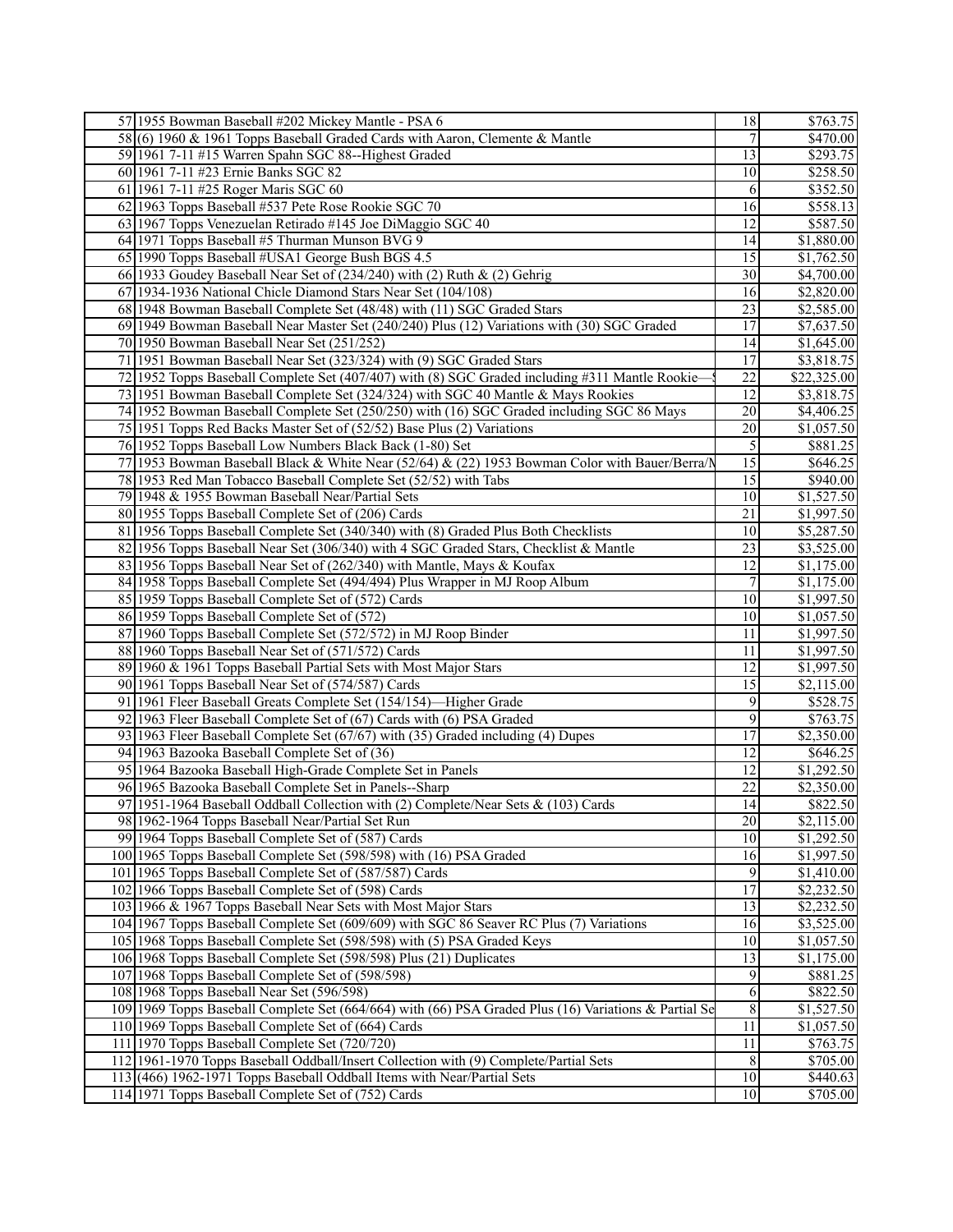|     | 115 1971 Topps Baseball Complete Set of (752) Cards                                                | 22                    | \$1,645.00             |
|-----|----------------------------------------------------------------------------------------------------|-----------------------|------------------------|
|     | 116 1971 & 1972 Topps Baseball Near Sets                                                           | $\overline{10}$       | \$881.25               |
|     | 117 1968 O-Pee-Chee Baseball Near Set (194/196) with PSA 7 Clemente                                | 13                    | \$1,410.00             |
|     | 118 1970 O-Pee-Chee Baseball Complete Set of (546) Cards with (5) PSA Graded Plus (24/24) Booklets | 7                     | \$763.75               |
|     | 119 1972 O-Pee-Chee Baseball Complete Set of (525) Cards                                           | $\overline{15}$       | \$940.00               |
|     | 120 1973 O-Pee-Chee Baseball Complete Set (660/660) with (8) PSA Graded Stars                      | 11                    | \$587.50               |
|     | 121 1974 O-Pee-Chee Baseball Complete Set (660/660) with (5) PSA Graded Stars                      | 17                    | \$1,116.25             |
|     | 122 1975 & 1979 O-Pee-Chee Baseball Complete Sets in MJ Roop Binders                               | 8                     | \$470.00               |
|     | 123 1972 Topps Baseball Complete Set (787/787) with Wrapper                                        | 21                    | \$1,645.00             |
|     | 124 1972 Topps Baseball Complete Set (787/787)                                                     | 24                    | \$1,527.50             |
|     | 125 1972 Topps Baseball Near Set (784/787)                                                         | 5                     | \$528.75               |
|     | 126 1972 & 1973 Topps Baseball Complete/Near Sets                                                  | $\overline{24}$       | \$1,527.50             |
|     | 127 1973 & 1974 Topps Baseball Complete Sets                                                       | 15                    | \$558.13               |
|     | 128 1972-1975 Topps Baseball Complete/Near Run of (4) Sets                                         | 19                    | \$1,057.50             |
|     | 129 1973-1975 Topps Baseball Complete/Near Set Run                                                 | 5                     | \$705.00               |
|     | 130(4) 1972-1975 Topps Baseball Near/Starter Sets with 1972 Near (780/787)                         | 16                    | \$705.00               |
|     | 131 1974 & 1975 Topps Baseball Complete Sets with Washington Variations                            | 19                    | \$558.13               |
|     | 132(51) 1973-1993 Baseball Complete Sets with Many Hall of Fame Rookies                            | 12                    | \$1,057.50             |
|     | 133 1979-1983 Baseball Hoard with (46,500+) Singles, (98) Sets and (25) Vending Boxes              | 24                    | \$1,527.50             |
|     | 134(3) 1975 Topps Baseball Mini Complete/Near Sets                                                 | $\overline{28}$       | \$1,997.50             |
|     | $135(7)$ 1974-1979 Topps Baseball Complete/Near Sets                                               | 19                    | \$940.00               |
|     | 136(8) 1975-1980 Topps Baseball Complete/Near Sets: Higher Grade                                   | 12                    | \$881.25               |
|     | 137(12) 1974-1986 Topps & Fleer Baseball Complete/Near Sets                                        | $\overline{13}$       | \$646.25               |
|     | 138(4) 1952-1953 Topps & Bowman Baseball Reprint Sets                                              | 3                     | $\overline{$199.75}$   |
|     | 139 (105) 1980-1992 Mostly Baseball Sets Plus (74) Wax Boxes & (81) Packs                          | $\overline{26}$       | \$1,527.50             |
|     | 140 1981 WTF Card Company Rochester Red Wings Uncut Sheet Set with Ripken--Only 50 Produced        | $\overline{9}$        | \$499.38               |
|     | 141 (186) 1909-11 T206 White Borders with (21) Hall of Famers Plus (3) 1910 T210 & (6) 1908 E91    | $\overline{18}$       | \$4,700.00             |
|     | 142(96) 1909-11 T206 White Borders with (11) SGC Graded Hall of Famers/Southern Leaguers/Variation | 14                    | \$4,406.25             |
|     | 143(59) 1909-1914 Turn of the Century Baseball Grab Bag with (9) Hall of Famers & $(34)$ T206      | $\overline{18}$       | \$1,057.50             |
|     | 144 (48) 1909-1941 Pre-War Baseball Group with (18) Hall of Famers including 1933 Goudey #53 Ruth  | 14                    | \$1,880.00             |
|     |                                                                                                    | 7                     |                        |
|     | 145 Victorian Era Scrapbook Album with Baseball Players                                            | 10                    | \$258.50               |
|     | 146 (22) 1909-11 T205 Gold Border & T206 White Borders with (7) PSA Graded including Mathewson     |                       | \$1,410.00             |
|     | 147 $(12)$ Pre-War Baseball Grab Bag with $(6)$ Hall of Famers                                     | 11                    | \$646.25               |
|     | 148 1933 Goudey HOFers/Superstars Lot of (24) With Dickey and Foxx                                 | 10                    | \$881.25               |
|     | 149 (112) 1933-1936 Goudey & Diamond Stars Baseball Cards with 1936 Near Set (22/25)               | 18<br>$\overline{15}$ | \$1,645.00<br>\$940.00 |
|     | 150 (55) 1934-1938 Goudey Baseball Cards with Several Hall of Famers                               |                       |                        |
|     | 151 (142) 1939-1941 Play Ball Singles with Ted Williams Rookie                                     | 16                    | \$1,880.00             |
|     | 152 1936-1981 Cincinnati Reds Cards & World Series Scorecard Collection of (54) Items              | 13                    | \$381.88               |
|     | 153(61) 1909-1979 Baseball Hall of Fame/Star Collection Loaded with Stars                          | 13                    | \$1,175.00             |
|     | 154 (113) 1929-1982 Baseball Stars Plus (5) 1969 Topps Deckle Edge Sets                            | 14                    | \$822.50               |
|     | 155 (658) 1932-1979 Baseball Shoebox Collection with 1952 Topps Pafko                              | 10 <sup>1</sup>       | \$763.75               |
|     | 156 (40) 1952 Topps Baseball High Numbers                                                          | 16                    | \$3,525.00             |
|     | 157 (360) 1952-1954 Topps Baseball Collection with (204) 1952 Topps including #1 Pafko (SGC 40)    | 14                    | \$2,115.00             |
|     | 158 1954 Hunter Wieners Alex Grammas/Dick Schofield Panel                                          | 0                     | \$0.00                 |
|     | 159 1954-1956 Topps Baseball Starter Set Run with Banks, Kaline & Killebrew Rookies                | 16                    | \$2,232.50             |
|     | 160 (588) 1957-1958 Topps Baseball Singles Collection with Most Stars from Sets                    | 17                    | \$2,350.00             |
|     | 161 1957 & 1958 Topps Baseball Starter Sets with (2) Williams                                      | 11                    | \$1,116.25             |
|     | 162 1962 & 1963 Topps Baseball Partial Sets with Most Major Stars including Rose RC                | $\overline{13}$       | \$2,115.00             |
|     | 163(733) 1957-1963 Topps Baseball Collection with Several Mantle—Loaded                            | 17                    | \$1,645.00             |
|     | 164(73) 1949-1968 Baseball Oddball/Regional Grab Bag with (3) Mantle                               | 11                    | \$822.50               |
|     | 165 (241) 1949-1951 Bowman Baseball Singles with (2) Snider & Williams                             | $\overline{13}$       | \$1,175.00             |
|     | 166 (262) 1948-1955 Bowman Baseball Singles with Many Stars                                        | 9                     | \$881.25               |
|     | 167 1952 Bowman & 1953 Bowman Color Starter Sets with Mays                                         | 12                    | \$1,527.50             |
|     | 168 (242) 1950-1955 Topps & Bowman Baseball Collection with (2) Mantle—Loaded                      | 16                    | \$1,645.00             |
|     | 169 (288) 1949-1956 Topps & Bowman Baseball Cards with Aaron                                       | 11                    | \$705.00               |
|     | 170 1954 & 1955 Topps Baseball Partial/Starter Sets with Killebrew & Koufax Rookies                | 13                    | \$1,762.50             |
|     | 171 1954 & 1955 Bowman Baseball Starter Sets                                                       | 11                    | \$587.50               |
| 172 | (336) 1955 & 1956 Topps Baseball Singles with $(2)$ Koufax RC                                      | $\overline{15}$       | \$1,527.50             |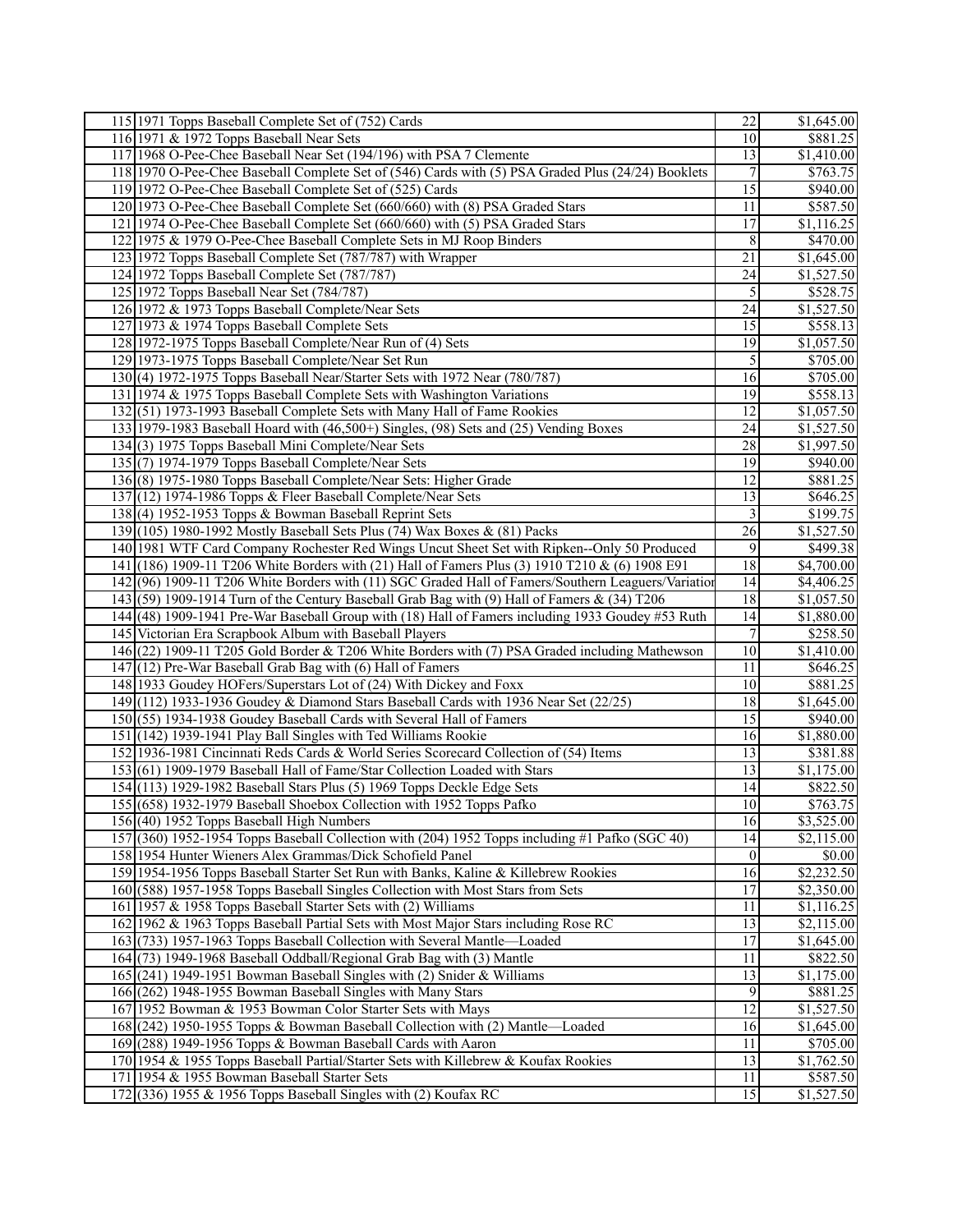| 173 (552) 1952-1956 Topps Baseball Cards with (150) Different 1952 Topps                                                               | 14                    | \$2,115.00            |
|----------------------------------------------------------------------------------------------------------------------------------------|-----------------------|-----------------------|
| 174 1957 Topps Baseball Starter Set of (251/407) with Mantle & Clemente                                                                | 8                     | \$881.25              |
| 175 (1039) 1949-1959 Topps & Bowman Baseball Cards                                                                                     | 13                    | \$998.75              |
| 176 (246) 1948-1959 Topps & Bowman Baseball Cards with Many Hall of Famers                                                             | $\boldsymbol{7}$      | \$587.50              |
| $177$ $(2074)$ 1952-1959 Topps Baseball Cards with Stars                                                                               | 26                    | \$3,525.00            |
| 178 1957-1959 Topps Baseball Starter Sets                                                                                              | 12                    | \$998.75              |
| 179 1958-1960 Topps Baseball Partial/Starter Set Run                                                                                   | 15                    | \$2,232.50            |
| 180 (940) 1959-1963 Topps Baseball Cards with Aaron, Koufax & Mays                                                                     | $\overline{15}$       | \$881.25              |
| 181 (181) 1954-1964 Baseball Oddball Group with Dan-Dee & Kahn's Wieners and 1962 Topps Bucks N                                        | 9                     | \$528.75              |
| 182 (1631) 1957-1962 Topps Baseball Singles Collection                                                                                 | $\overline{19}$       | \$940.00              |
| 183 1958-1965 Topps Baseball Starter Sets with (293) High Numbers                                                                      | 11                    | \$940.00              |
| 184 (121) 1956-1968 Topps Baseball Grab Bag with (2) Mantle & (7) BVG Graded Stars                                                     | 14                    | \$881.25              |
| 185(8) 1955-1968 Topps Baseball Hall of Fame Rookies with Koufax & Ryan                                                                | 13                    | \$646.25              |
| 186 (19) 1949-1968 Topps & Bowman Baseball Stars with (4) Mantle                                                                       | 6                     | \$646.25              |
| 187(6) 1960-1968 Topps Baseball Hall of Fame Rookies with (3) Yaz & Ryan                                                               | $\overline{6}$        | \$587.50              |
| 188 (2945) 1960-1969 Topps Baseball Singles Collection with (2) Clemente, Koufax & Ryan                                                | $\overline{22}$       | \$2,937.50            |
|                                                                                                                                        |                       |                       |
| 189 (109) 1950-1969 Topps & Bowman Baseball Singles Group with Many Stars--Sharp                                                       | 23                    | \$3,525.00            |
| 190 (196) 1950-1979 Baseball Oddball/Regional Collection with Many Stars                                                               | $\overline{15}$       | \$705.00              |
| 191 (455) 1953-1972 Topps & Bowman Baseball Card Shoebox Collection with (6) Mantle                                                    | 14                    | \$1,292.50            |
| 192 (493) 1952-1979 Topps Baseball Hall of Fame/Superstars--Loaded                                                                     | 8                     | \$646.25              |
| 193 (2140) 1960-1971 Mostly Topps Baseball Shoebox Collection with (4) Mantle                                                          | $\overline{17}$       | \$1,645.00            |
| 194 (1288) 1948-1981 Baseball Shoebox Collection with Aaron, Clemente & Mantle                                                         | 8                     | \$1,410.00            |
| 195 (2530) 1960-1967 Topps Baseball Cards                                                                                              | 14                    | \$940.00              |
| 196 1965-1967 Topps Baseball Partial/Starter Set Run of (3)                                                                            | 5                     | \$822.50              |
| 197 1967 Topps Baseball Starter Set of (300) Different including (59) High Numbers with Seaver RC                                      | $\overline{15}$       | \$822.50              |
| 198 1960-1969 Topps Baseball Collection of (2563) Cards                                                                                | $\,8\,$               | \$822.50              |
| 199 1969 & 1970 Topps Baseball Partial Sets with R. Jackson RC and Ryan                                                                | 6                     | \$705.00              |
| 200 (1194) 1964-1970 Topps Baseball Cards with Many Stars including Ryan RC                                                            | 13                    | \$1,057.50            |
| 201 (2071) 1964-1979 Topps Baseball Cards with R. Jackson & Schmidt Rookies                                                            | 11                    | \$470.00              |
| 202 1955-1984 Topps Detroit Tigers Complete/Near Team Set Run<br>203 1969 Topps Baseball High Series Group of (481) Cards From Vending | $\boldsymbol{0}$<br>5 | \$0.00<br>\$646.25    |
| 204 (628) 1970 Topps Baseball Semi High Numbers From Vending                                                                           | $\overline{8}$        | \$705.00              |
| 205 (712) 1970 Topps Baseball Cards From Vending                                                                                       | 9                     | \$646.25              |
| 206 (453) 1971 Topps Baseball Semi-High Vending Group                                                                                  | 17                    | \$1,292.50            |
| 207 (563) 1971 Topps Baseball High Numbers From Vending                                                                                | 26                    | \$1,997.50            |
| 208 (700) 1971 Topps Baseball Singles From Vending-Mixed Series                                                                        | 19                    | \$1,175.00            |
| 209 (3) 1959 Fleer Ted Williams Uncut Sheets/Strips with #1 The Early Years                                                            | $\overline{2}$        | \$141.00              |
| 210 1968 Topps Baseball Action Stickers #12 with Clemente Center Panel                                                                 | $\overline{8}$        | \$528.75              |
| 211 1968 Topps Baseball Action Stickers #5 with Mays Center Panel                                                                      | $\bf 8$               | \$705.00              |
| 212 1968 Topps Baseball Action Stickers #10 with Aaron Center Panel & Mantle                                                           | $\overline{13}$       | \$646.25              |
| 213 (2) 1968 Topps Baseball Action Sticker Sheets with #3 F. Robinson & #5 Mays Center Panels                                          | 10                    | \$528.75              |
| 214 (2633) 1971-1980s Topps Baseball Shoebox Collection with 1974 Near Set (657/660)                                                   | $\,8\,$               | \$235.00              |
| 215 1972 Topps Baseball First Series Uncut Sheet with Wrong Backs-(2) Fisk Rookies                                                     | $\overline{2}$        | \$323.13              |
| $216(2182)$ 1952-1974 Topps, Bowman & Fleer Baseball Collection                                                                        | $\overline{15}$       | \$1,175.00            |
| 217 (2671) 1960-1987 Mostly Topps Baseball Shoebox Collection with Aaron, Clemente & Mays                                              | $\boldsymbol{7}$      | \$381.88              |
| 218 (25,000+) 1969-1979 Topps Baseball Singles Hoard with Hundreds of High Numbers                                                     | 14                    | \$881.25              |
| 219 (2130+) 1980-Modern Baseball Hall of Famers/Superstars & Wax Box/Pack Hoard with (21) Gwynn                                        | 15                    | \$646.25              |
| 220 (6000+) Mostly 1980s-Modern Multi-Sport Star Collection with Many Inserts & Rookies                                                | $\overline{27}$       | $\overline{1,527.50}$ |
| 221 (5) 1963-1966 Topps Baseball Christmas Rack Packs Showing Team Cards                                                               | 1                     | \$293.75              |
| 222(54) 1980s-1990s Multi-Sport Full/Near Cases Plus (90) Wax Boxes and (115) Sets                                                     | 14                    | \$1,410.00            |
| 223(5) 1993 Topps Finest Baseball Unopened Boxes                                                                                       | 13                    | \$1,527.50            |
| 224(37) 1992-2006 Baseball Wax Boxes & Factory Sets with (4) Topps Heritage                                                            | 17                    | \$881.25              |
| 225 (274) 1980-Modern Mostly Baseball Certified Auto/Game-Used/Rookie & Singles                                                        | 20                    | \$1,057.50            |
| 226(57) Modern Football Superstar Quarterback Certified Autos/Game-Used/Inserts                                                        | 12                    | \$558.13              |
| 227 (459) Modern Football Certified Auto/Game-Used/Insert Collection-Loaded                                                            | 12                    | \$1,410.00            |
| 228 1994 SP Baseball Holoview Red Die-Cut Complete Set of (38) Cards—All PSA 9                                                         | 10                    | \$1,645.00            |
| 229 (35) Modern Football Hall of Famer Auto/Jersey/Singles                                                                             | $\overline{9}$        | \$440.63              |
| 230 (210) Modern Basketball Certified Auto/Game-Used/Insert Collection with Many Stars                                                 | $\overline{9}$        | \$558.13              |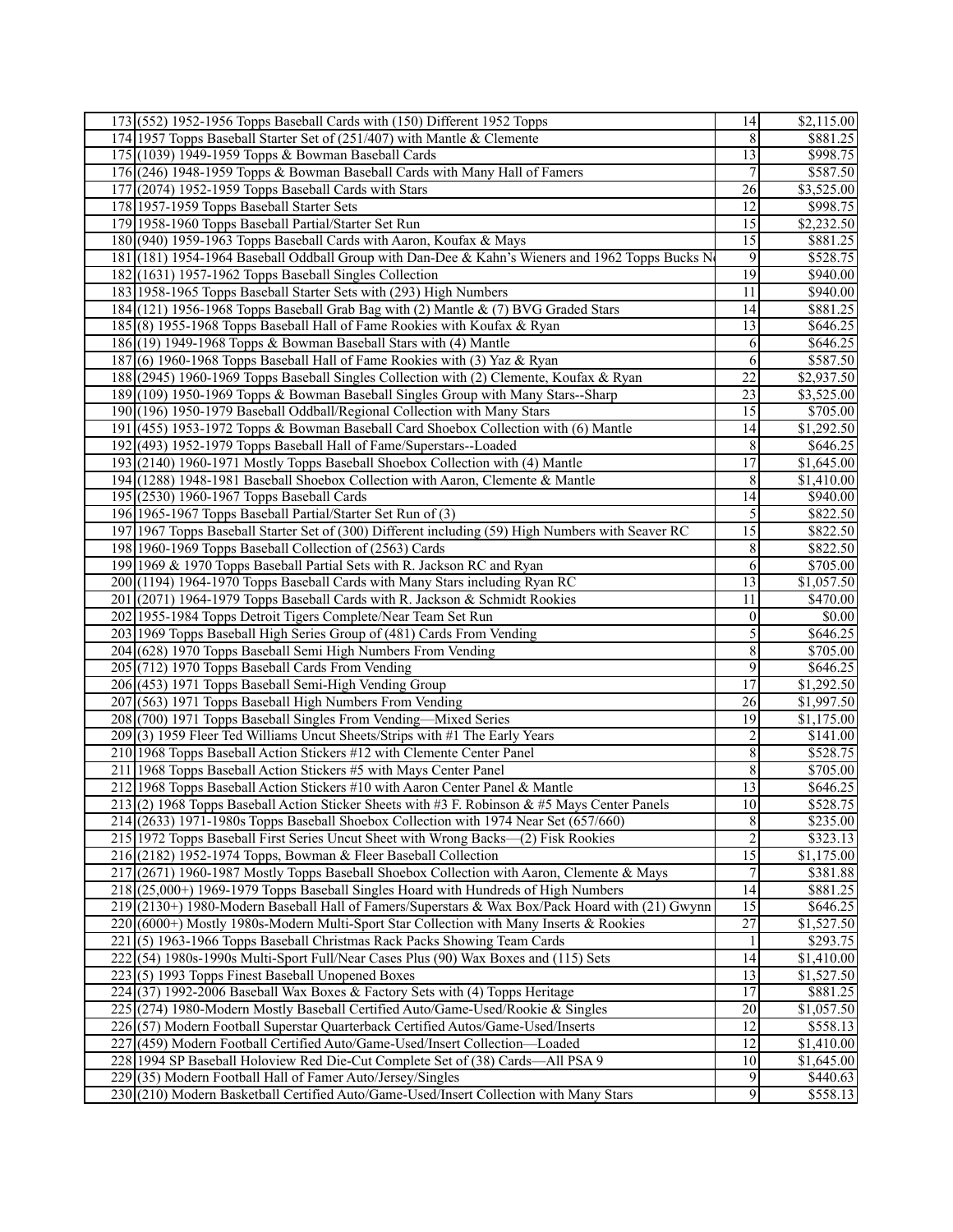| 231 (51) Multi-Sport Certified & Pre-Certified Autographs with Several Hall of Famers                | 11                      | \$411.25               |
|------------------------------------------------------------------------------------------------------|-------------------------|------------------------|
| 232 (2095) Mostly Modern Baseball & Basketball Singles Collection with Many Inserts                  | $\overline{13}$         | \$411.25               |
| 233 (158) 2002-2003 Upper Deck Baseball Game-Used/Insert Collection with Sweet Spot Manufactured     | $\overline{17}$         | \$499.38               |
| 234(2) 1998 Playoff Contenders Dan Marino Inserts with BGS 9.5 & 1/1                                 | 4                       | \$282.00               |
| 235   1889 Indianapolis Hoosiers vs. Boston Beaneaters Scorecard With King Kelly and Dan Brouthers   | 4                       | \$381.88               |
| 236 1905 New York Giants vs. Boston Beaneaters Scorecard With Christy Mathewson                      | 4                       | \$411.25               |
| 237 1914 World Series Game 2 Stadium Scorecard                                                       | $\mathbf{1}$            | \$293.75               |
| 238 1916 World Series Ebbets Field Program                                                           | 11                      | \$1,410.00             |
| 239(2) 1924 World Series Programs: Washington and New York Versions                                  | 13                      | \$881.25               |
| 240(2) 1930 World Series Programs: Philadelphia and St. Louis Versions                               | 7                       | \$499.38               |
|                                                                                                      | $\overline{17}$         | \$1,057.50             |
| 241 1912 World Series Program - New York Version                                                     |                         |                        |
| 242 1914 World Series Program - Boston Version                                                       | 14                      | $\overline{$1,116.25}$ |
| 243 1915 Cuban Giants Program Featuring First White Player In Negro Leagues                          | $\boldsymbol{0}$        | \$0.00                 |
| 244 1920 World Series Program - Ebbets Field Version                                                 | $\overline{18}$         | \$1,527.50             |
| 245 1920 World Series Game 1 Scorecard and Pocket Series Schedule                                    | $\,8\,$                 | \$352.50               |
| $246(5)$ 1911-1916 Issues of "Baseball Magazine"                                                     | 3                       | \$199.75               |
| 247 1910s-1940s Sports Publications Lot of (13) with World Series Emphasis                           | $\mathbf{0}$            | \$0.00                 |
| 248 1933 Inaugural Major League Baseball All-Star Game Program                                       | $\overline{15}$         | \$822.50               |
| 249 July 6, 1941 Lou Gehrig Memorial Game Program - DiMaggio Streak Game #48                         | $\mathbf{1}$            | \$293.75               |
| 250(2) 1933 World Series Programs: New York and Washington Versions                                  | $\overline{12}$         | \$1,292.50             |
| 251(2) Detroit Tigers World Series Programs: 1934 and 1940                                           | 6                       | \$323.13               |
| 252 New York Yankees 1938 and 1939 World Series Programs                                             | $\boldsymbol{7}$        | \$323.13               |
| $253(2)$ 1948 World Series Programs: Indians and Braves Versions                                     | $\mathbf{0}$            | \$0.00                 |
| 254 1951 Polo Grounds Dodgers vs. Giants Playoff Program                                             | 11                      | \$381.88               |
| 255 1953 World Series Complete Run of (6) Programs                                                   | 3                       | \$528.75               |
| 256 1951 World Series Program Lot of (4) With Durocher Autograph                                     | 5                       | \$411.25               |
| 257 1955 World Series Program Lot of (4)                                                             | $\overline{\mathbf{4}}$ | \$381.88               |
| 258 1956 World Series Program Lot of (4)                                                             | 5                       | \$411.25               |
| 259 1954 and 1962 All-Star Game Programs                                                             | 1                       | \$176.25               |
| 260 1953-1971 Post Season and All-Star Game Program Lot of (10)                                      | 6                       | \$293.75               |
| 261 1954-1972 Baltimore Orioles Yearbook Run of (19)                                                 | $\overline{10}$         | $\overline{$411.25}$   |
| 262 1953-2000 Cincinnati Reds Yearbook Collection of (45)                                            | 8                       | \$558.13               |
| $263(11)$ 1953-70 Mostly Baseball 1st Issue Publications with Sports Illustrated & (2) Mantle Covers | 3                       | \$258.50               |
| 264 1971-1977 Baseball Yearbook/World Series Program Lot of (251)                                    | 8                       | \$646.25               |
| 265 1929 World Series Game 1 Wrigley Field Full Ticket - PSA 3                                       | 4                       | \$763.75               |
| 266 1932 World Series Game 3 "Ruth's Called Shot" Wrigley Field Ticket Stub                          | $\overline{13}$         | \$1,292.50             |
| 267 1957 Brooklyn Dodgers Final Home Game Full Press Ticket--SGC Authentic                           | 8                       | $\overline{$822.50}$   |
| 268 1961 World Series Game 3 Crosley Field PSA 3 Full Ticket - Highest Graded                        | $\boldsymbol{0}$        | \$0.00                 |
| 269 1913 Brooklyn Superbas Ticket Stub From First Year of Ebbets Field                               | $\overline{7}$          | \$293.75               |
| 270 1922 World Series Game 3 Ticket Stub PSA 2                                                       | 7                       | \$381.88               |
| 271 1935 World Series Game 3 Wrigley Field Full Ticket - PSA 3                                       | $\overline{2}$          | \$323.13               |
| 272 1939 All-Star Game Yankee Stadium Ticket Stub - PSA Authentic                                    | $\mathbf{1}$            | \$176.25               |
| 273 1952-1955 Brooklyn Dodgers World Series Ticket Stub Lot of (8)                                   | $\mathbf{1}$            | \$235.00               |
| 274 1956 Brooklyn Dodgers World Series Ticket Stub Lot of (4)                                        | 4                       | \$270.25               |
| 275 1956 Brooklyn Dodgers Ticket Stub Lot of (14) From Roosevelt Stadium                             | 9                       | \$528.75               |
| 276 1956 Brooklyn Dodgers Ticket Stub Lot of (16) From Ebbets Field and Roosevelt Stadium            | 7                       | \$705.00               |
| 277 1955 World Series Game 1 Yankee Stadium Full Ticket - PSA Authentic                              | $\boldsymbol{0}$        | \$0.00                 |
| 278(6) 1953-1974 MLB All-Star Game Ticket Stubs                                                      | $\overline{c}$          | \$188.00               |
| 279 1964 World Series Game 1 Busch Stadium PSA 8 Full Ticket - Highest Graded                        | 6                       | \$246.75               |
| 280 1965 Astrodome First Game PSA 1 Ticket Stub - Mantle 1st HR                                      | $\overline{c}$          | \$246.75               |
| 281 1960s World Series/All-Star Game Ticket/Stub Lot of (3)                                          | 26                      | \$2,585.00             |
| 282 1969 New York Mets Lot of (6) with (3) PSA Graded World Series Full Tickets                      | 15                      | \$1,292.50             |
| 283 1968-1991 MLB All-Star Game Full Ticket Lot of (6) - All PSA 5-7                                 | 6                       | \$352.50               |
| 284 1917 World Series Press Ticket Stub to Polo Grounds Games 3, 4 & 6 - PSA Authentic               | 14                      | \$881.25               |
| 285 1925 World Series Game 2 Forbes Field Ticket Stub - PSA Authentic                                | 3                       | \$258.50               |
| 286 1925 World Series Game 3 PSA 2 Ticket Stub - One of (5) Graded                                   | 4                       | \$223.25               |
| 287 1931 World Series Game 6 PSA 3 Ticket Stub - One of (9) Graded                                   | $\vert 0 \vert$         | \$0.00                 |
| 288 1932 World Series Game 5 "Phanton" PSA 6 Full Proof Ticket - Highest Graded                      | 1                       | \$176.25               |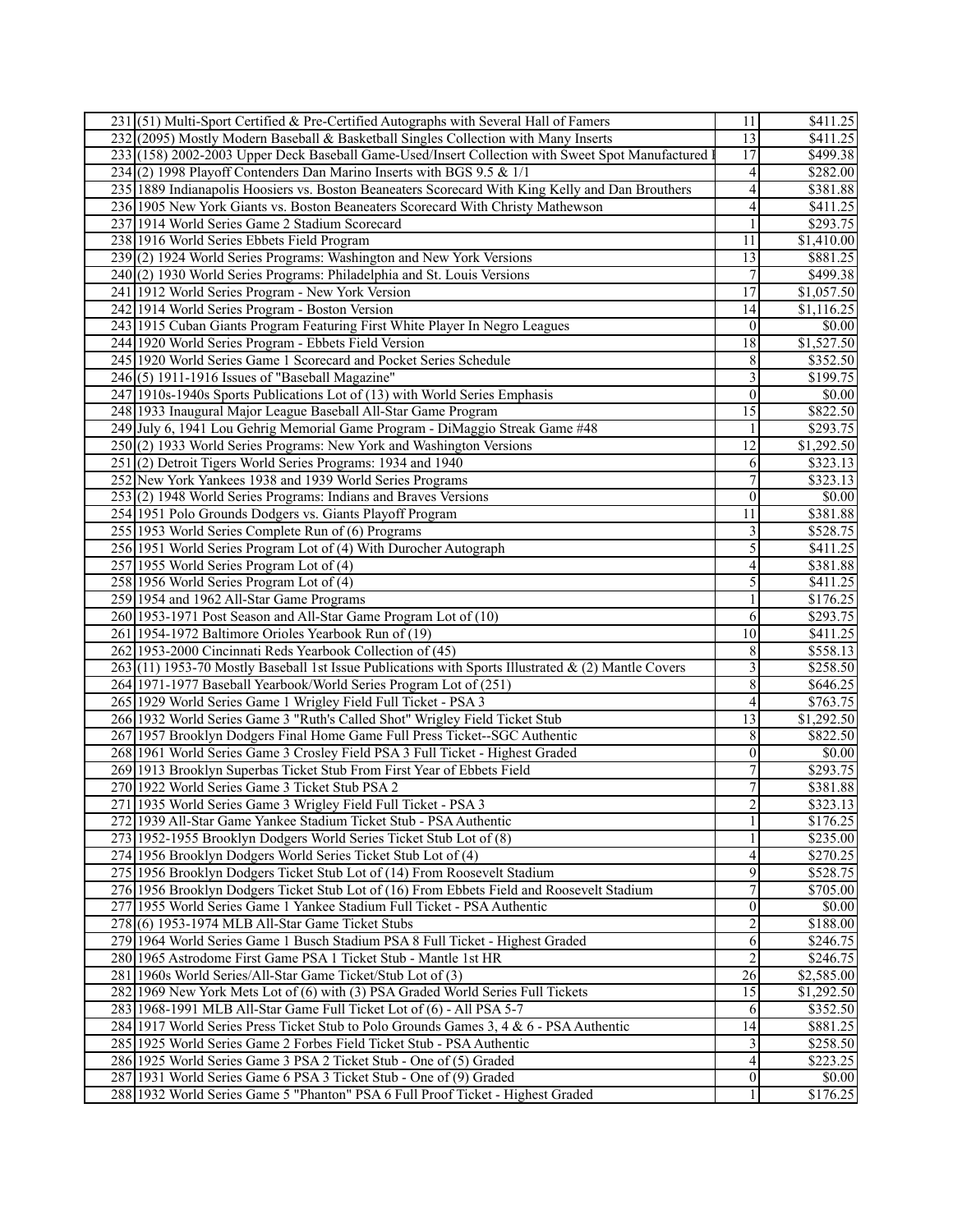| 289 1936 World Series Game 6 Polo Grounds Ticket Stub - PSA 2 MK                                   | $\mathbf{1}$             | \$176.25             |
|----------------------------------------------------------------------------------------------------|--------------------------|----------------------|
| 290 1937 All-Star Game Griffith Stadium Ticket Stub - PSA Authentic                                | $\mathbf{1}$             | \$235.00             |
| 291 1938 World Series Game 1 Wrigley Field Full Ticket - PSA 3                                     | $\boldsymbol{0}$         | \$0.00               |
| 292 1946 World Series Game 4 Punch-Cancelled Full Ticket-PSA Authentic Bleacher Seat               | 3                        | \$258.50             |
| 293 1951 World Series Game 5 Rare Full Ticket-PSA 6                                                | $\overline{13}$          | \$646.25             |
| 294 1955 World Series Game 2 Full Ticket - PSA 2                                                   | 10                       | \$411.25             |
| 295 1984 Reggie Jackson 500 Home Run Full Ticket PSA 9                                             | 3                        | \$199.75             |
| 296 1986 World Series Game 4 Full Ticket--PSA Authentic                                            | $\boldsymbol{0}$         | \$0.00               |
| 297 1986 World Series Game 6 Shea Stadium Ticket Stub - PSA Authentic                              | 3                        | \$199.75             |
| 298 1988 World Series Game 1 "Gibson's Home Run" Full Ticket-PSA 3                                 | 5                        | \$282.00             |
| 299 Nolan Ryan Display With Signed Photo and (6) Milestone Tickets                                 | 4                        | \$293.75             |
| 300 1988 World Series Game 1 Ticket Stub - PSA Authentic                                           | $\mathbf{1}$             | \$176.25             |
| 301 1998 MLB All-Star Game Coors Field Full Ticket - PSA 5                                         | 4                        | \$323.13             |
| 302 1998 and 2000 World Series Tickets/Stubs Lot of (10)                                           | 3                        | \$141.00             |
| 303 1999 World Series Game 4 Yankee Stadium PSA 8 Full Ticket - Series Clincher                    | $\vert 0 \vert$          | \$0.00               |
|                                                                                                    |                          |                      |
| 304 June 28, 2007 Frank Thomas 500th Home Run Full Metrodome Ticket - PSA 10                       | 1                        | \$176.25             |
| 305 Alex Rodriguez & Gary Sheffield 500 Home Run Full Tickets--Both PSA                            | 3                        | \$141.00             |
| 306 Derek Jeter 3000th Hit (Home Run) Full Ticket--PSA 8                                           | 10                       | \$470.00             |
| 307 1924 World Series Program - Washington Version                                                 | 7                        | \$323.13             |
| 308 1925 World Series Program Washington vs. Pittsburgh                                            | 14                       | \$940.00             |
| 309 1938 World Series Program Yankees vs. Cubs                                                     | 3                        | \$199.75             |
| 310 1938 American Association All-Star Game Program With T. Williams                               | 5                        | \$223.25             |
| 311 (18) 1942 "Major League Baseball Facts and Figures" Guides With T. Williams on Cover           | $\overline{\mathcal{A}}$ | \$164.50             |
| 312(3) 1954 Sports Illustrated First Issue Magazines In Leather Binders                            | $\overline{10}$          | \$646.25             |
| 313 1981 NFC Championship "The Catch" PSA 4 Ticket Stub - Highest Graded                           | 3                        | \$199.75             |
| 314 1881-1925 Football-Themed Publications/Articles With Several "Harper's Weekly"                 | $\boldsymbol{0}$         | \$0.00               |
| 315 1894-1925 Spalding Annual Football Guide Lot of (15)                                           | 9                        | \$499.38             |
| 316 (22) Vintage Hardcover Football Books                                                          | $\overline{c}$           | \$246.75             |
| 317 Vintage Hardcover Football Book Lot of (31) - Authors Include Grange, Stagg and Riger          | $\boldsymbol{0}$         | $\overline{$}0.00$   |
| 318 Walter Camp Vintage Publications Lot of (9) With 78 RPM Exercise Record Set of (5)             | $\mathbf{1}$             | \$176.25             |
| 319 New York Giants Vintage Publications/Tickets/Photo Lot With Pearl Harbor Day Program           | 18                       | \$646.25             |
| 320 Massive Football Publications Lot With Hardcover Books, Periodicals and Programs               | $\boldsymbol{0}$         | \$0.00               |
| 321 1967 Cowboys vs. Packers NFL Championship Full Ticket Signed by Landry - Full JSA              | 14                       | \$705.00             |
| 322 1950s-1970s Multi-Sport Publication Lot of (92) With 1959 World Series                         | 11                       | \$646.25             |
| 323 1950s-1970s Multi-Sport Publications Lot Including (2) 1962 Life With Mantle/Maris Cards       | $\overline{12}$          | \$587.50             |
| 324 1953-2000 Multi-Sport Publications Lot of (150)                                                | 11                       | \$411.25             |
| $325(21)$ 1970-1977 ABA Media Guides/Yearbooks                                                     | 8                        | \$352.50             |
| 326 New York Knicks Memorabilia Lot With 1969/70 Emphasis                                          | $\boldsymbol{0}$         | \$0.00               |
| 327 1940 Kentucky Derby Full Ticket - PSA 7                                                        |                          | \$270.25             |
|                                                                                                    | 4                        |                      |
| 328 Circa 1870s Lemon Peel Baseball                                                                | $\overline{12}$          | \$440.63             |
| 329(9) Late 1800s/Early 1900s Matted Baseball Images from Weekly Periodicals with (8) Different    | $\mathfrak{S}$           | \$258.50             |
| 330(2) 1904-1909 Rare & Unique Boston Americans/Red Sox Items                                      | 6                        | \$323.13             |
| 331 1913 Parker Bros. Nap Lajoie Card Game                                                         | $\overline{13}$          | $\overline{$323.13}$ |
| 332 1915 Christy Mathewson Full-Page Newspaper Tribute With Early Color Illustrations              | 2                        | \$188.00             |
| 333 1930s Crystal Pure Candy Co. "Strike One" Framed Wax Box Wrapper With Gomez and Averill        | $\boldsymbol{0}$         | \$0.00               |
| 334 Vintage "Yankee Baseball Target" Pitching Game                                                 | $\vert 0 \vert$          | \$0.00               |
| 335 Yankee Stadium 1923-1973 Seat Pair                                                             | 16                       | \$1,292.50           |
| 336(2) Rare 1944 Baltimore Orioles International League Pennants                                   | 3                        | \$199.75             |
| 337(4) 1950s Baltimore Orioles Pennants With Very Rare 3/4-Size Example                            | 5                        | \$223.25             |
| 338 1960-1971 Baltimore Orioles Photo Pennant Lot of (7)                                           | 4                        | \$270.25             |
| 339 1966-1971 Baltimore Orioles Championship Pennant Lot of (10) Different                         | $\overline{c}$           | \$323.13             |
| 340(5) Brooklyn/LA Dodgers Pennants with Rare Champions/Crowned Bum Appliqué                       | 6                        | \$258.50             |
| 341 WWII Baseball Themed Propaganda Poster Featuring Johnny Mize                                   | 10                       | \$705.00             |
| 342 1928-1977 Baseball Award/Testimonial Program & Menu Lot of (25)                                | $\,8\,$                  | \$470.00             |
| 343 Vintage Baseball Memorabilia "Treasure Chest" with Cleveland Indians Emphasis                  | $\vert 0 \vert$          | \$0.00               |
| 344 Late 1950s Louisville Slugger American & National Wood Mini-Bat Display Banks with Original Bo | $\mathbf{1}$             | \$470.00             |
| 345 1956 Louisville Slugger Yankee & Dodger Black Bat Lamps                                        | $\vert 0 \vert$          | \$0.00               |
| 346 Vintage Star Player Store Model Baseball Glove/Mitt Lot of (11)                                | 4                        | \$211.50             |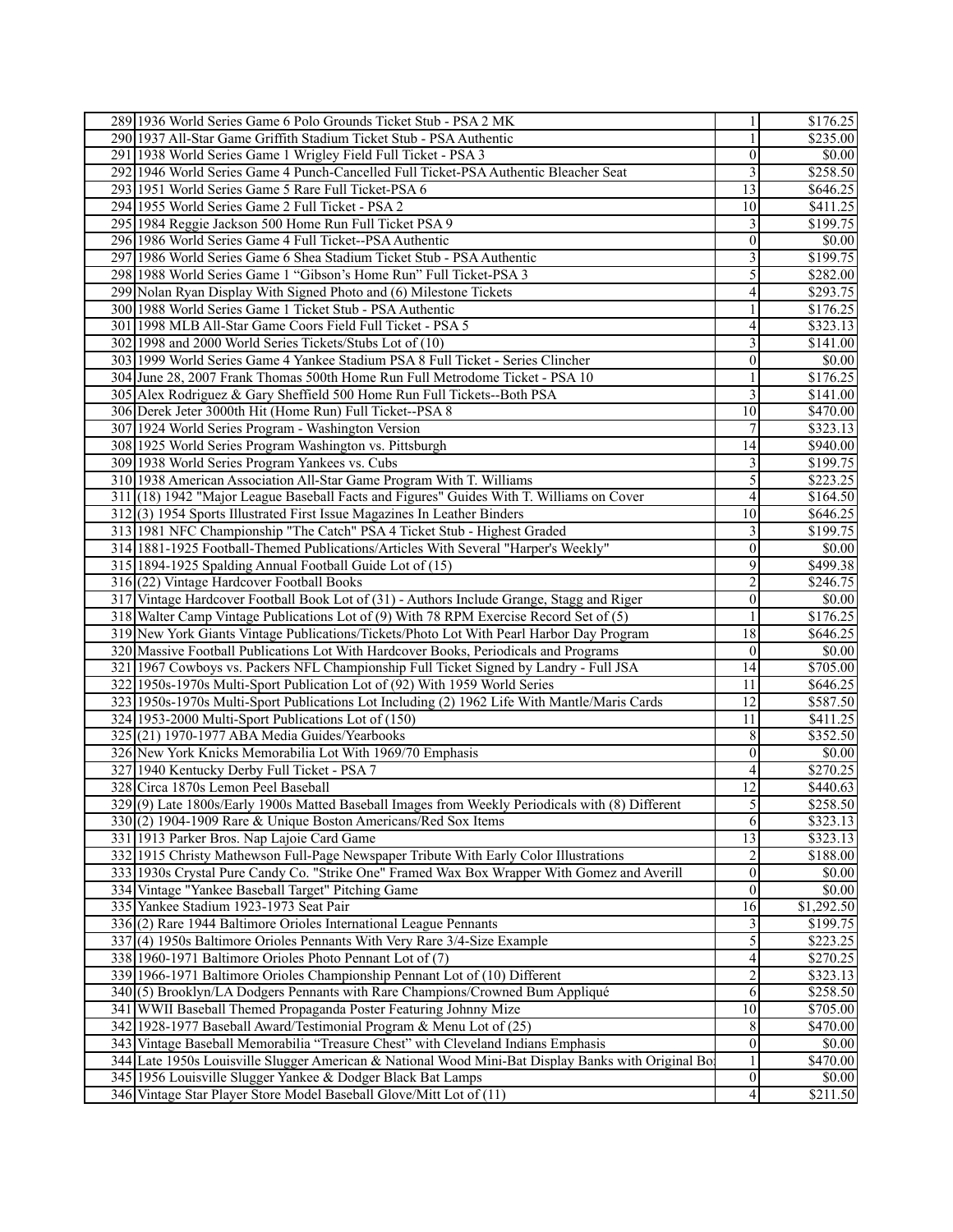| 347(57) Unused Senior League and Florida State League Baseballs                                                                                                                                    | 15                               | \$881.25             |
|----------------------------------------------------------------------------------------------------------------------------------------------------------------------------------------------------|----------------------------------|----------------------|
| 348 1866-1990 Baseball Emphasis Pin Hoard of (240+) with (76) PM10 Series                                                                                                                          | 44                               | \$4,993.75           |
| 349 1961-1990 Cincinnati Reds World Series Press Pin Lot of (8) with 1964 & 1978 Phantoms                                                                                                          | 24                               | \$1,410.00           |
| 350 1981-2007 World Series, All-Star Game and HOF Induction Press Pin Lot of (38)                                                                                                                  | 4                                | \$381.88             |
| 351 Balfour Original Baltimore Orioles Artwork Designs for 1983 and 1996 World Series Press Pins                                                                                                   | $\sqrt{ }$                       | \$282.00             |
| 352 Dwight Gooden 1985 Seagram's 7 "Sports Award" Trophy                                                                                                                                           | $\overline{15}$                  | \$1,880.00           |
| 353 Dwight Gooden 1996 No-Hitter Framed Display With Original Lineup Cards                                                                                                                         | 3                                | \$558.13             |
| 354 1997 Pinnacle Mint (1/1) 24KT. Solid Gold Alex Rodriguez Redemption Coin                                                                                                                       | 6                                | \$1,292.50           |
| 355 2007 Upper Deck Masterpiece #53 Cal Ripken, Jr. Original Artwork                                                                                                                               | 7                                | \$822.50             |
| 356 1916 BF2 Ferguson Bakery Buck Weaver Mini-Pennant                                                                                                                                              | 8                                | \$381.88             |
|                                                                                                                                                                                                    | 17                               | \$381.88             |
| 357 1931 World Series Sportsman's Park Poster                                                                                                                                                      |                                  |                      |
| 358 1934 Ward's Sporties Pins Jimmie Foxx                                                                                                                                                          | 1                                | \$235.00             |
| 359 1940s Dizzy Dean/Falstaff Beer Hand-Held Fan                                                                                                                                                   | $\boldsymbol{0}$                 | \$0.00               |
| 360 Vintage Baseball Equipment Lot With (10) Bats and (2) Gloves                                                                                                                                   | $\mathbf{1}$                     | \$117.50             |
| 361 1963-1985 Commemorative Bat Lot of (6) with 1963 Dodgers World Series Black Bat                                                                                                                | 29                               | \$822.50             |
| 362 1950s Emmett Kelley "Weary Willie" Doll with Rare Brooklyn Dodgers Pin                                                                                                                         | 16                               | \$440.63             |
| 363 Late-1920s Red Grange Doll With Original Helmet                                                                                                                                                | 6                                | \$258.50             |
| 364 1962 Roberto Clemente White Base Bobblehead Doll                                                                                                                                               | $\overline{11}$                  | \$763.75             |
| 365 1961-1962 Milwaukee Braves White Base Miniature Bobblehead Doll                                                                                                                                | 3                                | $\overline{$199.75}$ |
| 366 1950s Gibbs-Conner Milwaukee Braves Pipe and Bat                                                                                                                                               | $\overline{13}$                  | \$282.00             |
| 367 Early-1950s Gibbs-Conner Boston Braves Ashtray                                                                                                                                                 | $\boldsymbol{0}$                 | \$0.00               |
| 368 1950s Gibbs-Conner Milwaukee Braves "Tom-Tom Club" Porcelain Bank                                                                                                                              | 8                                | \$282.00             |
| 369 Early-1950s Gibbs-Conner Boston Braves Bank Statue                                                                                                                                             | $\mathbf{0}$                     | \$0.00               |
| 370 1950s Gibbs-Conner Milwaukee Braves Porcelain Statue/Bank                                                                                                                                      | $\overline{4}$                   | $\overline{$}211.50$ |
| 371 1950s Gibbs-Conner Milwaukee Braves 25-Inch Promotional Style Porcelain Statue                                                                                                                 | $\overline{21}$                  | \$4,993.75           |
| 372 1950s Gibbs-Conner Milwaukee Braves Cookie Jar - Rare!                                                                                                                                         | $\overline{12}$                  | \$763.75             |
| 373 Early-1950s Gibbs-Conner Boston Braves Bank/Statue With Full Headdress                                                                                                                         | $\mathbf{1}$                     | \$293.75             |
| 374 Early-1950s Gibbs-Conner Boston Braves Statue/Bank                                                                                                                                             | $\overline{\mathbf{3}}$          | \$199.75             |
| 375 Original 1958 and 1960 Hartland Baseball Lot of (9) With Mantle, Ruth and T. Williams                                                                                                          | 18                               | \$1,057.50           |
| 376(2) 1960s Milwaukee Braves Bobblehead Dolls                                                                                                                                                     | 6                                | \$293.75             |
| 377(7) 1960s Baseball and Football Bobbing Head Dolls with Colts Black Face & Kissing Eagles Pair                                                                                                  | $\overline{10}$                  | \$881.25             |
| 378 Babe Ruth 16-Inch Brass Statue                                                                                                                                                                 | $\overline{25}$                  | \$3,231.25           |
| 379 1988 Hartland 25th Anniversary Set of (18) Plus Batboy in Original Boxes with Shipping Cartons                                                                                                 | 6                                | \$499.38             |
| 380 1918-1923 Walter Johnson Original Photograph - BVG 5                                                                                                                                           |                                  |                      |
|                                                                                                                                                                                                    | $\overline{15}$                  | \$1,116.25           |
| 381(3) Late-1930s Yankees Type I Photographs With DiMaggio and Gehrig                                                                                                                              | $\boldsymbol{0}$                 | \$0.00               |
| 382 1930s Seals Stadium All-Star Benefit Game Type I Photograph With Cobb                                                                                                                          | $\mathbf{1}$                     | \$293.75             |
| 383(40) Vintage Baseball Photos - Mostly Type I With Hodges Emphasis                                                                                                                               | 4                                | \$235.00             |
| 384 Hillerich & Bradsby 1911-1916 Ty Cobb Decal Bat and (3) Vintage Store Models                                                                                                                   | $\mathbf{1}$                     | \$235.00             |
| 385 Babe Ruth and Lou Gehrig Vintage Retail Baseball Bat Lot of (7)                                                                                                                                | 1                                | \$470.00             |
| 386 1939-1990 Cincinnati Reds World Series Black Bat Collection of (8)                                                                                                                             | 19                               | \$1,880.00           |
| 387 (17) Hall of Famer Store Model Bats With Aaron, DiMaggio, Hornsby and Mantle                                                                                                                   | 6                                | \$199.75             |
| 388 Christy Mathewson Signed Baseball From 1911 Pennant Clinching Day - Full JSA                                                                                                                   | $\overline{22}$                  | \$27,025.00          |
| 389 1930s Multi-Signed Baseball With Ruth, Gehrig, Wagner, Cochrane and Full JSA                                                                                                                   | $\overline{17}$                  | \$4,993.75           |
| 390 Rogers Hornsby Single Signed Baseball with Full JSA                                                                                                                                            | $\overline{21}$                  | \$3,818.75           |
| 391 1949 Brooklyn Dodgers/New York Giants Team-Signed Baseball of (21) Signatures with Connors-                                                                                                    | $\,8\,$                          | \$822.50             |
|                                                                                                                                                                                                    | 10                               |                      |
| 392 1951 New York Yankees World Series Champs Team-Signed Baseball with (27) Signatures—Full JSA<br>393 1935 Detroit Tigers World Series Champs Infield Multi-Signed Ball with Greenberg--Full JSA | 8                                | \$499.38<br>\$499.38 |
|                                                                                                                                                                                                    | $\boldsymbol{0}$                 | \$0.00               |
| 394 1959 All-Star Game Baseball Signed by All (6) Umpires With Barlick and Full JSA<br>395 1961 Pittsburgh Pirates Team-Signed Ball With Clemente, Murtaugh and Full PSA/DNA                       | 4                                | \$352.50             |
| 396 1963 American League Champion New York Yankees Team-Signed Ball With Mantle, Ford and Full                                                                                                     | 11                               | \$763.75             |
|                                                                                                                                                                                                    |                                  | \$470.00             |
| 397 1963 New York Mets Team-Signed Ball With Stengel, Throneberry and Full JSA<br>398 1968 American League All-Star Team-Signed Baseball With Mantle and Full JSA                                  | $\sqrt{5}$<br>10                 | \$558.13             |
| 399 Multi-Signed Baseball With J. DiMaggio, Aaron and Maris - Full PSA/DNA                                                                                                                         | $\,8$                            |                      |
|                                                                                                                                                                                                    |                                  | \$705.00             |
| 400 Multi-Signed Baseball With (24) Hall of Famers and Full JSA                                                                                                                                    | $\overline{2}$<br>$\overline{5}$ | \$323.13<br>\$293.75 |
| 401 Baseball Signed by (20) Hall of Famers With T. Williams, Musial and Full JSA<br>402 2008 New York Yankees Team-Signed Baseball with (30) Signatures - Steiner/MLB Hologram                     | 14                               | \$646.25             |
| 403 1963 Milwaukee Braves and St. Louis Cardinals Team-Signed Balls With Aaron and Musial - Full JS.                                                                                               | $\boldsymbol{7}$                 | \$323.13             |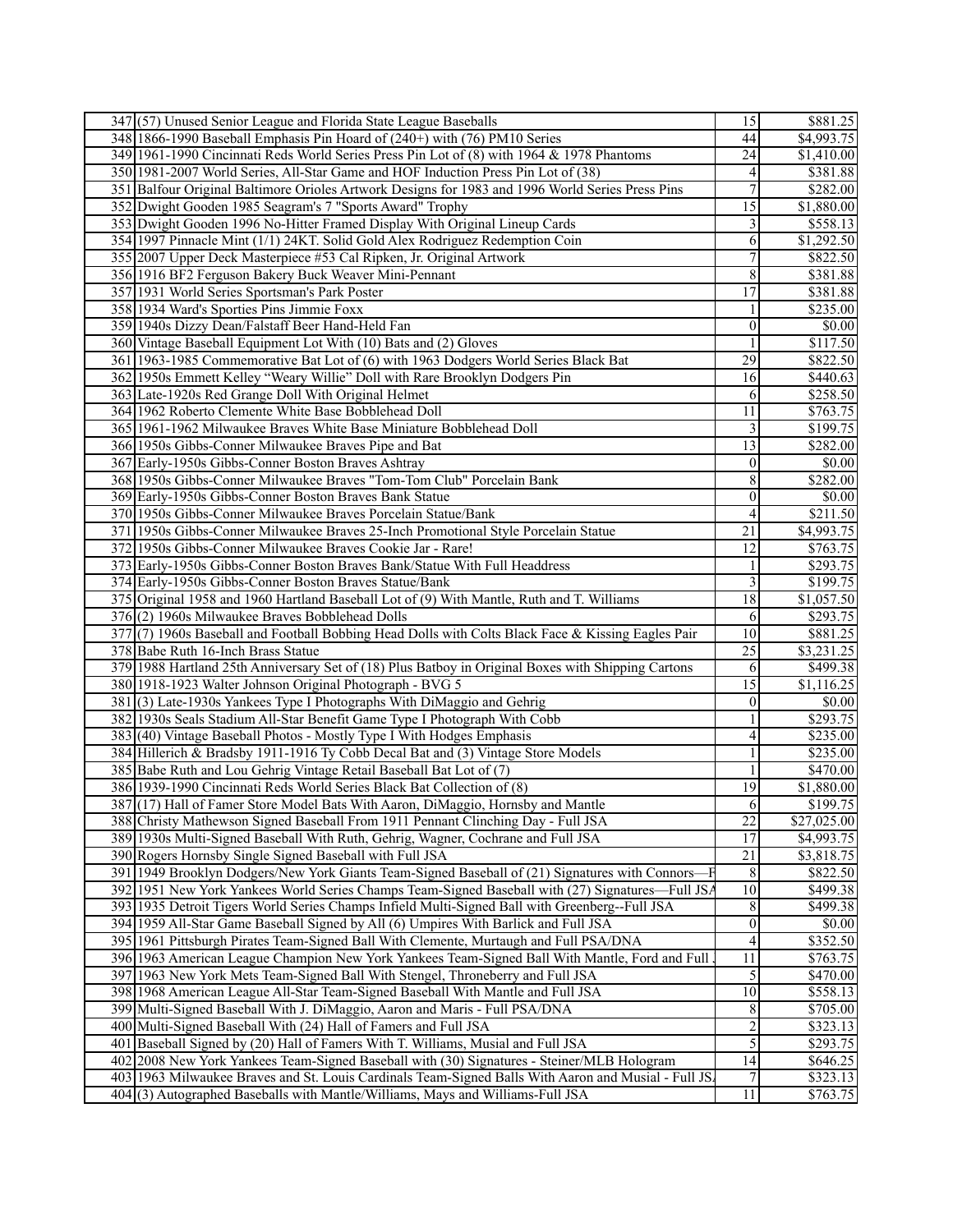|     | 405 1954, 1958 and 1962 Athletics Team-Signed Baseballs - Full JSA                                  | 6                       | \$293.75               |
|-----|-----------------------------------------------------------------------------------------------------|-------------------------|------------------------|
|     | $406(8)$ Multi/Single-Signed Baseballs with (4) Williams & DiMaggio                                 | $\overline{13}$         | $\overline{$1,057.50}$ |
|     | 407 (12) Single Signed Willie Mays Baseballs - All "Say Hey" Certified                              |                         | \$881.25               |
|     | 408 Single-Signed Baseball Lot of (18) With Koufax, Rizzuto and Jurgensen                           | $\overline{15}$         | \$763.75               |
|     | 409 (22) Tommy John, Mickey Lolich and Vern Law Single-Signed Balls with Inscriptions & Black Balls | $\tau$                  | \$381.88               |
|     | 410 (43) Signed Baseballs With Aaron, J. DiMaggio and Koufax                                        | $\overline{16}$         | \$1,527.50             |
|     | 411 Burleigh Grimes Single-Signed OAL MacPhail Baseball with Full JSA                               | 11                      | \$352.50               |
| 412 | Ben Chapman Single-Signed Baseball with Inscription--Full JSA                                       | 8                       | \$270.25               |
|     | 413 Curt Flood Single-Signed Baseball                                                               | 14                      | \$411.25               |
|     | 414 1995 National League All-Stars Team-Signed Ball With Maddux, Larkin, Bonds and Full JSA         | 10                      | \$705.00               |
|     | 415 2008 National League All-Stars Team-Signed Ball With Pujols and C. Jones                        | 11                      | \$470.00               |
|     | 416(2) 1969 New York Mets Reunion Team-Signed Baseballs                                             | 5                       | \$223.25               |
|     | 417 (12) Evan Longoria Single-Signed OML Baseballs with Longo Stickers                              | $\mathbf{1}$            | \$470.00               |
|     |                                                                                                     |                         |                        |
|     | 418 (12) Single Signed Mike Piazza Baseballs All JSA Sticker/Certs                                  | $\mathbf{1}$            | \$881.25               |
|     | 419 (24) Jim Bunning & Doug Harvey Single-Signed OML Baseball--Dozen Each                           | 6                       | \$587.50               |
|     | 420(35) Current Major League Baseball Star Single-Signed OML Balls with (12) Jesus Montero          | 1                       | \$587.50               |
| 421 | $(36)$ New York Yankee Star Single-Signed Baseballs with (12) Sheffield & (6) Cashman               | $\boldsymbol{0}$        | \$0.00                 |
|     | 422(36) New York Mets Single-Signed Balls of Dykstra, Koosman & Strawberry with Inscriptions-Dozen  | $\overline{2}$          | \$646.25               |
|     | 423(2) Framed Original Sketches Signed by Mantle and Ford - Full JSA                                | $\mathbf{1}$            | \$235.00               |
|     | 424(2) Ted Williams Signed Displays with Full PSA/DNA                                               | 5                       | \$258.50               |
|     | 425 "Rookie of the Year" Framed Display Signed by (34) With Ripken, Rose and Seaver                 | 11                      | \$323.13               |
|     | 426 1920s-1940s Autograph Book Signed by (86) With Ruth, Wagner, Ott and Full JSA                   | 14                      | \$3,525.00             |
|     | 427 1929 World Champion Philadelphia Athletics Team-Signed Panoramic Photo - Full JSA               | $\overline{19}$         | \$4,112.50             |
|     | 428 1947 All-Star Game Program Signed by All (30) National Leaguers With Ott, Musial and Full JSA   | 6                       | \$822.50               |
|     | 429 1940s-1950s Multi/Non-Sport Autograph Album & Cuts with (48) Signatures including Ruth--Full JS | 18                      | \$2,115.00             |
|     | 430 Babe Ruth & Jack Dempsey Signed 1939 World's Fair Coaster--PSA/DNA Authentic                    | 14                      | \$1,762.50             |
| 431 | 1950 PCL Champion Oakland Oaks Team-Signed Photo With Herman, Kelly and Full JSA                    | $\overline{c}$          | \$499.38               |
|     | 432 Mickey Mantle and Roger Maris Dual-Signed 8x10 Photo - Full PSA/DNA                             | 11                      | \$1,997.50             |
|     | 433 1936 New York Yankees Display Signed by (25) With DiMaggio, Dickey and Full JSA                 | 1                       | \$352.50               |
|     | 434 (105) 1934-1977 Signed Baseball Cards with (26) HOFers, (5) Multi-Signed & Many Deceased        | $\overline{32}$         | \$2,467.50             |
|     | 435(37) Signed 11x14 Sports Illustrated Cover Photos                                                | 16                      | \$998.75               |
|     | 436 1930s-1940s Jimmie Foxx/Lefty Grove/Jack Wilson Triple-Signed Photograph with Full JSA          | 11                      | \$587.50               |
|     | 437 1930s "Kiki" Cuyler Autographed Burke Photo with Full JSA & (2) Additional Period Photos        | 11                      | \$587.50               |
|     | 438 Thurman Munson Signed Photo With Full JSA                                                       | 16                      | \$1,880.00             |
|     | 439 1984 Hall of Fame Induction Photo Signed by (31) With Koufax and Full JSA                       | $\,8\,$                 | \$411.25               |
|     | 440(5) Baseball Superstar Single-Signed 16x20 Photographs with (2) Jeter & Ichiro—All UDA or Steine | 19                      | \$763.75               |
|     | 441 (12) New York Yankees Single-Signed 16x20 Framed/Matted Photos                                  | 4                       | \$381.88               |
|     | 442(21) New York Yankees Signed 16x20 Photos With (2) Berra, Gossage and Mattingly                  | 13                      | \$705.00               |
|     | 443 Signed Joe DiMaggio Original Canvas Artwork with Full JSA                                       | 1                       | \$470.00               |
|     | 444 Multi-Signed 500 Home Run Club (Ron Lewis) Lithograph with (11) Autographs--Full JSA            | $\overline{17}$         | \$1,057.50             |
|     | 445 Framed Braves Jersey Signed by (9) 500 Home Run Club Members - With Aaron, Williams and Full.   | $\vert 0 \vert$         | \$0.00                 |
|     | 446 Mickey Mantle Signed 1951 New York Yankees Replica Jersey With "No. 7" Inscription - Full PSA/I | 23                      | \$2,937.50             |
|     | 447 Sandy Koufax LE Single-Signed Framed Los Angeles Dodgers Jersey                                 | 5                       | \$558.13               |
|     | 448 (4) Autographed New York Yankees Jerseys With Jeter, A-Rod, Matsui and Clemens                  | $\overline{15}$         | \$881.25               |
|     | 449 New York Yankees Autographed Lot of (6) With Jeter, Matsui and A-Rod                            | 8 <sup>1</sup>          | \$528.75               |
|     | 450(4) New York Yankee Superstar Dual/Single-Signed Items with (2) Jeter                            | 16                      | \$881.25               |
|     | 451 Modern Era Hall of Famer/Superstar Autograph Lot of (26) With Ripken and Ryan                   | $\overline{20}$         | \$1,997.50             |
|     | 452 Hank Aaron Single-Signed Mitchell & Ness Milwaukee Braves Jersey - Full JSA                     | $\overline{13}$         | \$705.00               |
|     | 453 1912 Connie Mack Signed Letter on A's Letterhead with Baseball Related Content - Full JSA       | 10                      | \$470.00               |
|     | 454 Connie Mack 1944 Full Handwritten Letter - Full JSA                                             | $\overline{4}$          | \$282.00               |
|     | 455 (5) Hand Written Baseball Letters including Four Hall of Famers with Candid Content-PSA/DNA     | 6                       | \$646.25               |
|     | 456 Burleigh Grimes and Waite Hoyt Signed Correspondence Pieces                                     | $\overline{0}$          | \$0.00                 |
|     | 457 1938 Jack Coombs Signed "Baseball: Individual Play and Team Strategy" Hard Bound Book with Ful  | $\overline{\mathbf{3}}$ | \$258.50               |
|     | 458 1949 Kid Nichols Day Autographed Souvenir Card with Full JSA                                    | $\sqrt{8}$              | \$381.88               |
|     | 459 1973 Baseball Hall of Fame Guide Signed by (21) With Paige, Stengel, Grove and Full JSA         | $\overline{12}$         | \$499.38               |
|     | 460 1950-56 Callahan Hall of Fame Mel Ott Signed Card--JSA/SGC Authentic                            | $\overline{c}$          | \$470.00               |
|     | 461 Joe DiMaggio Signed 1937 Wheaties Panel - PSA/DNA                                               | 9                       | \$282.00               |
|     | 462 1955 Jackie Robinson/Carl Furillo Dual-Signed Dinner Program                                    | $\overline{13}$         | \$499.38               |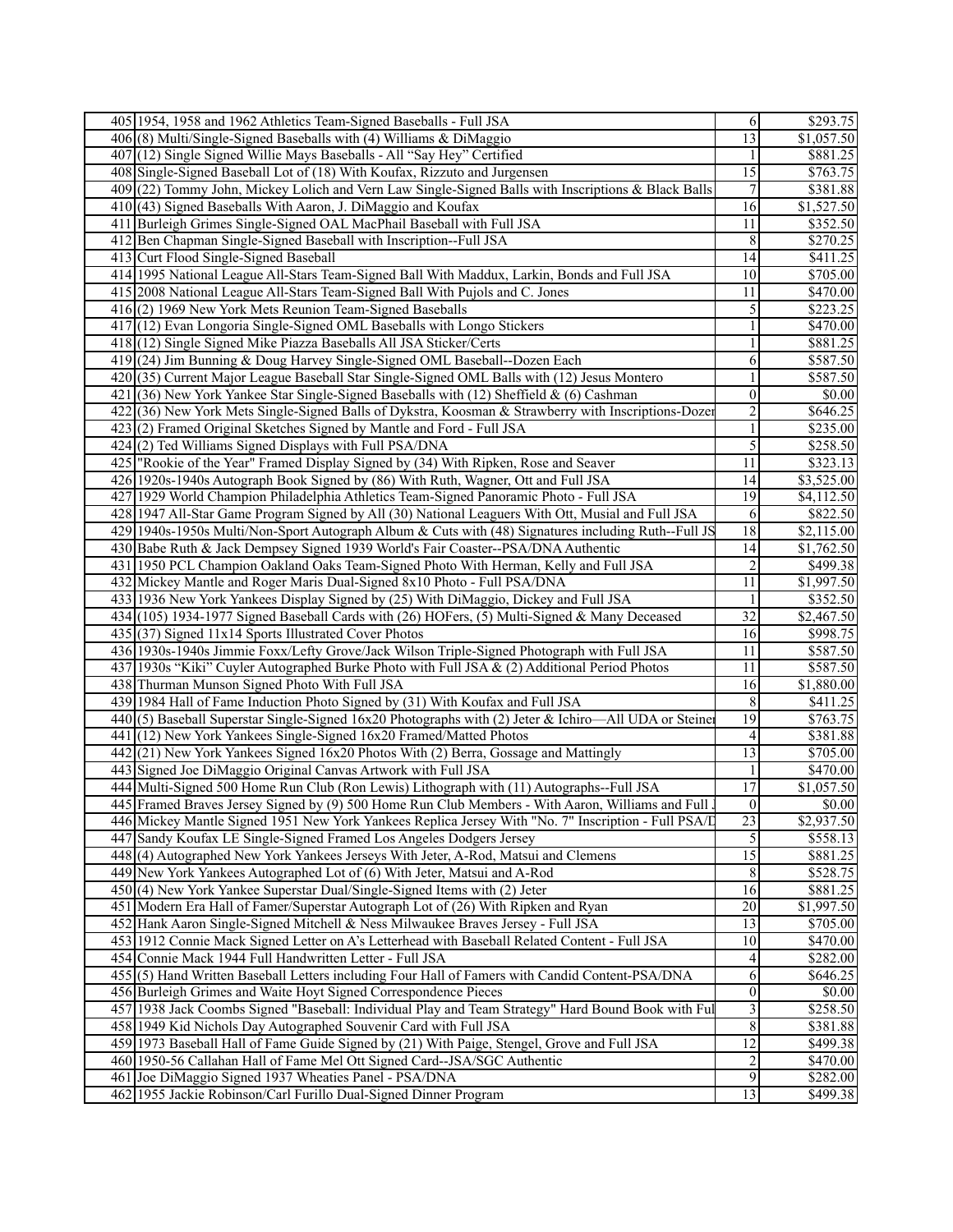|     | 463 Jackie Robinson Signed Check Display                                                                                                   | $\overline{15}$                  | \$763.75              |
|-----|--------------------------------------------------------------------------------------------------------------------------------------------|----------------------------------|-----------------------|
|     | 464 1951 Brooklyn Dodgers Multi-Signed Autograph Book With Reese and J. Robinson - Full JSA                                                | $\sqrt{2}$                       | \$499.38              |
|     | 465(3) Los Angeles/Brooklyn Dodger Related Single-Signed Flats with Campy, Koufax & Stengel--Full                                          | $\overline{\mathbf{3}}$          | \$323.13              |
|     | 466 Bobby Thomson Signed Personal Check Lot of (300)                                                                                       | $\boldsymbol{7}$                 | \$763.75              |
|     | 467 Sandy Koufax/Don Drysdale Autograph Lot of (7) With Framed Cut Signature Display                                                       | 14                               | \$763.75              |
|     | 468(7) New York Area Baseball Multi/Single-Signed Flats with (2) DiMaggio & Mantle                                                         | 5                                | \$440.63              |
|     | 469 Yankees Treasure Chest With (100-Plus) Signed Items                                                                                    | $\overline{21}$                  | \$1,527.50            |
|     | 470(3) 1998-2000 Yankees Autographed Items With Bat, Ball and Helmet                                                                       | 16                               | \$998.75              |
|     | 471 Roberto Clemente Cut Signature on Index Card--SGC/JSA Authentic                                                                        | 4                                | \$587.50              |
|     | 472 Larry Lajoie Signed 1952 Government Postcard - SGC/JSA Authentic                                                                       | 11                               | \$822.50              |
|     | 473 Bobby Wallace Signed Index Card--PSA/DNA 8                                                                                             | $\,8\,$                          | \$411.25              |
|     | 474 Mantle, J. DiMaggio, T. Williams Signed Framed Display - Full PSA/DNA                                                                  | $\overline{2}$                   | \$499.38              |
|     | 475 (45) Signed Yellow Hall of Fame Plaque Postcards With Koufax and McCarthy                                                              | $\overline{11}$                  | \$646.25              |
|     | 476(58) Hall of Famer Single Signed 1st Day Covers/Cachets with Mantle & Mays                                                              | 14                               | \$998.75              |
|     | 477 Pete Rose/Big Red Machine Signed Lot of (4) With Photos and Baseball                                                                   | $\overline{15}$                  | \$763.75              |
|     | 478 Cincinnati Reds Balance of Collection with Gartlan Statues & Plates                                                                    | 12                               | \$470.00              |
|     | 479 Adam Jones Autograph Lot With (12) Baseballs and (46) Photos                                                                           | 8                                | \$499.38              |
|     | 480 1925 Bucky Harris "Playing the Game" Signed Hard Bound Book with Full JSA                                                              | $\boldsymbol{0}$                 | \$0.00                |
|     | 481 1937 Christy Walsh Signed "Adios to Ghosts" Hard Bound Book with Full JSA                                                              | $\boldsymbol{0}$                 | $\overline{$}0.00$    |
|     | 482 1954 Sacramento Solons Team-Signed Sheet with (20) Signatures--Full JSA                                                                | $\boldsymbol{0}$                 | \$0.00                |
|     | 483 1966 Boston Red Sox Multi-Signed Sheet with Conigliaro--Full JSA                                                                       | $\mathbf{1}$                     | \$117.50              |
|     | 484 George Sisler and Hank Greenberg Signed Hall of Fame Postcards - JSA                                                                   | 4                                | \$164.50              |
|     | 485 (10) Hall of Famer Perez-Steele/Cut Signature Displays With Hoyt, Hubbell and Terry                                                    | 3                                | \$223.25              |
|     | 486 Burleigh Grimes and Jackie Jensen Single-Signed 8x10 Photos - JSA                                                                      | $\mathbf{1}$                     | \$176.25              |
|     | 487 Sandy Koufax Autographed Photo - JSA                                                                                                   | $\mathbf{1}$                     | \$117.50              |
|     | 488 Koufax, Mantle, J. DiMaggio Single-Signed 8x10 Photo Lot                                                                               | 11                               | \$381.88              |
|     | 489 Ted Williams and Mickey Mantle ("No. 7" Inscription) Signed and Framed Photos                                                          | 11                               | \$470.00              |
|     | 490 Joe DiMaggio Autographed Gartlan Statue with Glass Display Case                                                                        | 15                               | \$440.63              |
| 491 | $(25)$ Pete Rose Autographed 8x10 Photos with (3) Different Poses                                                                          | $\boldsymbol{0}$                 | \$0.00                |
| 492 | (20) Tony Gwynn Autographed 8x10 Photos-All JSA                                                                                            | $\mathbf{1}$                     | \$470.00              |
|     | 493 Derek Jeter Autographed Limited Edition #/99 Bat with (3) Inscriptions--Steiner                                                        | $\overline{14}$                  | \$646.25              |
|     | 494 Monumental Negro League Bat Signed by (163) Players including (6) HOFers with Full JSA                                                 | 6                                | \$998.75              |
|     | 495 1991 Memorial Stadium Final Game LE Bat (#/12) with (71) Signatures-Full JSA                                                           | $\overline{12}$                  | \$998.75              |
|     | 496 John Miller 1963 Baltimore Orioles Game-Worn Home Flannel                                                                              | 4                                | $\overline{1,057.50}$ |
|     | 497 Andy Seminick 1967 Philadelphia Phillies Game-Worn Road Jersey                                                                         | 5                                | \$1,116.25            |
|     | 498 George Altman 1960 Chicago Cubs Game-Worn Road Flannel Jersey                                                                          | $\overline{12}$                  | \$1,057.50            |
|     | 499 Tom Glavine 2007 "Latina Fiesta" Signed Game-Worn "Los Mets" Jersey                                                                    | $\boldsymbol{2}$                 | \$499.38              |
|     | 500 Cal Ripken, Jr. and Tom Glavine Game-Worn Warm-Up Jerseys                                                                              | $\overline{12}$                  | \$1,645.00            |
| 501 | Tom Glavine 1997 Signed Game-Used Bat - PSA GU-9.5                                                                                         |                                  | \$528.75              |
|     |                                                                                                                                            | 6                                |                       |
|     | 502 Tom Glavine 2007 Signed Game-Used Bat - PSA GU-8.5<br>503 John Smoltz 1996-1999 Signed Game-Used Bat - Full PSA                        | $\mathfrak{Z}$<br>5 <sup>1</sup> | \$352.50              |
|     | 504 (12) 1980s-2000s Atlanta Braves Game-Used Bats With McGriff, A. Jones and Klesko                                                       | 6                                | \$381.88<br>\$705.00  |
|     | 505 Dwight Gooden 1996 World Series Game-Worn New York Yankees Home Jersey                                                                 | $\overline{7}$                   | \$881.25              |
|     |                                                                                                                                            | $\overline{12}$                  | \$998.75              |
|     | 506 1980s-1990s Chicago Game-Worn Lot of (5) With Bears, Bulls, Cubs, Hawks and Sox                                                        | 22                               | \$3,231.25            |
|     | 507 Gil Hodges 1956-1957 Game-Used Bat - Full PSA/DNA                                                                                      |                                  |                       |
|     | 508 Alex Rodriguez 1996 Signed Game-Used Bat - PSA GU-8<br>509(6) Modern Era Philadelphia Phillies Game-Used Bats With Werth and Victorino | 12                               | \$646.25              |
|     | 510 Hanley Ramirez 2010 Signed Game-Used Bat, Shoes and Batting Gloves                                                                     | 9                                | \$646.25              |
|     |                                                                                                                                            | $\sqrt{2}$<br>$\overline{0}$     | \$323.13              |
|     | 511 Yunel Escobar 2009 Signed Game-Used Bat, Glove, Shoes and Batting Gloves                                                               |                                  | \$0.00                |
|     | 512 Carlos Santana 2011 Signed Game-Used Lot of (5) With Catcher's Mitt, Mask and Shin Guards                                              | $\overline{\mathbf{3}}$          | \$998.75              |
|     | 513 Steve Sax Game Used Lot of (4) with (2) Pairs of Cleats & Bat                                                                          | $\vert 0 \vert$                  | \$0.00                |
|     | 514 1950s Brooklyn Dodgers Game-Worn Warm-Up Jacket                                                                                        | $\overline{15}$                  | \$2,350.00            |
|     | 515 Carl Sawatski 1953 Game-Worn Chicago Cubs Warm-Up Jacket                                                                               | 15                               | \$881.25              |
|     | 516 Bud Podbielan 1955 Cincinnati Redlegs Game-Worn Warm-Up Jacket                                                                         | $\overline{15}$                  | \$1,410.00            |
|     | 517 Stan Williams 1963-1964 Signed Game-Worn New York Yankees Warm-Up Jacket                                                               | 9                                | \$558.13              |
|     | 518 1965-1972 Cedar Rapids Cardinals Game-Worn Class A Baseball Warm-Up Jacket                                                             | $\vert 0 \vert$                  | \$0.00                |
|     | 519 1967-1968 Chicago White Sox Game-Worn Warm-Up Jacket                                                                                   | 10 <sup>1</sup>                  | \$705.00              |
|     | 520 Jim Leyland 1993 Game-Worn Pittsburgh Pirates Bullpen Jacket                                                                           | 0                                | \$0.00                |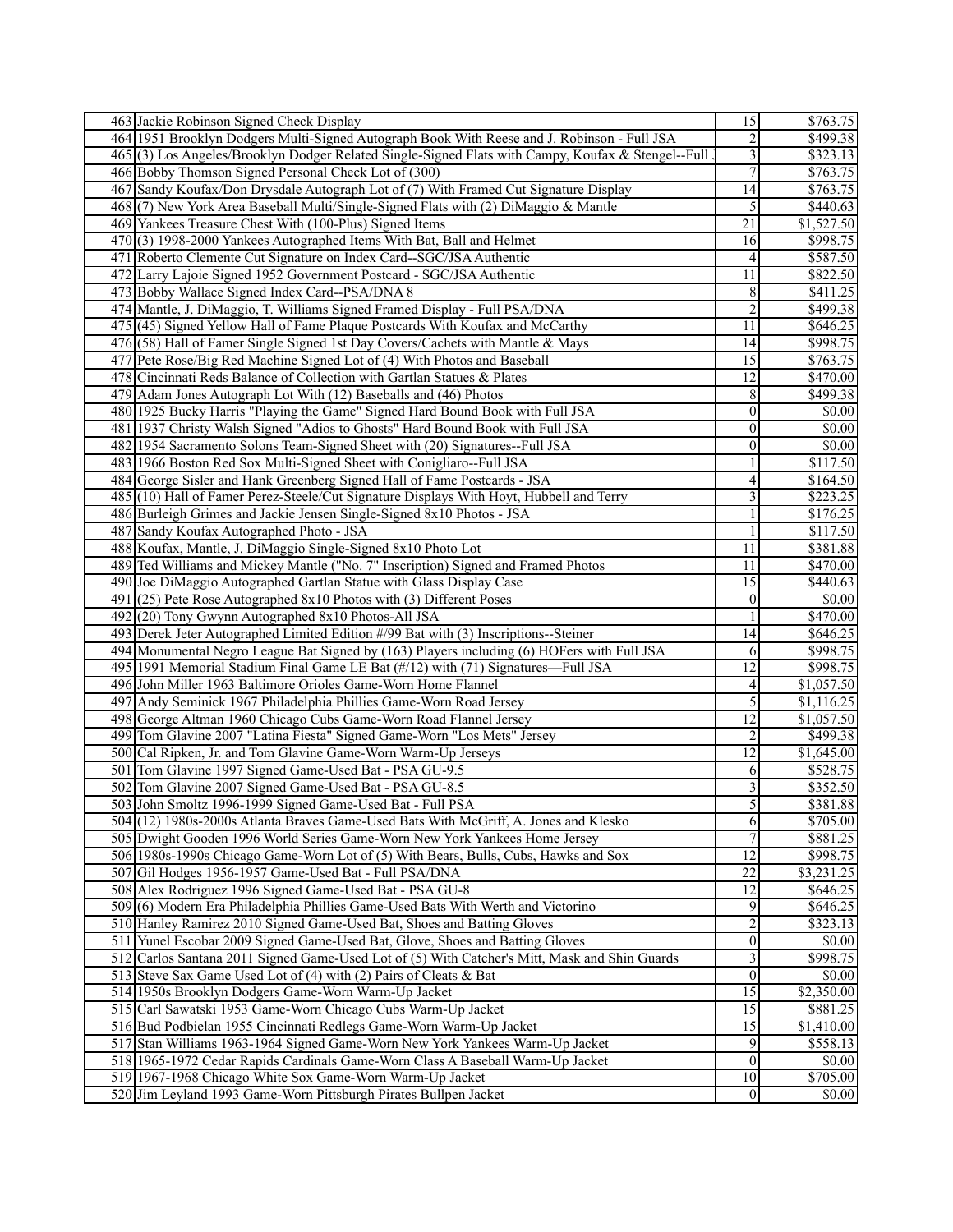| 521 1990s-2000s Baltimore Orioles Game-Worn Jersey and Jacket Lot of (6)                                | $\mathbf{1}$     | \$352.50              |
|---------------------------------------------------------------------------------------------------------|------------------|-----------------------|
| 522 Frankie Crosetti 1945-1948 Game-Worn New York Yankees Cap                                           | 8                | \$822.50              |
| 523 Larry Doby 1951-1953 Signed Game-Worn Cleveland Indians Cap                                         | 12               | \$587.50              |
| 524 1962-1964 Houston Colt .45s Game-Worn Cap                                                           | $\vert 0 \vert$  | \$0.00                |
| 525(3) Pair of New York/San Francisco Giants Game-Worn Pants - 1957, 1965, 1971                         | $\overline{4}$   | \$411.25              |
| 526(5) Pair of Los Angeles Dodgers 1990s Game-Worn Pants With Lasorda, Murray and Scioscia              | $\vert 0 \vert$  | \$0.00                |
| 527 Charlie Moore 1974 Milwaukee Brewers Game-Worn Uniform                                              | $\overline{8}$   | \$381.88              |
| 528(2) 2011 Los Angeles/Brooklyn Dodgers 1944 Game-Worn Throwback Uniforms                              | $\overline{7}$   | \$323.13              |
| 529 Ray Nitschke 1972 Game-Worn Packers Home Jersey Nameplate                                           | 6                | \$470.00              |
| 530 Steve Yzerman Lot With (2) Signed Game-Used Sticks and Signed Helmet - Full JSA                     | $\tau$           | \$646.25              |
| 531 Mid-1960s Houston Astros Game-Worn Jacket - Possibly From First Year                                | 17               | \$2,350.00            |
| 532 1960s Milwaukee Braves Game-Worn Jacket                                                             | 9                | \$528.75              |
| 533(8) 2011 Los Angles Dodgers Game-Worn 1944 Throwback Ensembles                                       | $\overline{11}$  | \$940.00              |
|                                                                                                         |                  | \$470.00              |
| 534 Satchel Paige 1948 Game-Used Baseball Signed by Bill McKinley with Full JSA                         | 9                |                       |
| 535 Vern Benson 1968 Cincinnati Reds Game-Worn Coach's Cap                                              | $\boldsymbol{0}$ | \$0.00                |
| 536 1969-1970 Pittsburgh Pirates Game-Worn Cap                                                          | $\overline{2}$   | \$129.25              |
| 537 Early-1970s San Diego Padres Game-Worn Cap                                                          | $\vert 0 \vert$  | \$0.00                |
| 538(4) 1980s-2000s Game-Worn Major League Baseball Jackets                                              | 1                | \$235.00              |
| 539 Marques Haynes 1947-1953 Harlem Globetrotters Game-Worn Jersey                                      | 24               | \$3,818.75            |
| 540 Marques Haynes 1946 Kansas City Stars Game-Worn Warm-Up Jacket                                      | 11               | \$1,880.00            |
| 541 Bobby Milton 1950s Harlem Globetrotters Game-Worn Jersey                                            | 15               | \$1,527.50            |
| 542 Late-1960s Ron Jackson Game-Worn Harlem Globetrotters Jersey                                        | 11               | \$1,057.50            |
| 543 1938 Washington Redskins Team-Signed Panoramic Photo - Full JSA [reserve not met]                   |                  | 5 Reserve Not Met     |
| 544 Mickey Mantle Signed and Framed Display With All (16) World Series Home Run Ticket Stubs [rese      |                  | 7 Reserve Not Met     |
| 545 1928 George Ruth Candy Co. PSA 7 #2 - Highest Graded [reserve not met]                              |                  | 11 Reserve Not Met    |
| 546 1915 World Series Game 5 Ticket Stub From the Clincher of Ruth's First Title - PSA Authentic [reser |                  | 3 Reserve Not Met     |
| 547 1961 John F. Kennedy Signed Note During Presidency--Full PSA/DNA [reserve met]                      | 11               | \$1,880.00            |
| 548 1953 Bowman Football Complete Set (96/96) with (4) SGC Graded Stars                                 | 23               | \$2,585.00            |
| 549 1955 Topps All-American Football Complete Set (100/100) with (30) PSA/SGC Graded                    | 21               | \$2,937.50            |
| 550 High-Grade 1958 Topps Football Complete Set (132/132) with (22) SGC Graded 82-96 Cards              | $\overline{22}$  | \$2,467.50            |
| 551 1968 Topps Football Complete Set (219/219) With (73) PSA Graded                                     | $\overline{12}$  | \$2,467.50            |
| 552 1970 Topps Football Complete Set with (92) Graded Including Stars                                   | 13               | \$1,292.50            |
| 553 Complete 1971 Topps Football Set (263/263) with (92) PSA Graded 7-9                                 | 22               | \$2,937.50            |
| 554 1951 Topps Magic Football Complete Set (75/75) & (22) 1950 Topps Felt Backs with Yellow Jensen      | 11               | \$587.50              |
| 555 1954 Bowman Football Complete Set (128/128)                                                         | 11               | \$822.50              |
| 556 1954 Bowman Football (128) & 1956 Topps Football (120) Complete Sets                                | $\,8\,$          | \$881.25              |
| 557 1955 Bowman Football Complete Set (160/160) with (4) SGC Graded                                     | $\overline{17}$  | \$1,527.50            |
| 558 1957 Topps Football Complete Set of (154) With Unitas, Starr and Hornung Rookie Cards               | $\overline{7}$   | \$763.75              |
| 559 1957 Topps Football Complete Set (154/154) with (21) PSA Graded                                     | 19               | \$1,645.00            |
| 560 1958 Topps Football Complete Set (132/132) with (17) PSA Graded                                     | 11               | \$940.00              |
| 561 1959 & 1960 Topps Football Complete Sets in MJ Roop Album Plus Wrappers                             | $\overline{5}$   | \$646.25              |
| 562 1960 & 1966 Topps Football Near Sets                                                                | 10               | \$558.13              |
| 563 (499) 1948-1955 Bowman & Leaf Football Shoebox Collection—Loaded with Stars                         | $\overline{21}$  | \$1,762.50            |
| 564 1956-1961 Topps Football Starter Set Run with Many Stars                                            | $\overline{18}$  | \$1,645.00            |
| 565 (922) 1964 Philadelphia Gum Football High-Grade Singles with (27) SGC 86-96 Cards--Loaded           | $\overline{23}$  | \$7,050.00            |
| 566 1948-1990 Football Collection with (602) Los Angeles Rams & 1969 Topps Set                          | 9                | \$940.00              |
| 567(4) 1960-1970 Topps Football Complete Sets with (24) PSA Graded                                      | 13               | $\overline{1,}116.25$ |
| 568 1971-1976 Topps Football Complete Set Run                                                           | $\overline{11}$  | \$1,175.00            |
| 569 1962 Post CFL Near Near Set (123/137) Plus (4) Duplicates—Missing Mostly Shortprints                | $\vert 0 \vert$  | \$0.00                |
| 570 1965 Coke Caps CFL Complete Set (230/230) Plus (7) Tough Sprite Variations                          | 14               | \$1,116.25            |
| 572 1969 Topps Football Complete Set (263) Including (26) PSA Graded Piccolo RC                         | 14               | \$1,057.50            |
| $573(3)$ 1967-1970 Topps Football Near/Partial Sets                                                     | 10 <sup>1</sup>  | \$558.13              |
| 574 1971 Topps Football Complete Set (263/263) with (7) SGC Graded Keys including SGC 88 Bradshav       | $\overline{21}$  | \$2,232.50            |
| 575 1971 Kellogg's Football Complete Set (60/60) and Near Set (52/60) in Unopened Packs                 | $\overline{34}$  | \$2,702.50            |
| 576 1972 Topps Football Complete Set of (351) Cards                                                     | $\overline{12}$  | \$763.75              |
| $577$ $(5)$ 1954-1972 Football Oddball Complete Sets                                                    | 12               | \$558.13              |
| 578 (136) 1950-1953 Bowman Football Cards with (12) Hall of Famers                                      | $\,8$            | \$470.00              |
| 579 (1681) 1966 & 1967 Philadelphia Gum Football Cards                                                  | $\overline{12}$  | \$440.63              |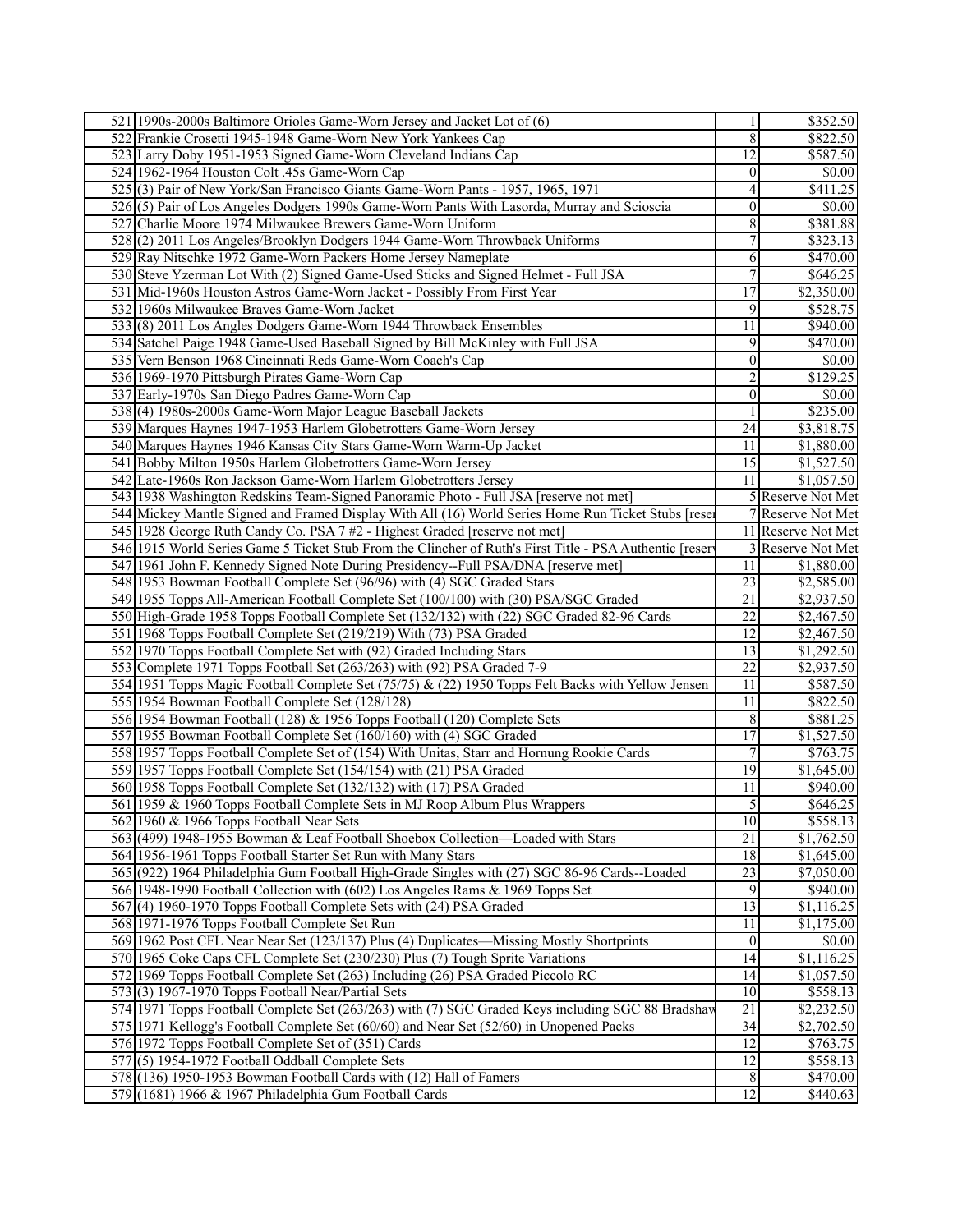| 580 (1165) 1965-1972 Topps & Philadelphia Gum Football Cards with (7) Griese RC                       | 12                        | \$705.00             |
|-------------------------------------------------------------------------------------------------------|---------------------------|----------------------|
| 581 1972 Sunoco Football Stamps/Booklets Hoard of (4500+) with Factory-Sealed Stamp Case              | 18                        | \$2,585.00           |
| 582 1974-1976 Topps Football Complete/Near Set Run with PSA 8 Payton RC                               | 12                        | \$646.25             |
| 583(111) 1986 McDonald's Football Team Sets - (23/28) All Four Colors                                 | $\overline{12}$           | \$587.50             |
| 584 (5000+) 1950s-2000s Mostly New York Giants Football Collection                                    | $\boldsymbol{2}$          | \$323.13             |
| 585 Football Memorabilia Balance of Collection With N.Y. Giants Emphasis                              | $\overline{12}$           | \$558.13             |
| 586 New York Football Giants Publications, Videotape, DVD Lot of (80-plus)                            | $\boldsymbol{0}$          | $\overline{50.00}$   |
| 587 Vintage Baltimore Colts Treasure Chest With Pennants, Helmet Lamp and 1958 Ash Tray               | 9                         | \$558.13             |
| 588 Johnny Unitas Memorabilia Treasure Chest                                                          | $\mathbf{0}$              | \$0.00               |
| 589 1930 Notre Dame National Champions Football Preview Signed by (29) With Leahy and Full PSA/D      | $\overline{12}$           | \$1,116.25           |
| 590 1964 Green Bay Packers Team-Signed Football With Lombardi, Hornung, Starr and Full JSA            | $\overline{18}$           | \$1,997.50           |
| 591 1962 Touchdown Club of Washington, D.C. Awards Program Signed by Ernie Davis & LBJ - Full PS.     | $\mathbf{1}$              | \$1,762.50           |
| 592 (18) Brian Piccolo/Gale Sayers Items with Piccolo Signed 8x10 Photo with Full JSA                 | 9                         | \$822.50             |
| 593 1916 William "Big Bill" Edwards Signed Football Days Book with Full JSA                           | $\mathbf{1}$              | \$470.00             |
| 594 1940 Green Bay Packers vs. All Americans Program Signed by (5) With Davey O'Brien - Full JSA      | 4                         | \$381.88             |
| 595 1958 Multi-Signed "All-Nashville" Program Page - Full JSA                                         | $\boldsymbol{0}$          | \$0.00               |
| 596 1960 Detroit Lions Team-Signed Football With Lane, Lary, Schmidt and Full JSA                     | 5                         | \$352.50             |
| 597 1963 Pro Football Hall of Fame Induction Program Signed by (9) With Lambeau, Nagurski and Full    | $\overline{22}$           | \$3,525.00           |
| 598 1960s "Punt, Pass & Kick" Winner's Jacket Signed by (14) Baltimore Colts With Full JSA            | $\boldsymbol{0}$          | \$0.00               |
| 599 Jim Conzelman 1966 Signed Handwritten Letter - Full JSA                                           | $\overline{c}$            | \$246.75             |
| 600 (10) Single-Signed Baltimore Colts Jerseys With Unitas, Donovan and Moore                         | 11                        | \$1,175.00           |
| 601 Miami Dolphins Signed Display Lot of (6) With 1972 Emphasis                                       | $\mathbf{1}$              | \$235.00             |
| 602 Super Bowl XXIII Program Signed by (8) 49ers Including Lott, Montana and Rice - Full JSA          | $\overline{\overline{3}}$ | $\overline{$199.75}$ |
| 603 Tom Osbourne Autograph Lot of (81)                                                                | $\boldsymbol{0}$          | \$0.00               |
| $604$ (104) Autographed 8x10 and 16x20 Football Photos                                                | 5                         | \$293.75             |
| 605(8) Signed Baltimore Ravens Jerseys With Flacco, Reed and (2) R. Lewis                             | $\overline{15}$           | \$558.13             |
| 606 New York Giants Autograph Collection of (200+) Single/Multi Signed Items with (2) E. Manning Iter | 16                        | \$940.00             |
| 607 1950s Carling's Cleveland Browns Photo Premium Lot of (39)                                        | $\boldsymbol{0}$          | \$0.00               |
| 608 1972-1993 Buffalo News Bills Poster Set/Near Set Lot With Complete 1974 and 1975                  | $\boldsymbol{0}$          | \$0.00               |
| 609 Johnny Unitas/Crown Gasoline 1969 Rare 13x20 Advertising Decal                                    | 1                         | \$470.00             |
| 610 John Mackey/Crown Gasoline 1969 Rare Advertising Decal                                            | $\boldsymbol{0}$          | \$0.00               |
| 611 1894 N302 Mayo's Cut Plug Anson Beard SGC 60--None Better                                         | 18                        | \$1,057.50           |
| 612 1894 N302 Mayo's Cut Pug Brown SGC 50                                                             | 16                        | \$587.50             |
| 613 1894 N302 Mayo's Cut Plug H.W. Barnett SGC 45                                                     | 14                        | \$528.75             |
| 614 1894 N302 Mayo's Cut Plug A.M. Beale SGC 45                                                       | $\overline{12}$           | \$528.75             |
| 615 1955 Topps All-American Football #37 Jim Thorpe (Blank Back)--SGC Authentic                       | $\overline{13}$           | \$646.25             |
| 616 1960 Topps Football Complete Set (132/132)                                                        | 10                        | \$282.00             |
| 617 1970 Topps Football Super Complete Set on Uncut Sheet                                             | 5                         | \$164.50             |
| 618 University of Michigan Football-Style Banner                                                      | 6                         | \$188.00             |
| 619 Red Grange Signed "Zuppke of Illinois" Hard Bound Book--Full JSA                                  | $\vert 0 \vert$           | \$0.00               |
| 620 1942 Washington Redskins Program Signed by (7) With Vintage Baugh and Full JSA                    | $\,1$                     | \$176.25             |
| 621 Norm Van Brocklin Autographed 1960 Wire Photograph - Full JSA                                     | 5                         | \$164.50             |
| 622 Johnny Unitas Signed Baltimore Colts Jersey and Helmet - Full JSA                                 | 13                        | \$1,410.00           |
| 623 Jerry Dalrymple (College Football Hall of Fame) Signed Cut in Book--Full JSA                      | 1                         | \$176.25             |
| $624$ (25) Bobby Bowden Autographed 8x10 Photographs                                                  | $\boldsymbol{0}$          | \$0.00               |
| $625(12)$ Matthew Stafford Single-Signed 8x10 Photographs                                             | $\overline{0}$            | \$0.00               |
| 626 Enormous NBA Living Legends LE Display Signed by (60) With Jordan, Magic, Bird and LeBron - F     | $\boldsymbol{0}$          | \$0.00               |
| 627 1969-70 Topps Basketball Complete Set of (99) Cards                                               | 7                         | \$270.25             |
| 628 1986-87 Fleer Basketball #57 Michael Jordan Rookie--BGS 9                                         | 19                        | \$1,410.00           |
| 629 1949-50 NBA Record Book Signed by (15) With Holtzman and (2) Mikan - Full JSA                     | $\overline{c}$            | \$188.00             |
| 630 George Mikan Signed 8x10 Photo - JSA                                                              | $\mathbf{1}$              | \$117.50             |
| 631 Magic Johnson Autographed Early-1980s Los Angeles Lakers Authentic Warm-Up Jacket                 | 6                         | \$176.25             |
| 632 2002-03 Washington Wizards UDA Team-Signed Basketball With Jordan and Laettner                    | $\overline{9}$            | \$323.13             |
| 633 Charlie Scott 1970 ACC Athlete of the Year Award                                                  | $\mathbf{1}$              | \$587.50             |
| 634 Charlie Scott 1971-72 ABA "All-Pro" Medallion                                                     | 3                         | \$705.00             |
| 635 Ron Jackson 1965 "NY vs. Philly" MVP Trophy Ball                                                  | $\overline{\mathcal{L}}$  | \$246.75             |
| 636 Ron Jackson Globetrotters/Holcombe Rucker Personal Awards Lot                                     | $\mathbf{1}$              |                      |
| 637 1962-63 NBA Champion Boston Celtics Yearbook Signed by (9) With Auerbach, Cousy and Full JSA      | $\overline{2}$            | \$176.25<br>\$246.75 |
|                                                                                                       |                           |                      |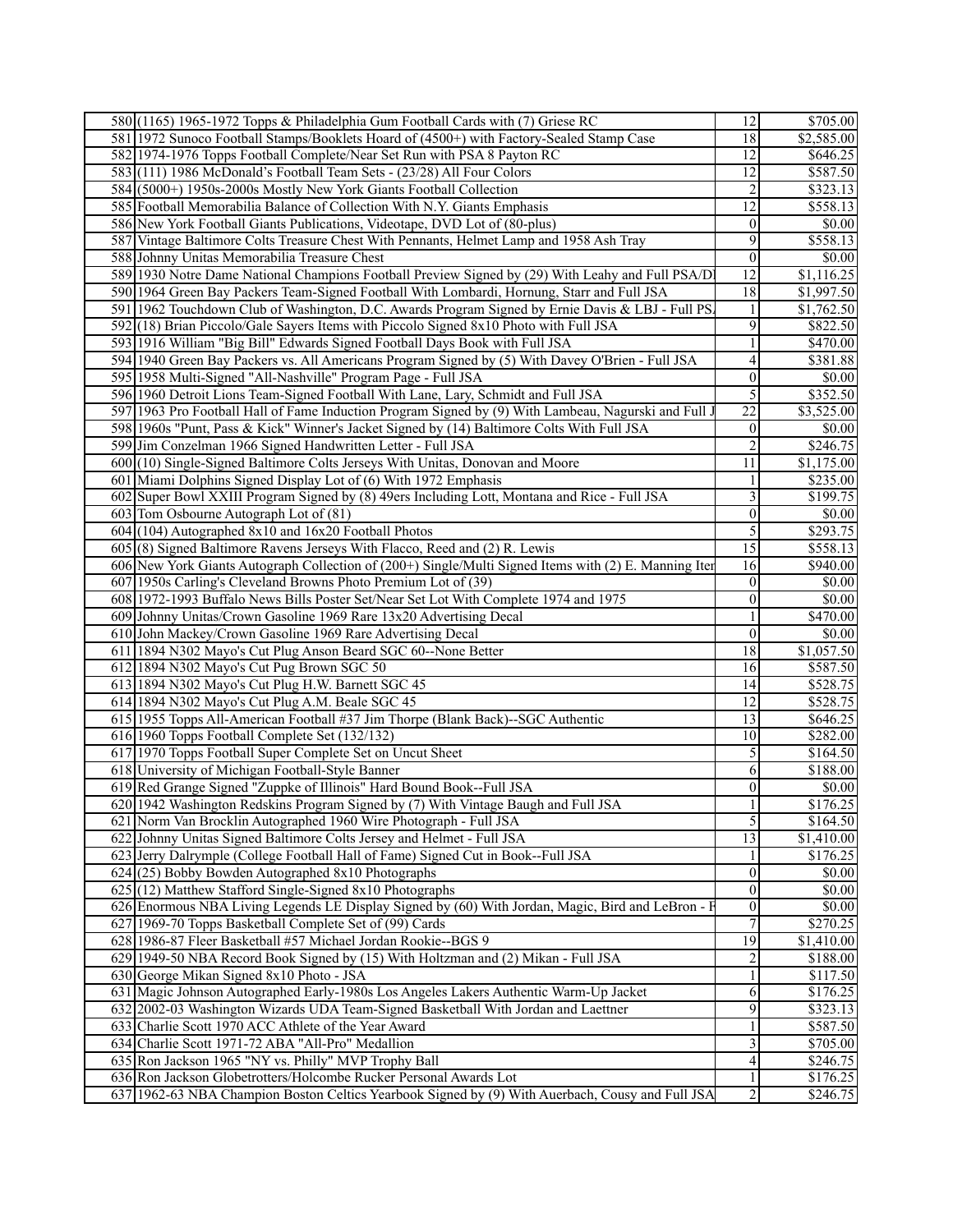|     | 638(2) "Pistol Pete" Maravich Autographed Camp Certificates-Full PSA/DNA                            | 11               | \$881.25   |
|-----|-----------------------------------------------------------------------------------------------------|------------------|------------|
|     | 639 1972-73 Topps Basketball High Grade Complete Set of (264) Cards                                 | 9                | \$411.25   |
|     | 640(2) 1980-1981 Topps Basketball Uncut Sheets with (2) Bird, Erving and Johnson RC                 | 14               | \$822.50   |
|     | 641 (79) 1951-1990s Basketball Singles Collection with Celtics Emphasis with Bird & Cousy Rookies   | 6                | \$293.75   |
|     | 642 1986-87 Fleer #57 Michael Jordan Rookie BGS 9.5                                                 | $\overline{22}$  | \$4,112.50 |
|     | 643 1986-87 Fleer Basketball Near Set (131/132) with (11/11) Stickers Plus (1028) Dupes             | $\overline{27}$  | \$1,762.50 |
|     | 644 Dwyane Wade, Derrick Rose and Tony Parker Signed Jerseys                                        | 6                | \$440.63   |
|     | 645 1961-62 Shirriff/Salada Hockey Complete Set of (120) Coins in (6) Original Shields              | 3                | \$528.75   |
|     | 646(603) 1968-69 O-Pee-Chee Hockey Cards From Vending with Stars                                    | $\overline{15}$  | \$1,527.50 |
| 647 | $\left(5\right)$ 1973-1978 Topps Hockey Complete Sets                                               | 6                | \$528.75   |
|     | 648 1975-76 John Bucyk WBZ Radio/TV #3 Star of the Year Award                                       | $\boldsymbol{0}$ | \$0.00     |
|     | 649 1954-55 - 1970-71 Hockey Star Card Lot of (9) With (2) Howe and M. Richard                      | $\overline{8}$   | \$270.25   |
|     | 650 (217) 1968-69 O-Pee-Chee Hockey Puck Stickers From Vending                                      | $\overline{19}$  | \$2,115.00 |
|     | 651 1970-71 Topps Hockey Complete Set (132/132) Sharp!                                              | 11               | \$323.13   |
|     | 652 1971-72 Topps Hockey Complete Set of (132/132) Clean!                                           | 15               | \$440.63   |
|     |                                                                                                     |                  |            |
|     | 653 1972-73 Topps Hockey Complete Set (176/176) Sharp!                                              | 8                | \$323.13   |
|     | 654(3) 1972-73 Topps Hockey Hall of Famers--All SGC 96-SGC 98 with None Better                      | $\overline{c}$   | \$188.00   |
|     | 655 (2544) 1973-74 Topps Hockey High-Grade Singles From Vending with Stars                          | $\overline{12}$  | \$881.25   |
|     | 656(3) 1970-1984 Hockey Complete/Partial Sets with Dad's Cookies & OPC-High Grade                   | 6                | \$223.25   |
|     | 657 Wayne Gretzky 1979-80 O-Pee-Chee #18 Rookie Card - PSA 6                                        | 14               | \$646.25   |
|     | 658 Circa 1915 Framed "Sporting Life" Theatre Lobby Card                                            | $\boldsymbol{0}$ | \$0.00     |
|     | 659 Turn-of-the-Century Jim Corbett Poker Chips and J.J. Jeffries Card Deck                         | 4                | \$646.25   |
|     | 660 Battling Nelson Signed Music Program and Original Photo - Full JSA                              | $\boldsymbol{0}$ | \$0.00     |
|     | 661 Gene Tunney Signed 1920s Cabinet Photo & 1947 Coca Cola Ad - Full JSA                           | 12               | \$411.25   |
|     | 662 1951 Topps Ringside Complete Set (96/96)                                                        | 9                | \$558.13   |
|     | 663 1950s Boxing Exhibits Machine With Key                                                          | 1                | \$293.75   |
|     | 664 March 29, 1966 Ali vs. Terrell Full Ticket Signed by Both - SGC/JSA                             | 1                | \$470.00   |
|     | 665 Boxing Memorabilia and Autograph Lot with Exhibit Cards, Ali and Frazier Single Signed Gloves   | 7                | \$587.50   |
|     | 666 1927 Fro-Joy Gene Tunney SGC Graded Set of (6) Cards                                            | $\boldsymbol{0}$ | \$0.00     |
|     | 667 1950 Joe Louis vs Ezzard Charles PSA 5 Yankee Stadium Full Ticket - Highest Graded              | $\overline{2}$   | \$188.00   |
|     | 668 1970 Muhammad Ali "a.k.a. Cassius Clay" Original Movie Poster and Lobby Card Set of (8)         | 1                | \$176.25   |
|     | 669 Lot of (3) Very Tough Muhammad Ali On-Site Souvenir Fight Pennants                              | 10               | \$323.13   |
|     | 670 Muhammad Ali Signed Salvino Statue With Original Acrylic Case                                   | 4                | \$282.00   |
|     | 671 1993 Muhammad Ali LE Fossil Watch Set With Autographed Photo                                    | 11               | \$323.13   |
|     | 672 Framed Masters Flag Display Signed by (17) Champions With Nicklaus, Palmer, Woods and Full JSA  | $\overline{4}$   | \$822.50   |
|     | 673 1902-1980 Soccer Treasure Chest with 1953-54 Mexican League Trophy, Sportscaster Cards & NCA    | $\overline{4}$   | \$152.75   |
|     | 674 Baseball Treasure Chest With (2) Signed Lithos and (3) Bobblehead Dolls                         | 6                | \$323.13   |
|     | 675 Multi-Sport Autograph Treasure Chest of (180+) Flats with Unitas, Yamaguchi & "Catfish"         | 14               | \$940.00   |
|     | 676 Dale Earnhardt, Jr. 2008 NASCAR Sprint All-Star Race-Worn Suit                                  | 9                | \$1,645.00 |
|     | 677 Dale Earnhardt, Jr. 2008 NASCAR Sprint All-Star Race-Worn Helmet                                | 16               | \$2,232.50 |
|     | 678 Dale Earnhardt, Jr. Autograph Collection of (5) With (2) Jackets and Helmet                     | 14               | \$940.00   |
|     | 679 Dale Earnhardt, Jr. 2008 NASCAR All-Star Collection With Pit Crew Banner and (2) Signed Mini-Ca | $\mathbf{1}$     | \$293.75   |
|     | $680(10)$ Dale Earnhardt, Jr. Autographed Sam Bass Prints                                           | $\mathbf{1}$     | \$470.00   |
|     | 681 Jack Curley 1931 Signed Letter on "Tilden Tennis Tours" Letterhead - Full JSA                   | $\boldsymbol{0}$ | \$0.00     |
|     | 682 1925 Dual-Signed William Tilden/Rene Lacoste "Match Play" Book with Full JSA                    | $\mathbf{1}$     | \$235.00   |
|     | 683 1928-1999 Wimbledon Championship Official Programs Lot of (57)                                  | 14               | \$763.75   |
|     | 684 1913-1981 Tennis Tournament and Championship Official Programs Lot of (36) with Rarities        | $\boldsymbol{7}$ | \$246.75   |
|     | 685 (32) Professional Player Endorsed Model Tennis Rackets with (3) Wood Display Racks              | $\overline{2}$   | \$323.13   |
|     | 686 Vintage Tennis Equipment Collection with Carrying Cases, Racket and Balls                       | 4                | \$381.88   |
|     | 687 Early 20th Century A.G. Spalding "Deck Tennis/Badminton Set" in Original Box                    | 3                | \$141.00   |
|     | 688 Arthur Ashe Signed "Advantage Ashe" Hard Bound Book with Full JSA                               | $\mathfrak{Z}$   | \$141.00   |
|     | 689(237) 1948-1980s Football & Basketball Hall of Fame/Star Collection—Absolutely Loaded            | $\overline{17}$  | \$1,997.50 |
|     | 690 (422) 1949-1986 Multi-Sport Shoebox Collection with Many Stars                                  | 14               | \$822.50   |
|     | 691 $(48)$ 1973-1994 Football & Basketball Complete Sets                                            | $\overline{12}$  | \$763.75   |
|     | 692 1960-1979 Multi-Sport Oddball Collection with (1629) Singles & (29) Sets                        | $\overline{17}$  | \$1,175.00 |
|     |                                                                                                     |                  |            |
|     | 693 Multi-Signed Golf Flag With Baseball and Football HOFers Including DiMaggio, Mantle and J. Robi | 1                | \$822.50   |
|     | 694 (60) Goal Line Art Football & Perez-Steele Baseball Postcard Sets                               | 19               | \$2,937.50 |
|     | 695 1923 Baseball & Boxing Transfers Near Set $(22/25)$ with $(80)$ Dupes—PSA 4 Ruth                | 11               | \$440.63   |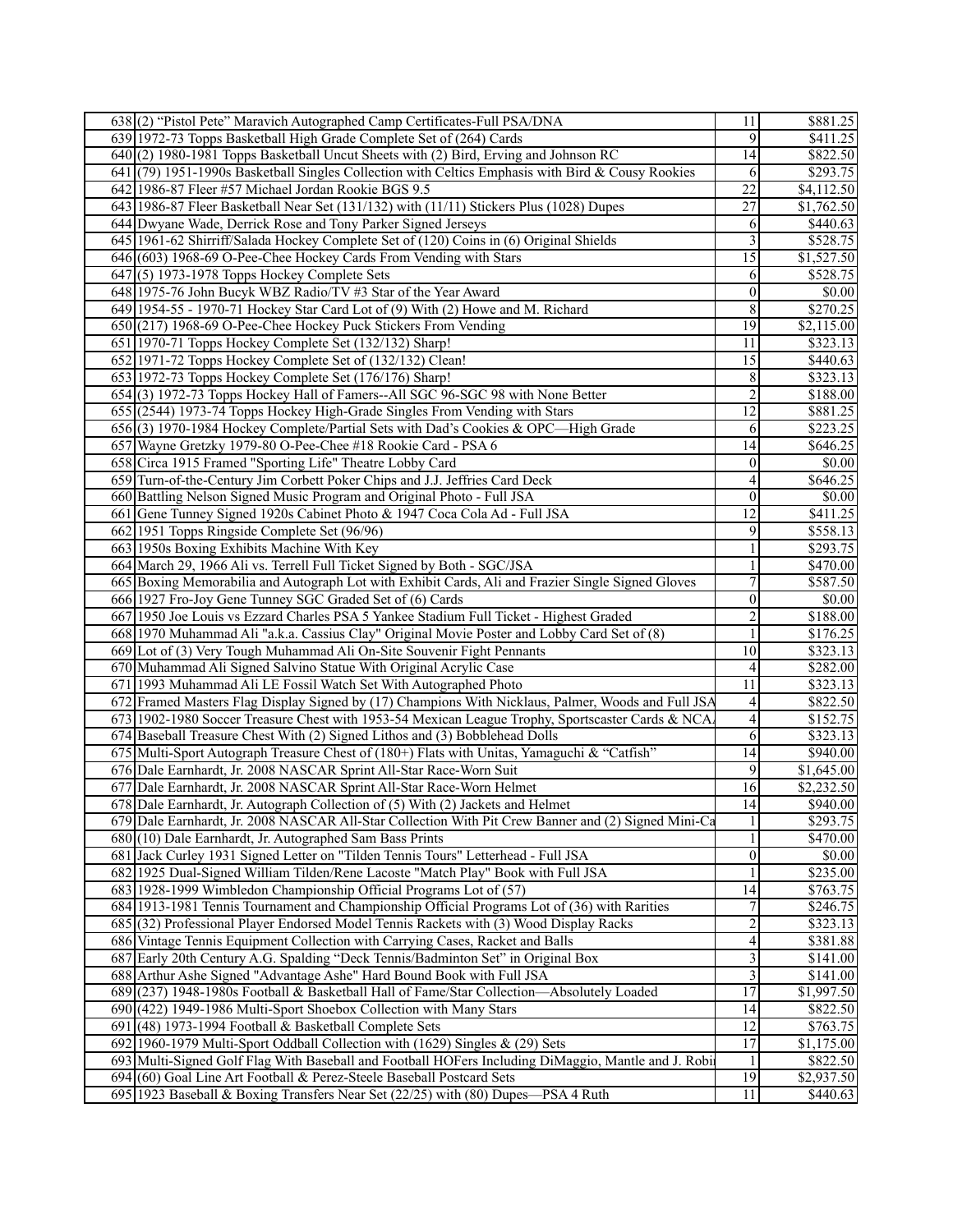| 696 1952 Wheaties Multi-Sport Near-Set of (59/60) With Mikan and T. Williams                         | 5                        | \$282.00             |
|------------------------------------------------------------------------------------------------------|--------------------------|----------------------|
| 697 (449) 1961-1963 Post/Jell-O Baseball & Football Singles with (2) Mantle & Shortprints            | $\overline{7}$           | \$470.00             |
| 698 (308) 1949-1972 Multi-Sport Shoebox Collection with Stars                                        | $\overline{\mathcal{I}}$ | \$499.38             |
| 699(43) 1975-1989 Baseball & Football Superstar Rookie Cards                                         | $\mathfrak{Z}$           | \$352.50             |
| 700 (8000+) Mostly 1970s-Modern Multi-Sport Card Treasure Chest with (2) Schmidt RC                  | $\overline{13}$          | \$763.75             |
| 701(9) 1925-1962 English Tobacco Multi-Sport Complete Sets                                           | $\overline{15}$          | \$499.38             |
| 702 1956 Gum Products "Adventure" Complete Set of (100) With Schmeling                               | 12                       | \$763.75             |
| 703 (169) Multi-Sport Willabee & Ward/UDA Commemorative Patches with (2) Sets                        | $\overline{13}$          | \$381.88             |
| 704 1964 Dapper Dan Club Multi-Sport Signed Program with (46) Signatures including Traynor—Full JS   | $\mathbf{1}$             | \$176.25             |
| 705 Mickey Mantle, Ted Williams & Johnny Unitas Single-Signed Balls with Full JSA                    | $\overline{13}$          | \$881.25             |
| 706 Multi-Sport Autograph Lot of (5) With Musial and P. Manning                                      | $\sqrt{2}$               | \$188.00             |
| 707(6) Multi-Sport Autographed Flats HOFer Collection with Mantle, Williams, Unitas                  | $\overline{12}$          | \$705.00             |
| 708 (12) Multi-Sport Superstar Signed 8x10 Photographs with Mantle & Bradshaw                        | 9                        | \$528.75             |
| 709 Autographed Football/Baseball Jersey Lot of (12) With Namath, Rose and Sayers                    | $\overline{15}$          | \$881.25             |
| 710 Autographed Baseball and Boxing Book Lot of (29) With Berra, R. Jackson and LaMotta              | 10                       | \$558.13             |
| 711 Autographed (Mostly Baseball) Flats Lot of (57) with (3) Mantle                                  | $\overline{12}$          | \$705.00             |
| 712(81) 1980s-Modern Multi-Sport Signed Cards with (17) Hall of Famers                               | $\,8\,$                  | \$411.25             |
| 713 Multi and Non-Sport Treasure Chest with Namath Helmet and Willie Mays 16x20                      | $\overline{\bf 8}$       | \$705.00             |
| 714 Multi-Sport Autograph Balance of Collection With Howe, Mack and Magic Johnson                    | $\overline{24}$          | \$822.50             |
| 716 Vintage Children's Sports Apparel Lot of (4) With 1961 Maris-Mantle Cap                          | 1                        | \$235.00             |
| 717 1950s Baltimore Orioles and Colts Pennant Lot of (6) - With (4) Rare Versions                    | $\mathbf{1}$             | \$293.75             |
| 718 Baseball/Football Balance of Collection With (2) 1969 Topps Baseball Display Boxes               | $\overline{\mathbf{3}}$  | $\overline{$199.75}$ |
| 719 Multi-Sport "Balance of Collection" with 1979 Uncut Sheet + Mantle & J. Robinson Store Model Bat | $\overline{7}$           | \$411.25             |
| 720   1889 Kimball N185 "Dancing Girls" Complete set (50/50)                                         | 10                       | \$705.00             |
| 721 (219) 1890s N245 Sweet Cap Actresses with (7) Lillian Russell                                    | $\overline{20}$          | \$763.75             |
| 722 1910 E46 Philadelphia Caramel Indian Pictures & 1930s B.A.T. Indian Chiefs Complete Sets         | $\overline{10}$          | \$705.00             |
| 723 1911 T68 Royal Bengals Heroes of History & 1938 Gum Inc. Horrors of War Starter Sets             | 3                        | \$199.75             |
| 724 (131) 1870s-1930s Non-Sport Trade/Post/Ads Featuring Abraham Lincoln                             | 10                       | \$293.75             |
| 725 (457) 1933 Goudey Indian Gum Singles with Many Tough Series                                      | $\overline{20}$          | \$1,527.50           |
| 726(1011) 1910s-1940s Non-Sport/Athletes Shoebox Collection                                          | 6                        | \$705.00             |
| 727 (447) 1890s-1966 Non-Sport Shoebox Collection From Many Issues                                   | 9                        | \$270.25             |
| 728 1952 Topps Look 'N See Complete Set of (135)                                                     | 17                       | \$998.75             |
| 729 (10) 1953 Bowman TV & Radio Stars of NBC PSA Graded Unopened Cello Packs                         | 15                       | \$1,175.00           |
| 730(5) 1952-1956 Non-Sport Complete/Near Sets with Dixie Lids                                        | 14                       | \$470.00             |
| 731 1956 Topps Davy Crockett Orange Complete Set of (80) PSA Graded Cards                            | $\overline{15}$          | \$1,410.00           |
| 732 1956 Gum Products Adventure Complete Set (100/100) with (4) SGC Graded Keys                      | $\,8\,$                  | \$705.00             |
| 733(2) 1962 Topps Civil War News Complete Sets (88/88) with (7) SGC Graded Plus Confederate Dollar   | $\overline{28}$          | \$3,525.00           |
| 734 (803) 1940s-1966 Non-Sport Shoebox Collection                                                    | 15                       | \$1,292.50           |
| 735 1966 Topps Batman "Red Bat" Series A Uncut Sheet                                                 | 10                       | \$499.38             |
| 736 (154) 1910s L20 & L21 College Seals/Pennants Lot                                                 | 18                       | \$470.00             |
| 737 (1521) American & Canadian Tobacco Silks from (45) Different Series                              | 17                       | \$2,467.50           |
| 738(2) 1930s R128 & R129 Western Strip Card Complete Sets                                            | $\overline{7}$           | \$188.00             |
| 739 (20) 1930s Walter H. Johnson Candy Co. Dick Tracy Complete High Number Sets--Sharp               | $\overline{18}$          | \$822.50             |
| 740 1954 Red Man American Indian Chiefs Near Set of (39/40)                                          | $\,8\,$                  | \$199.75             |
| 741 1955 Barbers Tea LTD Cinema & TV Stars Partial Set of (15/24)--All PSA 8                         | $\boldsymbol{2}$         | \$141.00             |
| 742 1920s-1990s English Non-Sport Tobacco and Candy Card Lot of (27) Sets                            | $\,8\,$                  | \$223.25             |
| 743 Charles Schulz Signed 3x5 with Original Charlie Brown Sketch-Full JSA                            | $\overline{18}$          | \$705.00             |
| 744 (45) 1951-56 Golden Age Dell Tarzan Comics                                                       | 11                       | \$258.50             |
| 745 Framed 1874 S. Augustus Mitchell Map of the United States with Indian Territory                  | 11                       | \$323.13             |
| 746 1890s/1900s Ogden's Guinea Gold Cigarettes "Real Photo" Display                                  | $\overline{\mathcal{S}}$ | \$164.50             |
| 747 Bettie Page Signed 8x10 Photograph                                                               | 3                        | \$141.00             |
| 748 1960s Dragnet Items With Prop Revolver, Badge and Jack Webb Payroll Check                        | 24                       | \$998.75             |
| $749(2)$ 1960s-1970s Exhibits Vending Machines                                                       | $\overline{9}$           | \$270.25             |
| 750 (191) NASA Shuttle & Mission Patches Lot with Near Complete (130/135) Shuttle Mission Set        | $\overline{24}$          | \$940.00             |
| 751 John Glenn Signed \$1 Silver Certificate Flown on Friendship 7 Mission - 1 of only 52 Bills      | 1                        | \$2,937.50           |
| 752 James Monroe 1820 Signed Presidential Land Grant - Full JSA                                      | 5                        | \$646.25             |
| 753 James Madison Cut Signature Display - Full JSA                                                   | 1                        | \$470.00             |
| 754 Andrew Jackson Signed 1831 Land Grant with Full JSA                                              | $\overline{12}$          | \$1,292.50           |
|                                                                                                      |                          |                      |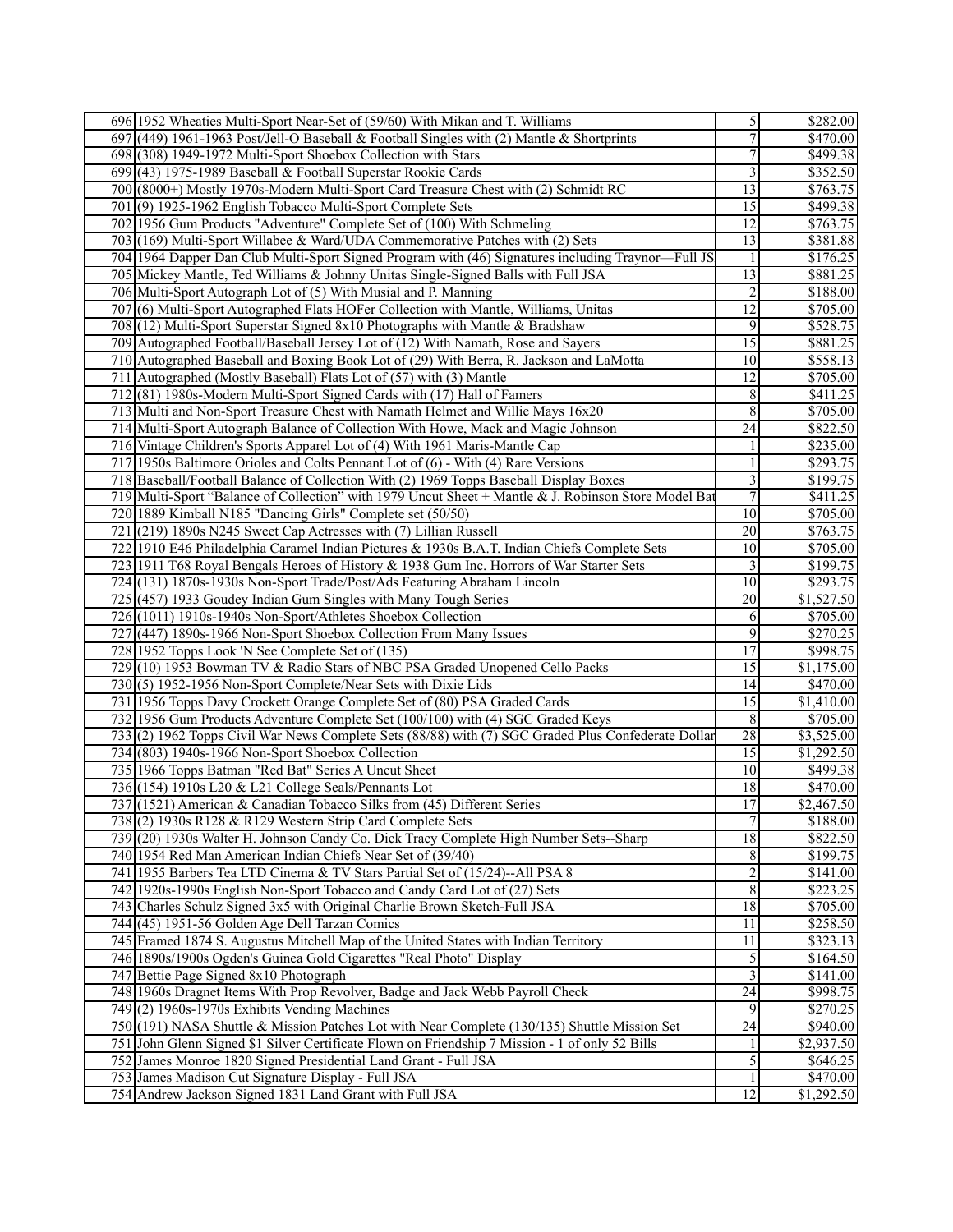| 755 Charlie Chaplin Signed 7x9 Photograph with Full JSA LOA                                                                                                                                         | 10                           | \$998.75             |
|-----------------------------------------------------------------------------------------------------------------------------------------------------------------------------------------------------|------------------------------|----------------------|
| 756(3) Original 1912 Newspapers with Accountings of the RMS Titanic Sinking Disaster                                                                                                                | $\boldsymbol{0}$             | \$0.00               |
| 757(8) 1918 New York Herald Co. Military Supplement Posters                                                                                                                                         | $\boldsymbol{0}$             | \$0.00               |
| 758 1947 Bowman Bub Bubble Gum Full Wax Box Plus PSA Authentic Pack                                                                                                                                 | $\overline{7}$               | \$323.13             |
| 759 "Natty Boh" Lot of (20+) Display/Promotional Items with Sports Related Pieces                                                                                                                   | 1                            | \$352.50             |
| 760 Rosa Parks Signed 8x10 Photograph                                                                                                                                                               | $\overline{8}$               | \$258.50             |
| 761 Early-1960s Jayne Mansfield Honorary Miami Beach Police/Firemen's Badge                                                                                                                         | $\overline{\mathcal{A}}$     | \$381.88             |
| 762 1934 W.C. Fields Signed Framed Check with Full JSA                                                                                                                                              | 16                           | \$440.63             |
| 763   "Mission: Impossible" Framed Display Signed by (5) - Full JSA                                                                                                                                 | $\sqrt{2}$                   | \$258.50             |
| 764 1969 Atlantic Records Original Led Zeppelin 38x20 Promotional "Radio Station" Blimp Balloon                                                                                                     | $\boldsymbol{0}$             | $\overline{$0.00}$   |
| 765 Elvis Presley Original 1960 Type 1 "Bumper Cars" Photo                                                                                                                                          | $\boldsymbol{0}$             | $\overline{50.00}$   |
| 766 1987 Hollywood 100th Birthday Program Signed by (17) With Bronson, Eastwood and Full JSA                                                                                                        | $\overline{0}$               | $\overline{50.00}$   |
| 767 Morgan and Peace U.S. Silver Dollar Lot of (11) with (4) Graded including 1891-CC                                                                                                               | 8                            | $\overline{$}528.75$ |
| 768 Frederick Douglass Signed 1881 Deed of Trust with Full JSA LOA                                                                                                                                  | 5                            | \$411.25             |
| 769 1897 McKinley/Hobart Inaugural Ball Program and Dance Card in Gorgeous Condition                                                                                                                | $\boldsymbol{0}$             | \$0.00               |
| 770 Harding & Coolidge Signed 1921 "In Office" Letters with Back-Story & Full JSA LOAs                                                                                                              | 6                            | \$646.25             |
| 771 Daniel Webster Signed "Free Frank" with Engraved Print & Full JSA LOA                                                                                                                           | $\overline{c}$               | \$188.00             |
| 772 Millard Fillmore and James Buchanan Cut Signatures-Full JSA                                                                                                                                     | $\overline{11}$              | \$587.50             |
| 773 Franklin Pierce Cut Signature with Full JSA                                                                                                                                                     | 3                            | \$352.50             |
| 774 Martin Van Buren and Millard Fillmore Signed Documents-Full JSA                                                                                                                                 | 4                            | \$411.25             |
| 775 John Tyler Cut Signature Matted with Engraved Portrait Card-Full JSA                                                                                                                            | 5                            | \$440.63             |
| 776 Theodore Roosevelt Cut Signature Matted with Engraved Portrait-Full JSA                                                                                                                         | 4                            | $\overline{$411.25}$ |
| 777 1960 JFK Democratic Convention Ticket/Stub Run of (7) - All PSA Graded                                                                                                                          | 1                            | \$293.75             |
| 778 Gerald R. Ford Signed "Nixon Pardon" Framed Display - Full JSA                                                                                                                                  | $\overline{4}$               | \$381.88             |
| 779 Early 1900s-1950s Hoard of (10,000+) Non-Sport Matchbook Covers with Half Mounted in Albums                                                                                                     | $\overline{7}$               | \$381.88             |
| 780 1971 Topps Baseball Factory Sealed Series 2-3 Rack Pack with #380 Ted Williams                                                                                                                  | $\overline{13}$              | \$705.00             |
| 781 1972 Topps Baseball Unopened 6th Series Wax Pack Graded GAI MINT 9                                                                                                                              | $\,8\,$                      | \$211.50             |
| 782 1984 Topps Baseball Sealed (20) Box Wax Case Unsearched                                                                                                                                         | $\overline{12}$              | \$763.75             |
| 783(5) 1984 Topps Baseball Factory Rack Boxes (120) Total Rack Packs                                                                                                                                | 8                            | \$411.25             |
| 784(5) 1985 Topps Baseball Factory Rack Boxes                                                                                                                                                       | $\overline{11}$              | \$558.13             |
| 785 (8) 1989 Upper Deck Baseball Factory Sealed Sets with Griffey Jr RC                                                                                                                             | 8                            | \$440.63             |
| 786 1995 Upper Deck Baseball Collector's Choice Factory Sealed Set Case (15) Complete Sets                                                                                                          | 1                            | \$117.50             |
| 787 1984 Topps Football Unopened Wax Box (36) Packs                                                                                                                                                 | $\overline{10}$              | \$528.75             |
| 788 1986 Topps Football Unopened Wax Box (36) Packs                                                                                                                                                 | 9                            | \$528.75             |
| 789(2) 1978/79 Topps Basketball Wax Boxes                                                                                                                                                           | 4                            | \$528.75             |
| 790 1994/95 Upper Deck SP Basketball Factory Sealed Case (12) Boxes                                                                                                                                 | 3                            | $\overline{$}411.25$ |
| 791(5) 2003/04 Topps Basketball Factory Sealed Sets--LeBron James RC                                                                                                                                | $\boldsymbol{0}$             | \$0.00               |
| 792(5) 1975-76 Topps Hockey Rack Packs Factory Sealed                                                                                                                                               | $\tau$                       | \$323.13             |
| 793 (2) 1963 NMMM Marilyn Monroe Factory Sealed Cello Packs Series 1 & 2                                                                                                                            | $\overline{\mathbf{4}}$      | \$152.75             |
| 794 1959 Topps Baseball Complete Set (572/572) with (7) SGC Graded Keys Plus Variation                                                                                                              | 12                           | \$2,350.00           |
| 795 (139) 1955-1973 Baseball Graded Treasure Chest with (6) Mantle's                                                                                                                                | 20 <sup>1</sup>              | \$2,115.00           |
| 796 (4,200+) 1963-1973 Topps Baseball Card Collection with Many Specialty Cards                                                                                                                     | 11                           | \$1,116.25           |
|                                                                                                                                                                                                     |                              | \$499.38             |
|                                                                                                                                                                                                     |                              |                      |
| 797 1969 Topps Baseball Complete Set (664/664)                                                                                                                                                      | $\overline{5}$               |                      |
| 798(6) 1970-1976 Topps Baseball Near/Partial Sets with Stars                                                                                                                                        | $\overline{12}$              | \$763.75             |
| 799 1972, 1973 & 1976 Kellogg's Baseball Complete Sets with (79) PSA Graded                                                                                                                         | 4                            | \$440.63             |
| 800 1951 Bowman Baseball #253 Mickey Mantle Rookie SGC 10                                                                                                                                           | 18                           | \$1,116.25           |
| 801 1952-1955 Red Man Tobacco Collection of (110) with (7) PSA Graded                                                                                                                               | 11                           | \$440.63             |
| 802 1954 Topps Baseball Partial Set (179/250) with (26) PSA Graded                                                                                                                                  | 16                           | \$940.00             |
| 803 (1546) 1953-1963 Mostly Topps Baseball Card Collection                                                                                                                                          | 15                           | \$1,116.25           |
| 804 1961-1963 Post Cereal/Jell-O Baseball Collection of (268) with Mantle                                                                                                                           | 10                           | \$293.75             |
| 805 1971 Topps Baseball Starter Set (130/752) All PSA Graded                                                                                                                                        | 19                           | \$1,057.50           |
| 806 (233) 1970-1981 Kellogg's Baseball Card Collection with (42) PSA Graded                                                                                                                         | 14                           | \$646.25             |
| 807 (238) 1974-1981 Baseball Graded Card Collection—Loaded with Stars                                                                                                                               | 4                            | \$646.25             |
| 808(4) 1971-1976 Topps Baseball Complete/Near Sets with (45) Graded                                                                                                                                 | 16                           | \$1,410.00           |
| 809 1975-2000 Baseball Graded Card Collection Of (186) w/ (49) PSA Bonds RCs & (19) PSA Griffey Jr                                                                                                  | 12                           | \$940.00             |
| 810(5) Legendary Baseball Star Player Wire Photos with Cobb, DiMaggio/Mays, J. Robinson and Ruth                                                                                                    | $\boldsymbol{0}$             | \$0.00               |
| 811 1920s-70s Washington Senators Photo/Team Issue Lot of (82) with W. Johnson & T. Williams<br>812 1920s-2000s Washington Senators/Nationals Ephemera Collection of (29) with c.1970 Photo Pennant | $\sqrt{2}$<br>$\overline{3}$ | \$258.50<br>\$293.75 |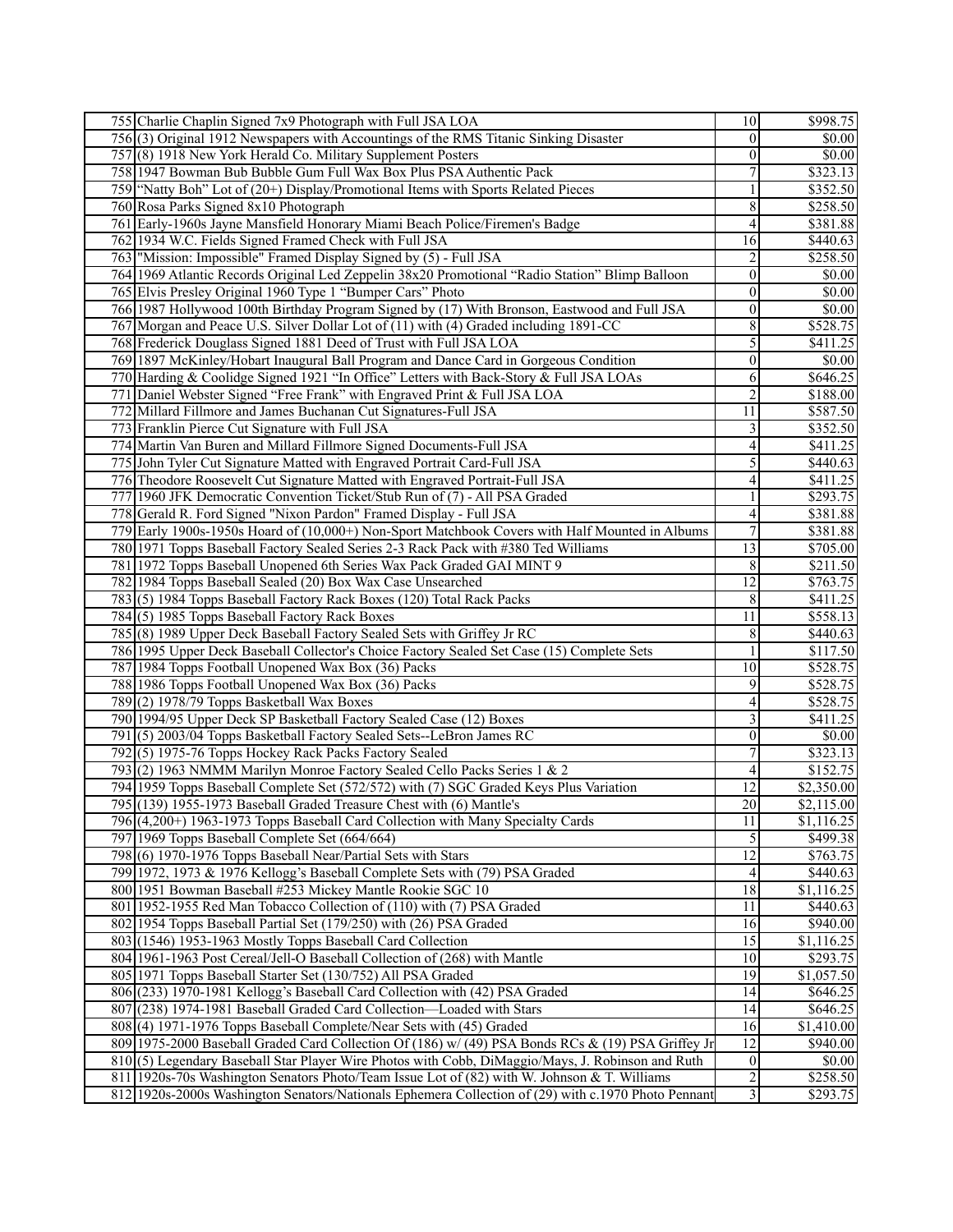| 813 Baseball Memorabilia Collection of (7) with (2) Mantle Items                                                                                                                  | 5                    | \$440.63             |
|-----------------------------------------------------------------------------------------------------------------------------------------------------------------------------------|----------------------|----------------------|
| 814 1921-1949 World Series Ticket Stub Lot of (6) with (5) Yankee Stadium                                                                                                         | 10                   | \$646.25             |
| 815 1940s-1960s Baseball Memorabilia Group of (9) Pieces with Brooklyn Dodgers Silk Scarf                                                                                         | 6                    | \$381.88             |
| 816 Chase Utley 2008-2009 Signed Game-Used Bat - PSA/DNA GU-9                                                                                                                     | 8                    | \$528.75             |
| 817 Ryan Howard 2010 Game-Used Bat - PSA/DNA GU-9                                                                                                                                 | 14                   | \$705.00             |
| 818 Jimmy Rollins 2010 Signed Game-Used Bat - PSA/DNA GU-9                                                                                                                        | 11                   | \$293.75             |
| 819 Greg Maddux 1998 Signed Game-Worn Atlanta Braves Home Jersey                                                                                                                  | 21                   | \$3,231.25           |
| 820 1990s Atlanta Braves Game-Used Lot With Maddux Cleats and C. Jones Batting Gloves                                                                                             | 20                   | \$940.00             |
| 821 1930s-50s Baseball Publication Lot of (22) with Rawlings, Spalding & Baseball Magazine                                                                                        | $\overline{c}$       | \$129.25             |
| 822 1951 Bowman Baseball #1 Whitey Ford Rookie SGC 60                                                                                                                             | $\overline{23}$      | \$705.00             |
| 823 1961 Golden Press Complete Set in Original Book                                                                                                                               | 15                   | \$528.75             |
| $824$ (2160+) 1934-1985 Baseball Card Collection with (358) 1956 Topps & Oddball Hall of Famers                                                                                   | $\overline{17}$      | \$587.50             |
| 825 1953 National League All-Star Team-Signed Baseball with (29) Autographs—Full JSA                                                                                              | 16                   | \$1,057.50           |
| 826 1961 American League All-Star Game 2 Team-Signed Baseball with Mantle & Maris--Full JSA                                                                                       | 13                   | \$1,057.50           |
| $827$ (3) 1934-1942 Multi-Signed Baseball Items with 1934 White Sox Team Ball, Ott & Wagner                                                                                       | 18                   | \$998.75             |
| 828(8) Multi/Single-Signed Baseball Autograph Treasure Chest with (2) Dean                                                                                                        | $\boldsymbol{7}$     | \$558.13             |
| 829 (12) Brooklyn/Los Angeles Dodgers Items with (7) Multi/Single-Signed Pieces & (5) Yearbooks                                                                                   | $\overline{7}$       | \$470.00             |
| 830(18) Single-Signed Baseballs with Inscriptions with Many Hall of Famers                                                                                                        | 11                   | \$822.50             |
| 831 (20) New York Area Baseball Autographed Collection with Bat, Balls & Jerseys                                                                                                  | $\overline{19}$      | \$998.75             |
| $832(25)$ Baseball Autographed Flats Collection with Paige & P. Waner                                                                                                             | $\overline{15}$      | \$881.25             |
| 833 (38) Baseball Hall of Fame/Superstar Single-Signed Baseballs with Mantle & Koufax                                                                                             | 19                   | \$1,527.50           |
| $834$ (41) Baseball Autographed Balance of Collection with (2) Mays, DiMaggio & T. Williams                                                                                       | 18                   | \$1,527.50           |
| 835 (41) Baltimore Orioles Signed Baseballs with (2) Team-Signed & (39) Single-Signed                                                                                             | 10                   | \$470.00             |
| 836 Signed/Unsigned Negro League Treasure Chest of (100+) Autographs w/ O'Neil Bat & R. Lewis Post                                                                                | $\overline{15}$      | \$763.75             |
| 837 Foxx/Simmons/Earnshaw Signed Baseball With Full JSA                                                                                                                           | $\overline{7}$       | \$528.75             |
| 838   Dual Signed Baseball with "Dizzy" Dean & Paul Dean-Full JSA                                                                                                                 | $\overline{14}$      | \$1,527.50           |
| 839 1938 Cleveland Indians Team-Signed Baseball with (20) Signatures-Full JSA                                                                                                     | 1                    | \$176.25             |
| 840 1962 New York Mets Team-Signed Baseball with (25) Autographs—Full JSA                                                                                                         | 23                   | \$705.00             |
| 841 1968 St. Louis Cardinals NL Champions Team Signed Baseball With Maris and Full JSA                                                                                            | $\overline{15}$      | \$822.50             |
| 842 1970 New York Yankees Team-Signed Ball With Munson, Murcer and Full JSA                                                                                                       | $\overline{19}$      | \$1,527.50           |
| 843 1977 Toronto Blue Jays Team-Signed First Season Baseball with (23) Signatures—Full JSA                                                                                        | 3                    | \$258.50             |
| 844 Hall of Famer Signed Baseball With (14) Plus Inscriptions and Full PSA/DNA                                                                                                    | 10                   | \$499.38             |
| 845 1983 Cracker Jack Old-Timers Signed Baseball with (36) Autographs including DiMaggio-Full JSA                                                                                 | 3                    | \$258.50<br>\$323.13 |
| 846 1950 Detroit Tigers Team-Signed Ball & (3) Charles Gehringer Single-Signed Items<br>847 (3) Philadelphia Phillies World Series Team-Signed Baseballs With 1980, 2008 and 2009 | 6<br>$\overline{15}$ | \$1,645.00           |
| 848 1998 & 2000 New York Yankees World Champion Team-Signed Baseballs--JSA                                                                                                        | $\overline{12}$      | \$1,292.50           |
| 849 Autographed Baseball and Photo Lot of (6) With (2) J. DiMaggio and Mantle                                                                                                     | $\overline{15}$      | \$822.50             |
| 850(8) Multi-Signed Theme Baseballs with 3000 Hit Club & Stolen Base Kings                                                                                                        | $\overline{19}$      | \$528.75             |
| 851 (24) Hall of Famer and Milestone Signed and Inscribed Baseballs                                                                                                               | 18                   | \$558.13             |
| 852 (29) Single-Signed Baseballs with Inscriptions including (13) Rose & (2) Griffey Jr. UDA                                                                                      | 14                   | \$940.00             |
| 853(35) New York Yankees Group of Single-Signed Baseballs with A-Rod                                                                                                              | 4                    | \$763.75             |
| 854 (36) Johnny Bench, Joe Morgan and Pete Rose Single Signed Baseballs – All Individual JSA                                                                                      | $\overline{13}$      | \$1,527.50           |
| $855(38)$ Baseball Hall of Fame Single-Signed Balls with Many Deceased & Inscriptions                                                                                             | 19                   | \$1,527.50           |
| 856 Autograph Lot of (25) With Heavy Baseball Concentration and 300-Game Winners Signed Ball                                                                                      | $\overline{24}$      | \$763.75             |
| 857 Baseball Autographed Flats/Memorabilia Collection of (21) With (3) Mantle, J. DiMaggio and Musia                                                                              | 17                   | \$763.75             |
| 858 Autograph Book Signed by (40+) 1930s Cardinals and Cubs with (8) Hall of Famers-Full JSA                                                                                      | 6                    | \$499.38             |
| 859 1984 Brooklyn/Los Angeles Dodgers Multi-Signed Book with (79) Autographs including Koufax-                                                                                    | $\overline{2}$       | \$246.75             |
| 860(2) Autograph Pages with "Dizzy" Dean and "Pepper" Martin-Full JSA                                                                                                             | $\overline{0}$       | \$0.00               |
| 861 (2) Multi/Single-Signed New York Yankees Bats with Jeter                                                                                                                      | 14                   | \$646.25             |
| 862 NY Yankee Autograph Lot of (10) with A-Rod 600 HR Bat and Rivera                                                                                                              | $\overline{9}$       | \$881.25             |
| 863 Baseball Framed and Signed Display Lot of (6) With Mantle, T. Williams and Grove                                                                                              | 14                   | \$587.50             |
| 864 Gil Hodges Memorabilia Collection of (10+) with Autographed 8x10 Photo-Full JSA                                                                                               | 19                   | \$763.75             |
| 865 (51) Signed Yellow Hall of Fame Plaque Postcards With McCarthy, Reese and Rizzuto                                                                                             | 14                   | \$646.25             |
| 866 Autographed Perez-Steele Postcard Lot of (64) With Hubbell, Hunter and Musial                                                                                                 | $\overline{12}$      | \$998.75             |
| 867(117) Southpaw Pitchers Signed 8x10 Photographs with Koufax & Hubbell                                                                                                          | $\overline{15}$      | \$940.00             |
| 868 Baseball Signed Flats Collection of (290+) With (45) Hall of Famers                                                                                                           | 23                   | \$1,645.00           |
| 869(14) Brooklyn & Los Angeles Dodgers Multi/Single-Signed Items with Campanella                                                                                                  | 13                   | \$646.25             |
| 870(2) Multi-Signed Brooklyn Dodgers Items with Handkerchief and Scorecard-Full JSA                                                                                               | 21                   | \$705.00             |